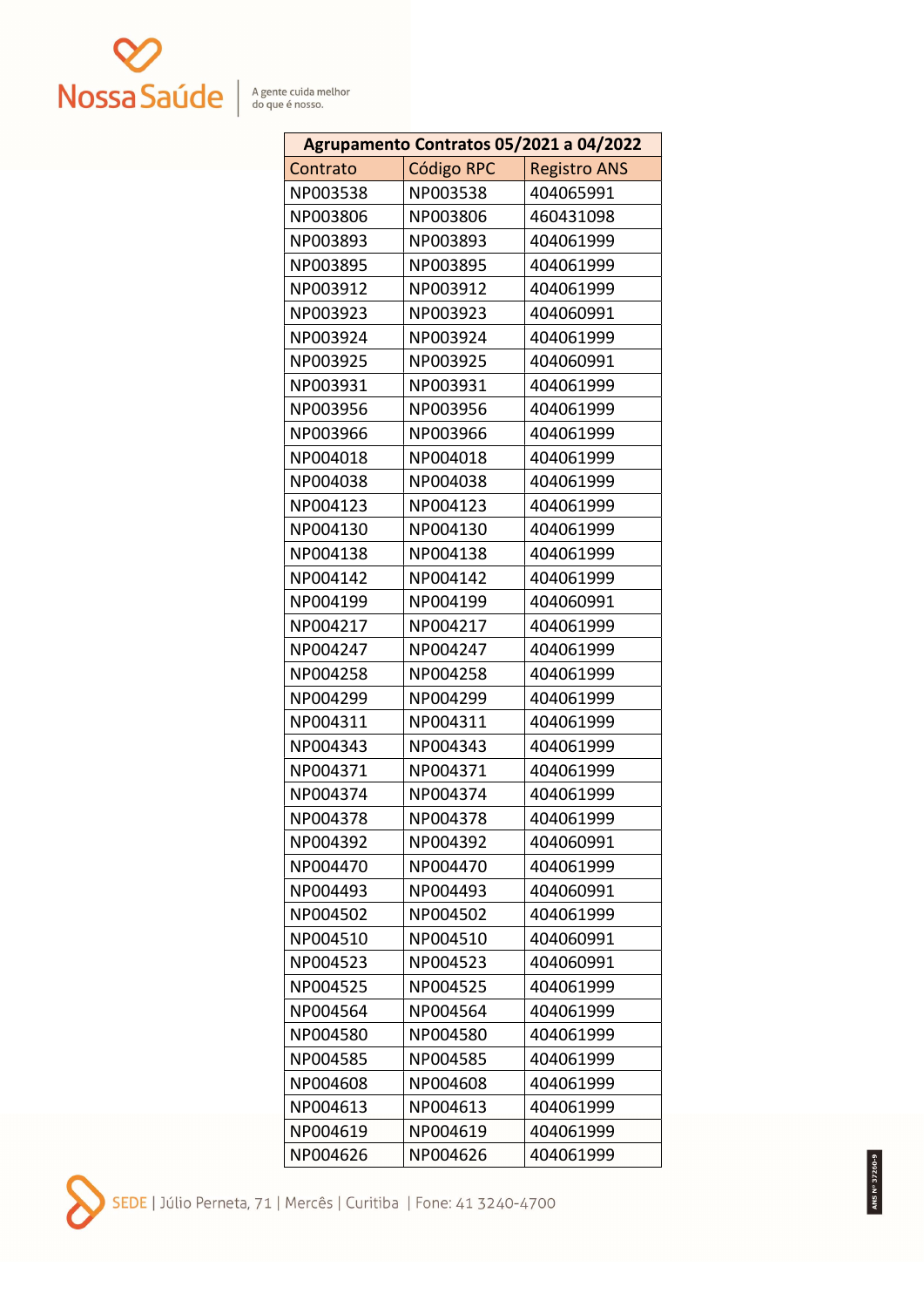

| NP004633 | NP004633 | 404061999 |
|----------|----------|-----------|
| NP004654 | NP004654 | 404061999 |
| NP004683 | NP004683 | 404061999 |
| NP004704 | NP004704 | 404061999 |
| NP004715 | NP004715 | 404061999 |
| NP004740 | NP004740 | 404060991 |
| NP004747 | NP004747 | 404061999 |
| NP004757 | NP004757 | 404061999 |
| NP004761 | NP004761 | 404060991 |
| NP004764 | NP004764 | 404061999 |
| NP004772 | NP004772 | 404060991 |
| NP015255 | NP015255 | 404065991 |
| NP015268 | NP015268 | 404065991 |
| NP015294 | NP015294 | 404065991 |
| NP015339 | NP015339 | 404065991 |
| NP015357 | NP015357 | 404065991 |
| NP015358 | NP015358 | 404065991 |
| NP015374 | NP015374 | 404065991 |
| NP020150 | NP020150 | 404068996 |
| NP100010 | NP100010 | 455976072 |
| NP100016 | NP100016 | 455976072 |
| NP100020 | NP100020 | 455976072 |
| 6119     | 6119     | 416613992 |
| 6211     | 6211     | 460431098 |
| 9716     | 9716     | 701847999 |
| 5946     | 5946     | 416613992 |
| 11139    | 11139    | 701843996 |
| 6060     | 6060     | 416613992 |
| 6052     | 6052     | 416613992 |
| 6126     | 6126     | 416613992 |
| 6212     | 6212     | 701846991 |
| 5835     | 5835     | 416613992 |
| 059-FUNC | 059-FUNC | 416613992 |
| 9961255  | 9961255  | 416642996 |
| 12377187 | 12377187 | 701843996 |
| 13164645 | 13164645 | 416650997 |
| 13337963 | 13337963 | 416650997 |
| 13559745 | 13559745 | 416614991 |
| 13560014 | 13560014 | 416649993 |
| 13560396 | 13560396 | 701847999 |
| 13560902 | 13560902 | 416650997 |
| 13593792 | 13593792 | 416645991 |
| 13638661 | 13638661 | 701847999 |

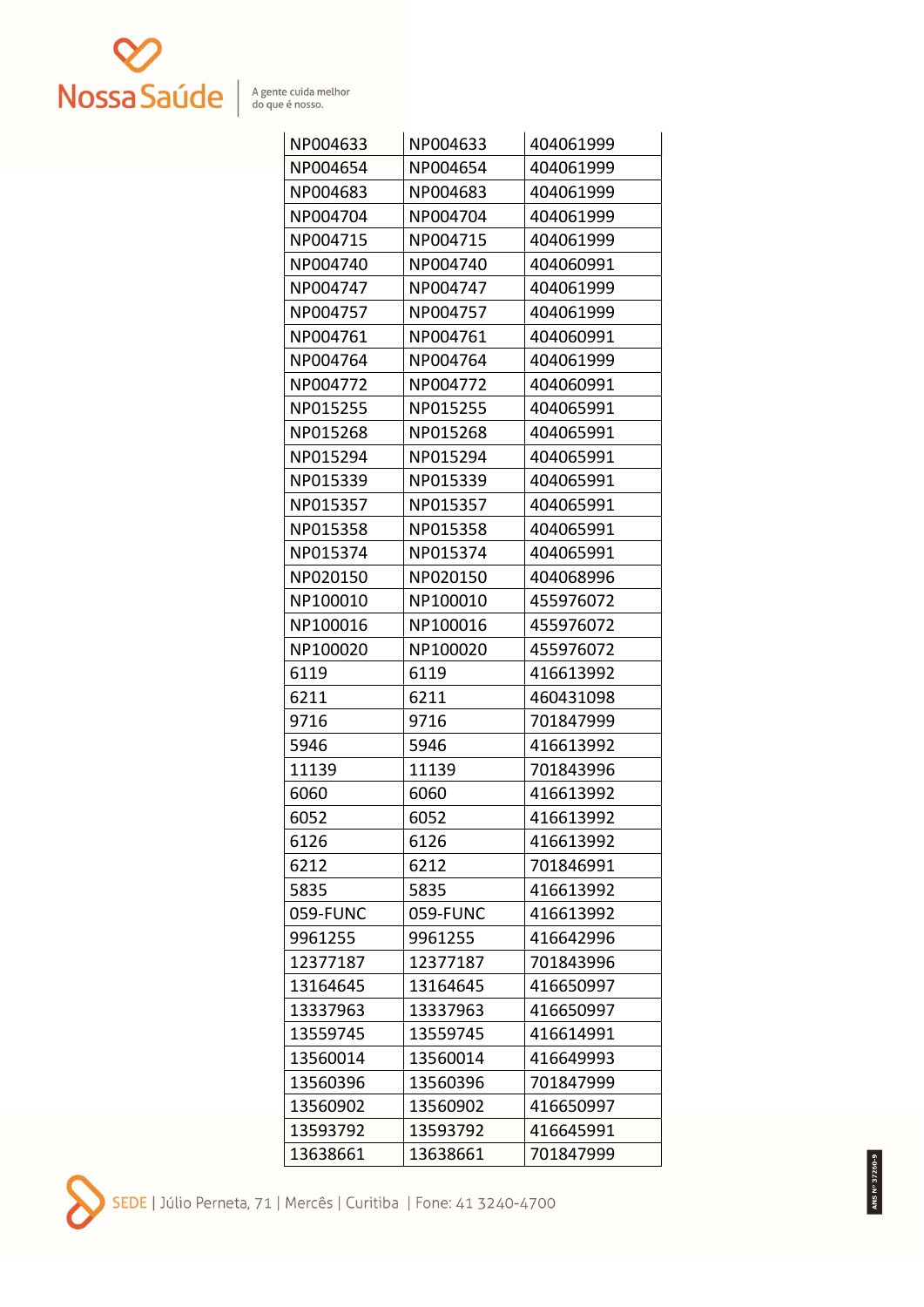

| 13656547 | 13656547 | 476734169 |
|----------|----------|-----------|
| 13657000 | 13657000 | 701844994 |
| 13889903 | 13889903 | 416644992 |
| 14143023 | 14143023 | 701846991 |
| 14389787 | 14389787 | 476734169 |
| 14390086 | 14390086 | 458192080 |
| 14396895 | 14396895 | 458192080 |
| 14397498 | 14397498 | 458193088 |
| 14402867 | 14402867 | 458193088 |
| 14404899 | 14404899 | 458192080 |
| 14404920 | 14404920 | 458193088 |
| 14404995 | 14404995 | 458193088 |
| 14494534 | 14494534 | 458192080 |
| 14639011 | 14639011 | 701846991 |
| 15002766 | 15002766 | 701846991 |
| 22886892 | 22886892 | 471711142 |
| 26021882 | 26021882 | 476734169 |
| 28155760 | 28155760 | 471711142 |
| 29099696 | 29099696 | 476734169 |
| 29100134 | 29100134 | 478837171 |
| 29103939 | 29103939 | 476734169 |
| 29104005 | 29104005 | 406773998 |
| 29107430 | 29107430 | 476734169 |
| 29107965 | 29107965 | 476734169 |
| 29108003 | 29108003 | 471711142 |
| 29108185 | 29108185 | 471711142 |
| 30013340 | 30013340 | 476734169 |
| 30015623 | 30015623 | 406773998 |
| 30018275 | 30018275 | 476734169 |
| 30928373 | 30928373 | 460431098 |
| 31913630 | 31913630 | 460431098 |
| 34836176 | 34836176 | 416613992 |
| 40098611 | 40098611 | 476734169 |
| 42910409 | 42910409 | 476734169 |
| 44133937 | 44133937 | 478837171 |
| 45443378 | 45443378 | 476734169 |
| 47606471 | 47606471 | 476734169 |
| 48015271 | 48015271 | 476734169 |
| 48283169 | 48283169 | 476734169 |
| 49712247 | 49712247 | 476734169 |
| 51835728 | 51835728 | 476734169 |
| 51960343 | 51960343 | 476734169 |
| 52331384 | 52331384 | 458193088 |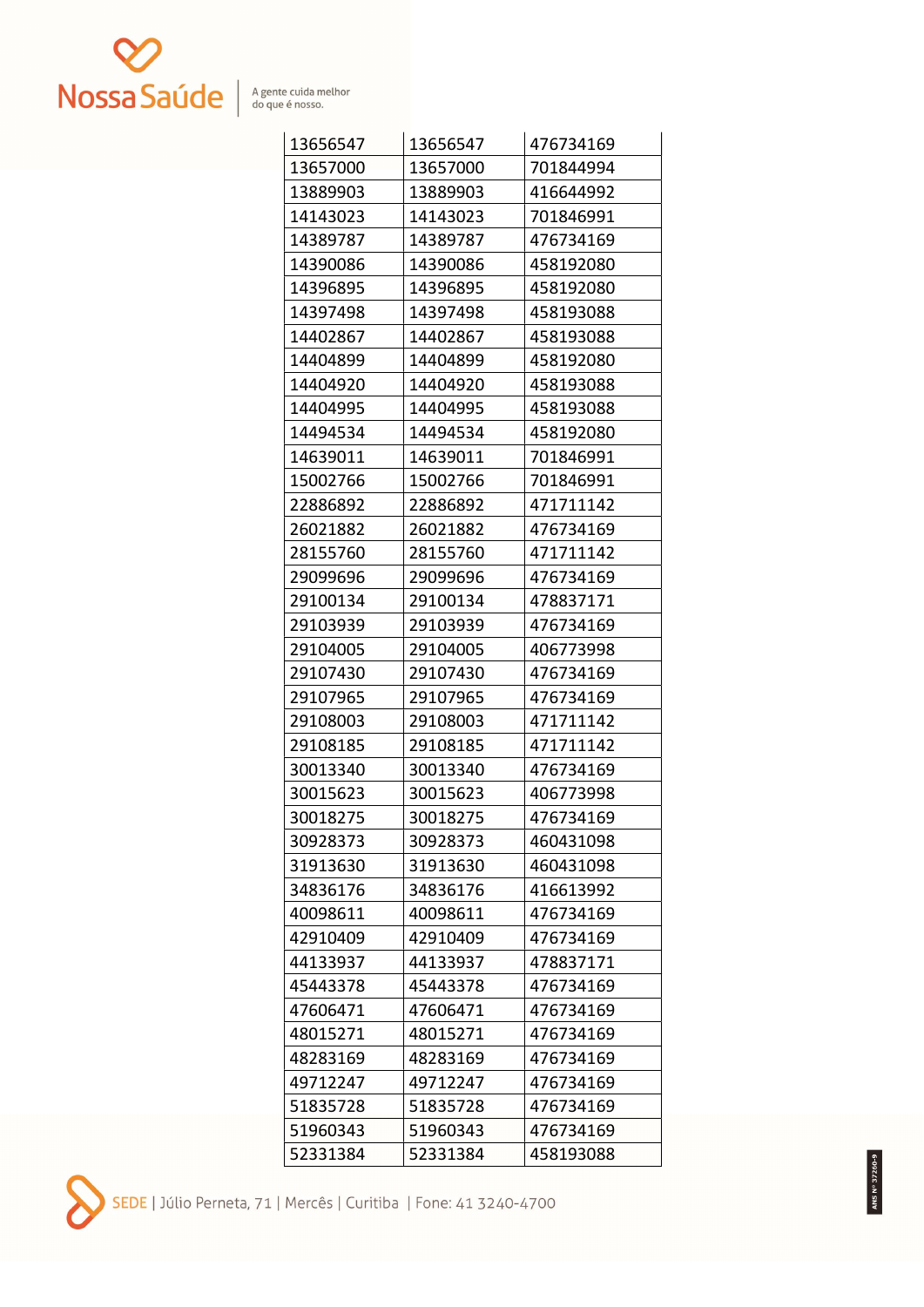

| 52848077 | 52848077 | 476734169 |
|----------|----------|-----------|
| UJ141    | UJ141    | 702341993 |
| UJ235    | UJ235    | 702341993 |
| UJ610    | UJ610    | 702341993 |
| UJ772    | UJ772    | 405310999 |
| UJ793    | UJ793    | 702341993 |
| UJ807    | UJ807    | 405310999 |
| UJ880    | UJ880    | 702341993 |
| UJ883    | UJ883    | 702341993 |
| UJ889    | UJ889    | 702341993 |
| UJ903    | UJ903    | 702341993 |
| UJ910    | UJ910    | 702341993 |
| UJ952    | UJ952    | 702339991 |
| UJ977    | UJ977    | 460537093 |
| UJ988    | UJ988    | 702339991 |
| UJ996    | UJ996    | 460537093 |
| UJ1003   | UJ1003   | 702339991 |
| UJ1011   | UJ1011   | 476734169 |
| UJ1013   | UJ1013   | 702339991 |
| UJ1018   | UJ1018   | 702339991 |
| UJ1020   | UJ1020   | 476734169 |
| UJ1023   | UJ1023   | 702339991 |
| 53938460 | 53938460 | 471711142 |
| 55212109 | 55212109 | 476734169 |
| 55590696 | 55590696 | 476734169 |
| 55606575 | 55606575 | 476734169 |
| 56189200 | 56189200 | 471711142 |
| 58992096 | 58992096 | 460431098 |
| 60571768 | 60571768 | 476734169 |
| 61511251 | 61511251 | 476734169 |
| 61970452 | 61970452 | 476734169 |
| 63095853 | 63095853 | 471711142 |
| 65196800 | 65196800 | 476734169 |
| 66436870 | 66436870 | 471711142 |
| 68101570 | 68101570 | 460431098 |
| 68148647 | 68148647 | EBR.      |
| 73045209 | 73045209 | 460431098 |
| 74147513 | 74147513 | 460431098 |
| 77123870 | 77123870 | 476734169 |
| 77349106 | 77349106 | 460431098 |
| 77778387 | 77778387 | 460431098 |
| 78955813 | 78955813 | 476734169 |
| 79896350 | 79896350 | 701846991 |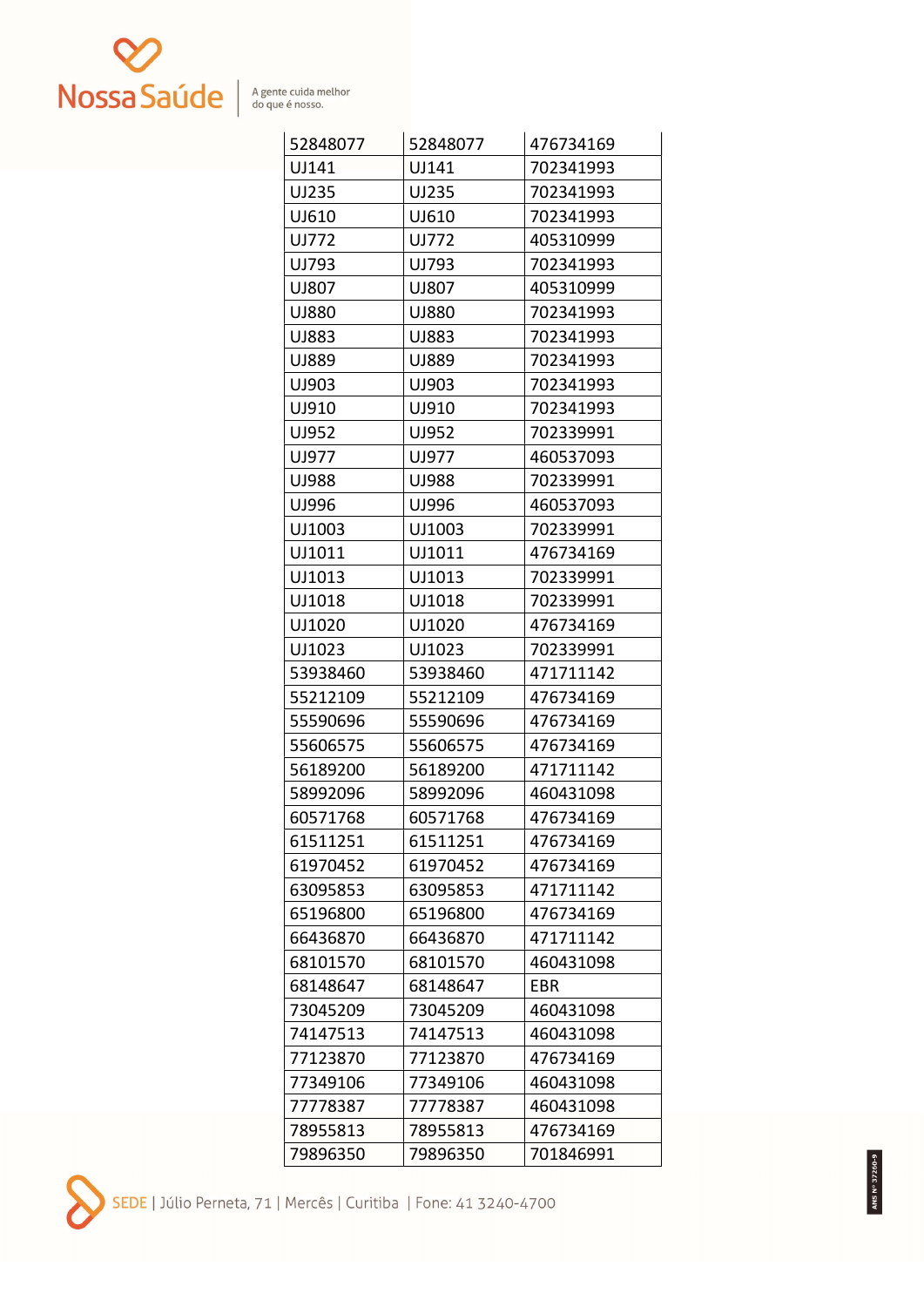

| 80329378 | 80329378 | 460431098 |
|----------|----------|-----------|
| 80379251 | 80379251 | 460431098 |
| 80687171 | 80687171 | 460431098 |
| 80866028 | 80866028 | 460431098 |
| 81272455 | 81272455 | 460431098 |
| 81354534 | 81354534 | 460431098 |
| 82082223 | 82082223 | 460431098 |
| 82801013 | 82801013 | 471711142 |
| 82886652 | 82886652 | 460431098 |
| 83210034 | 83210034 | 460431098 |
| 83218360 | 83218360 | 460431098 |
| 84124905 | 84124905 | 471711142 |
| 84882910 | 84882910 | 476734169 |
| 85986536 | 85986536 | 478837171 |
| 85989333 | 85989333 | 460431098 |
| 86388230 | 86388230 | 460431098 |
| 86765626 | 86765626 | 476734169 |
| 88114965 | 88114965 | 476734169 |
| 88222736 | 88222736 | 460431098 |
| 88227911 | 88227911 | 460431098 |
| 88230415 | 88230415 | 460431098 |
| 88360715 | 88360715 | 476734169 |
| 88372873 | 88372873 | 460431098 |
| 88632064 | 88632064 | 460431098 |
| 89342953 | 89342953 | 460431098 |
| 89355518 | 89355518 | 458193088 |
| 89423586 | 89423586 | 476734169 |
| 89614910 | 89614910 | 476734169 |
| 90255659 | 90255659 | 476734169 |
| 90311167 | 90311167 | 460460091 |
| 90499725 | 90499725 | 476734169 |
| 90523196 | 90523196 | 460431098 |
| 90655870 | 90655870 | 460460091 |
| 91056505 | 91056505 | 460431098 |
| 91056654 | 91056654 | 460431098 |
| 91342943 | 91342943 | 483719193 |
| 92137054 | 92137054 | 476734169 |
| 93193998 | 93193998 | 460431098 |
| 93253298 | 93253298 | 476734169 |
| 93312902 | 93312902 | 460431098 |
| 93491696 | 93491696 | 460431098 |
| 93844352 | 93844352 | 476734169 |
| 93860546 | 93860546 | 476734169 |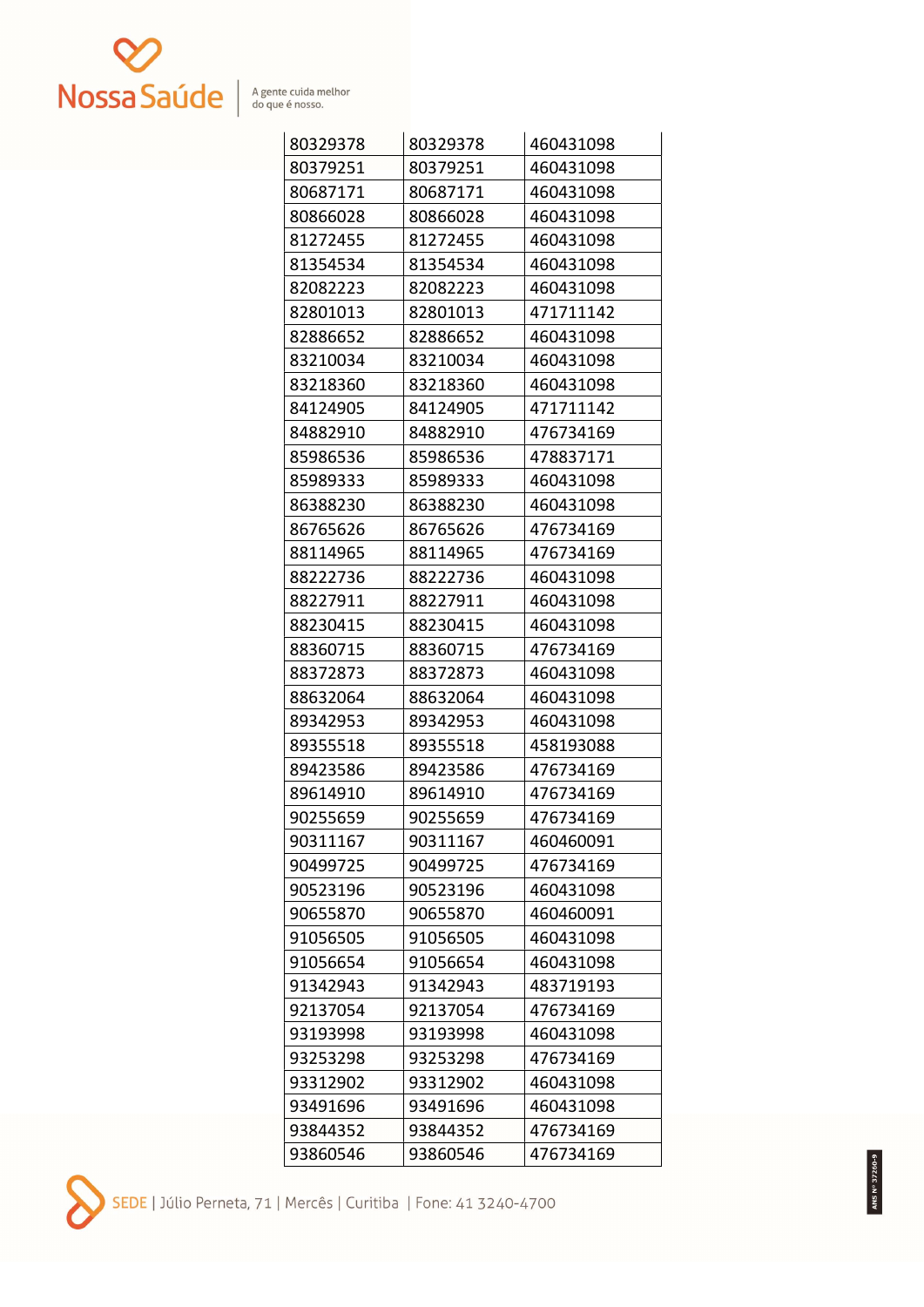

| 93885013  | 93885013  | 460431098 |
|-----------|-----------|-----------|
| 95980007  | 95980007  | 460431098 |
| 96183357  | 96183357  | 460431098 |
| 96964725  | 96964725  | 460431098 |
| 97032934  | 97032934  | 460431098 |
| 98652626  | 98652626  | 460431098 |
| 98825760  | 98825760  | 460431098 |
| 99483411  | 99483411  | 476734169 |
| 99547137  | 99547137  | 476734169 |
| 100702960 | 100702960 | 460431098 |
| 100719558 | 100719558 | 476734169 |
| 101592564 | 101592564 | 460431098 |
| 103530445 | 103530445 | 460460091 |
| 103558152 | 103558152 | 460431098 |
| 103592158 | 103592158 | 460460091 |
| 103600980 | 103600980 | 460431098 |
| 103607717 | 103607717 | 460431098 |
| 103615673 | 103615673 | 460431098 |
| 103898984 | 103898984 | 476734169 |
| 103910467 | 103910467 | 460431098 |
| 104472830 | 104472830 | 460431098 |
| 104535100 | 104535100 | 460431098 |
| 104609206 | 104609206 | 460431098 |
| 104611739 | 104611739 | 460460091 |
| 105014134 | 105014134 | 460460091 |
| 105763244 | 105763244 | 460431098 |
| 106023917 | 106023917 | 460460091 |
| 106049581 | 106049581 | 460431098 |
| 106055145 | 106055145 | 478837171 |
| 106227921 | 106227921 | 460431098 |
| 10638562  | 10638562  | 460431098 |
| 106572651 | 106572651 | 460460091 |
| 107046740 | 107046740 | 460431098 |
| 107112330 | 107112330 | 460431098 |
| 107395183 | 107395183 | 460431098 |
| 107531001 | 107531001 | 478837171 |
| 107661860 | 107661860 | 460460091 |
| 107830661 | 107830661 | 460431098 |
| 108053868 | 108053868 | 460431098 |
| 108142961 | 108142961 | 460431098 |
| 108312232 | 108312232 | 476734169 |
| 108361370 | 108361370 | 460460091 |
| 108490627 | 108490627 | 483719193 |

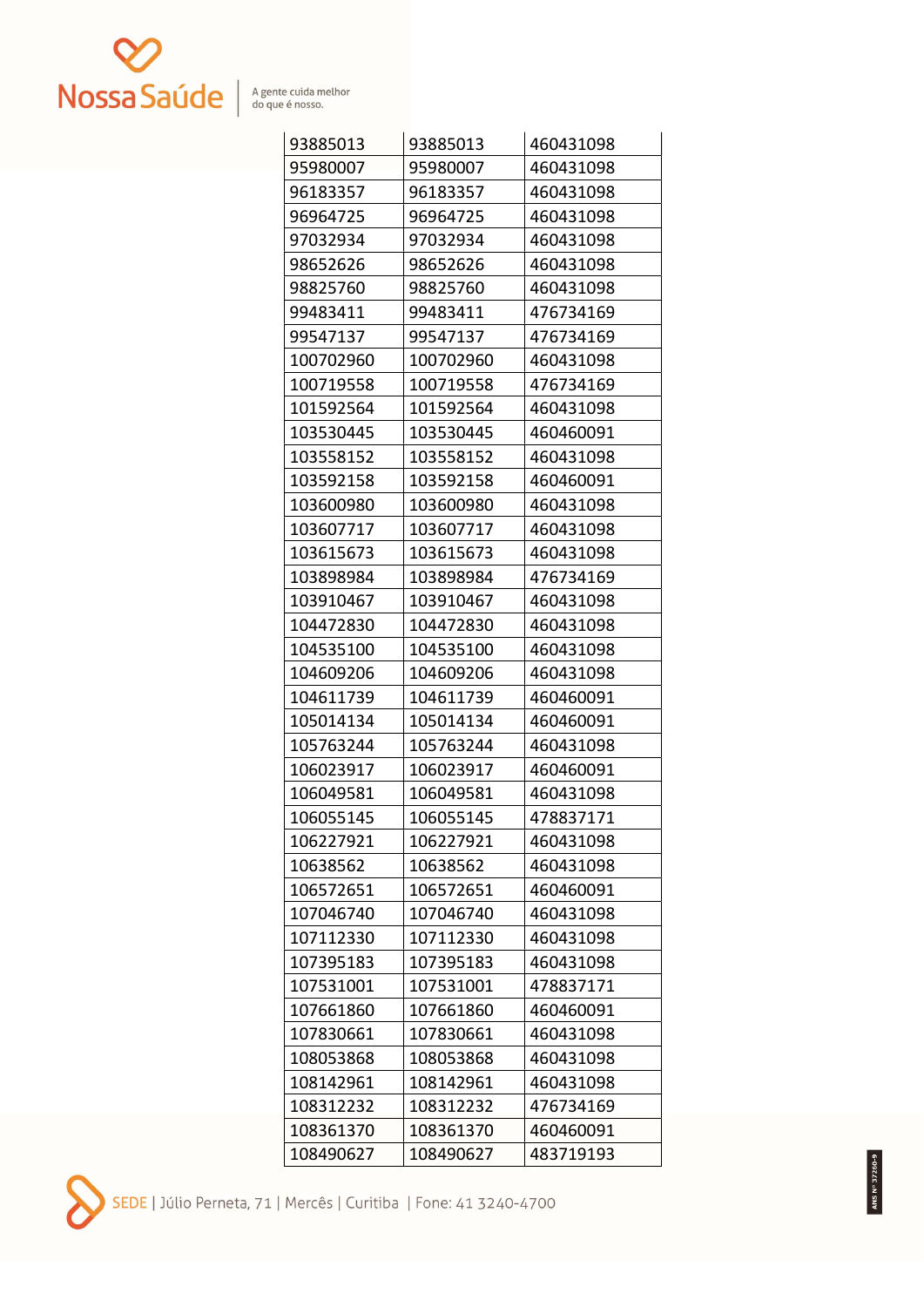

| 109243392 | 109243392 | 460431098 |
|-----------|-----------|-----------|
| 109425138 | 109425138 | 460431098 |
| 110545961 | 110545961 | 460431098 |
| 111189283 | 111189283 | 460431098 |
| 111252575 | 111252575 | 460431098 |
| 113183504 | 113183504 | 460431098 |
| 113408519 | 113408519 | 460460091 |
| 113544812 | 113544812 | 460431098 |
| 11364085  | 11364085  | 478837171 |
| 114713273 | 114713273 | 460431098 |
| 114734817 | 114734817 | 460431098 |
| 114740467 | 114740467 | 460431098 |
| 114987394 | 114987394 | 460431098 |
| 115986650 | 115986650 | 460431098 |
| 116536474 | 116536474 | 460460091 |
| 118936076 | 118936076 | 460431098 |
| 118943737 | 118943737 | 460431098 |
| 121377190 | 121377190 | 460431098 |
| 121546509 | 121546509 | 460431098 |
| 121839383 | 121839383 | 458195084 |
| 122600381 | 122600381 | 478837171 |
| 122945557 | 122945557 | 460431098 |
| 123672002 | 123672002 | 460431098 |
| 124175107 | 124175107 | 460431098 |
| 124534435 | 124534435 | 460431098 |
| 125303639 | 125303639 | 460431098 |
| 125504041 | 125504041 | 460431098 |
| 126444577 | 126444577 | 460460091 |
| 127337467 | 127337467 | 460431098 |
| 127337831 | 127337831 | 460431098 |
| 127339525 | 127339525 | 460431098 |
| 127991263 | 127991263 | 460431098 |
| 128243082 | 128243082 | 460431098 |
| 128776898 | 128776898 | 460431098 |
| 128836779 | 128836779 | 460460091 |
| 128989199 | 128989199 | 460431098 |
| 128992946 | 128992946 | 460431098 |
| 129610958 | 129610958 | 476734169 |
| 129700078 | 129700078 | 460431098 |
| 129816832 | 129816832 | 460460091 |
| 130372035 | 130372035 | 460431098 |
| 130654773 | 130654773 | 460431098 |
| 130673614 | 130673614 | 460431098 |

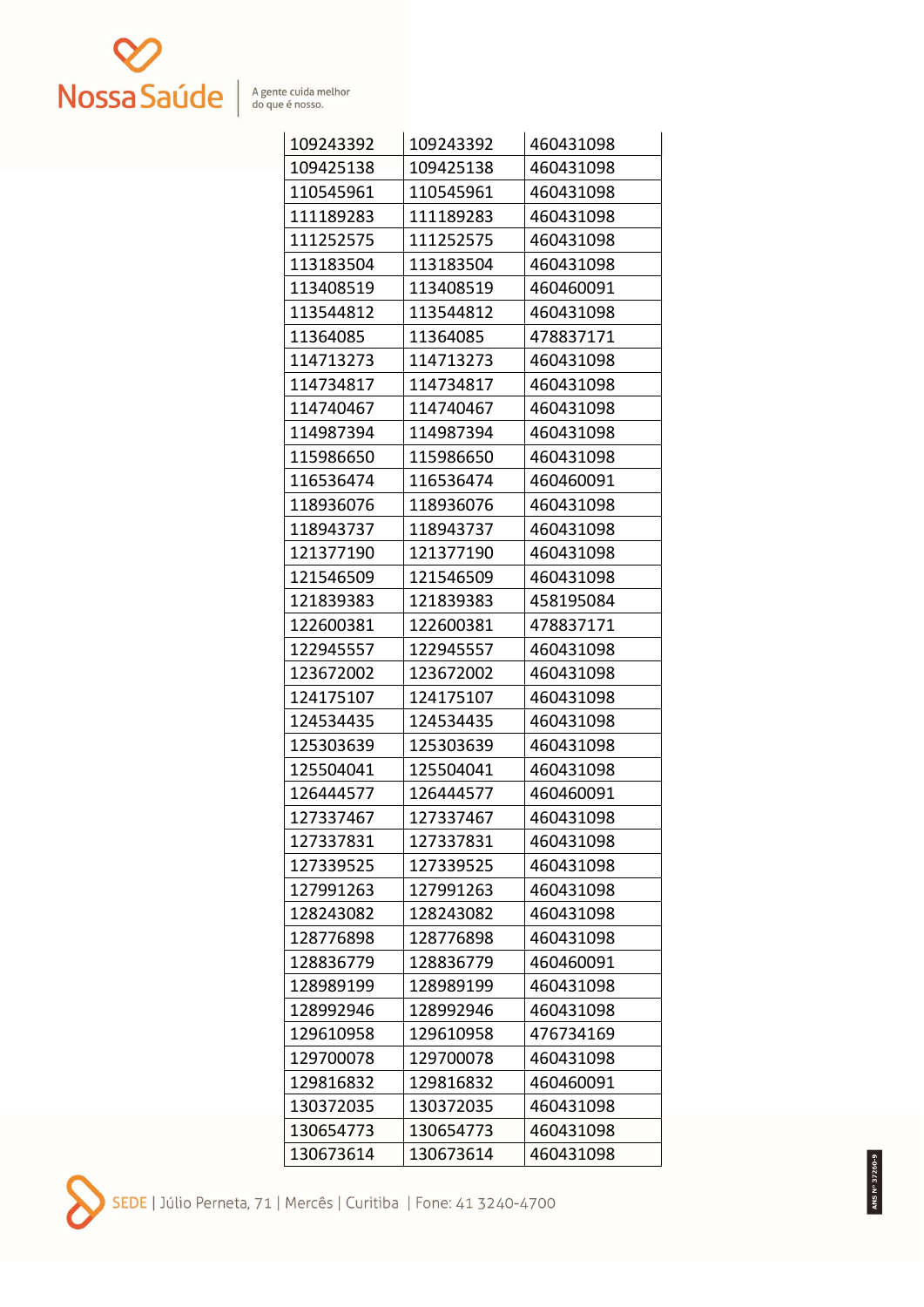

| 130956336 | 130956336 | 460431098 |
|-----------|-----------|-----------|
| 130972505 | 130972505 | 478837171 |
| 131240897 | 131240897 | 460431098 |
| 131253709 | 131253709 | 460431098 |
| 132069462 | 132069462 | 460431098 |
| 132398301 | 132398301 | 460431098 |
| 132790916 | 132790916 | 460460091 |
| 133326550 | 133326550 | 460431098 |
| 133404537 | 133404537 | 460431098 |
| 133408237 | 133408237 | 460431098 |
| 133813959 | 133813959 | 460431098 |
| 133835420 | 133835420 | 460431098 |
| 133964451 | 133964451 | 460431098 |
| 133964588 | 133964588 | 476734169 |
| 133973452 | 133973452 | 460431098 |
| 133990855 | 133990855 | 460431098 |
| 134070212 | 134070212 | 460431098 |
| 134070829 | 134070829 | 460431098 |
| 134299320 | 134299320 | 460431098 |
| 134705496 | 134705496 | 460460091 |
| 134731523 | 134731523 | 460431098 |
| 134742743 | 134742743 | 460431098 |
| 134828636 | 134828636 | 460460091 |
| 135084427 | 135084427 | 460431098 |
| 135107580 | 135107580 | 460431098 |
| 135122627 | 135122627 | 478837171 |
| 135206256 | 135206256 | 460431098 |
| 135377924 | 135377924 | 460431098 |
| 135656048 | 135656048 | 460431098 |
| 135830088 | 135830088 | 460431098 |
| 136022723 | 136022723 | 460431098 |
| 136173592 | 136173592 | 460431098 |
| 136194559 | 136194559 | 460431098 |
| 136257298 | 136257298 | 460431098 |
| 136289396 | 136289396 | 460431098 |
| 136291962 | 136291962 | 460431098 |
| 136304619 | 136304619 | 460431098 |
| 136360152 | 136360152 | 460460091 |
| 136447153 | 136447153 | 460431098 |
| 136452451 | 136452451 | 460431098 |
| 136647662 | 136647662 | 460431098 |
| 136710413 | 136710413 | 460431098 |
| 136715048 | 136715048 | 460460091 |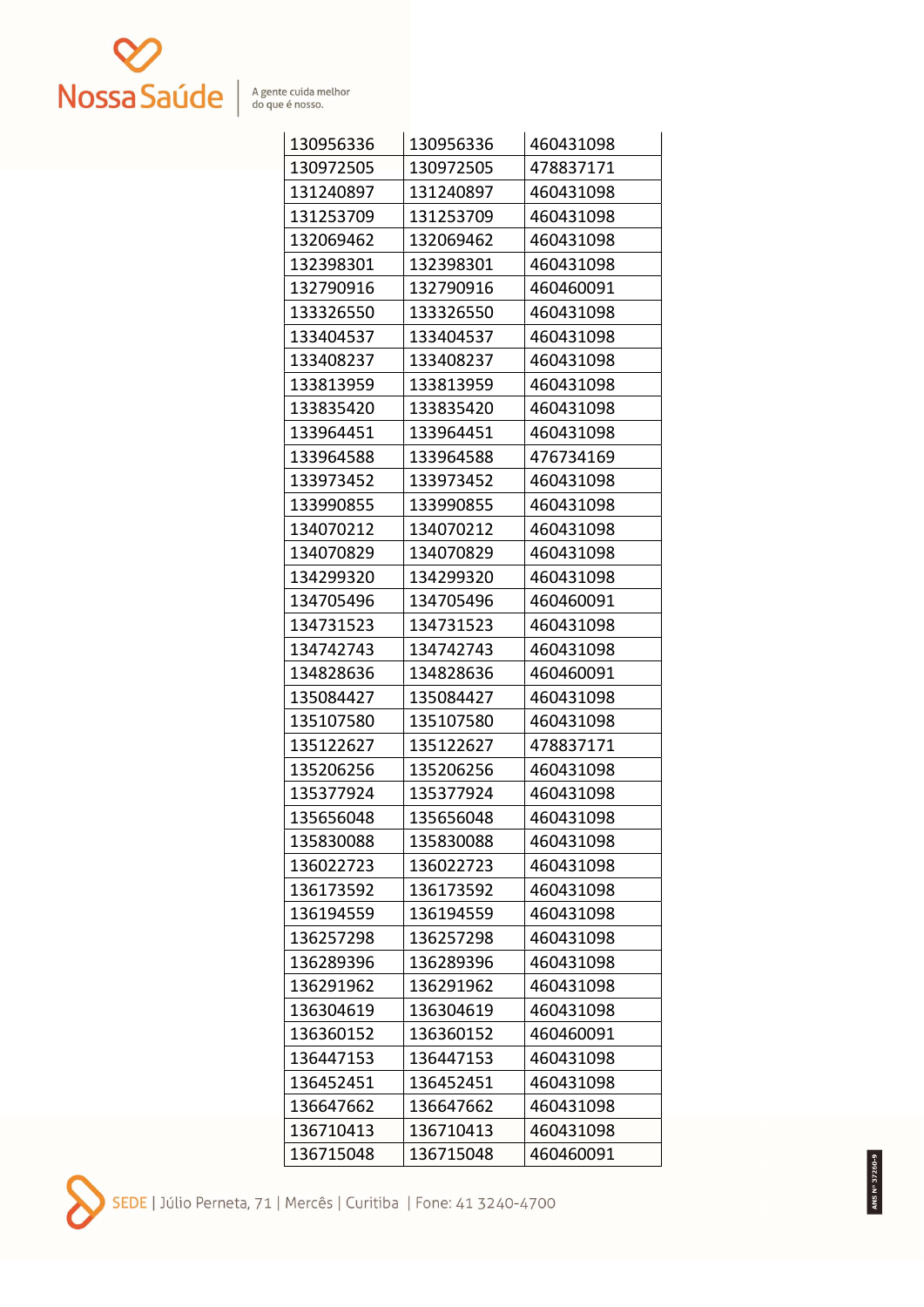

| 137765296 | 137765296 | 460460091 |
|-----------|-----------|-----------|
| 137855098 | 137855098 | 476734169 |
| 138145784 | 138145784 | 476734169 |
| 138293498 | 138293498 | 460431098 |
| 138294847 | 138294847 | 460431098 |
| 138295230 | 138295230 | 471704140 |
| 138306354 | 138306354 | 460431098 |
| 138324091 | 138324091 | 460431098 |
| 138378586 | 138378586 | 460460091 |
| 138530937 | 138530937 | 460460091 |
| 138535467 | 138535467 | 471704140 |
| 138561327 | 138561327 | 460431098 |
| 138614359 | 138614359 | 478837171 |
| 138624462 | 138624462 | 460431098 |
| 138654822 | 138654822 | 460431098 |
| 139515091 | 139515091 | 460431098 |
| 139517424 | 139517424 | 460460091 |
| 139519047 | 139519047 | 460431098 |
| 139521614 | 139521614 | 460431098 |
| 140641295 | 140641295 | 460431098 |
| 140659391 | 140659391 | 460431098 |
| 140684645 | 140684645 | 460431098 |
| 140705378 | 140705378 | 460431098 |
| 140733454 | 140733454 | 460431098 |
| 140734573 | 140734573 | 460431098 |
| 140824325 | 140824325 | 460431098 |
| 140827840 | 140827840 | 476734169 |
| 141072583 | 141072583 | 460431098 |
| 141231056 | 141231056 | 460431098 |
| 141260476 | 141260476 | 460431098 |
| 141737514 | 141737514 | 478837171 |
| 142479114 | 142479114 | 460431098 |
| 142541257 | 142541257 | 476734169 |
| 142568445 | 142568445 | 460431098 |
| 142610962 | 142610962 | 460431098 |
| 142702364 | 142702364 | 460431098 |
| 142760767 | 142760767 | 476734169 |
| 142799711 | 142799711 | 460431098 |
| 142828417 | 142828417 | 460431098 |
| 142838873 | 142838873 | 460431098 |
| 142977525 | 142977525 | 460431098 |
| 143114700 | 143114700 | 460431098 |
| 143150700 | 143150700 | 471711142 |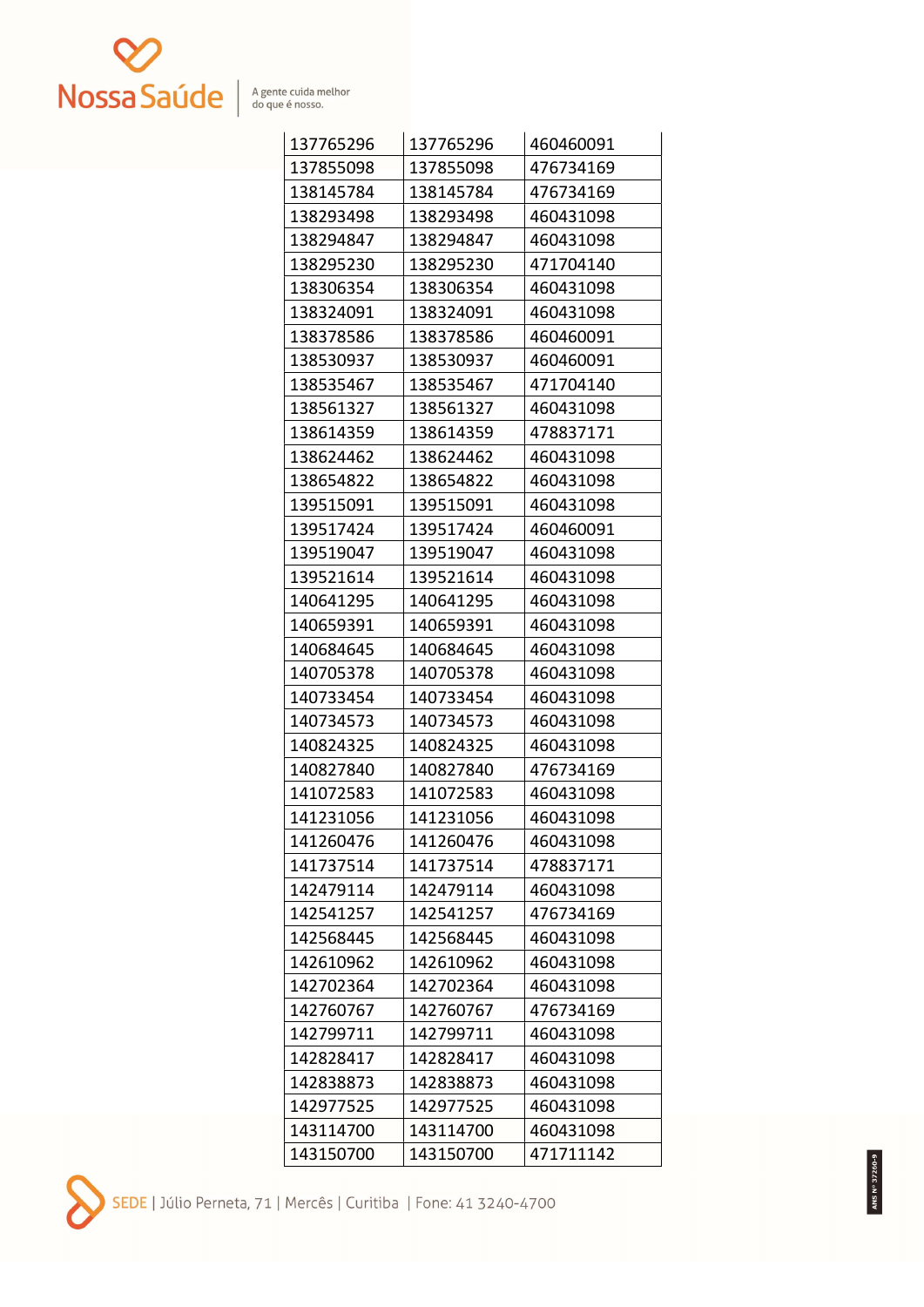

| 143620270 | 143620270 | 460460091 |
|-----------|-----------|-----------|
| 143802126 | 143802126 | 460431098 |
| 144016194 | 144016194 | 460431098 |
| 144392844 | 144392844 | 476734169 |
| 144433262 | 144433262 | 460431098 |
| 144433645 | 144433645 | 460431098 |
| 144477634 | 144477634 | 460431098 |
| 144480070 | 144480070 | 471704140 |
| 144481520 | 144481520 | 460431098 |
| 145005786 | 145005786 | 460431098 |
| 145012892 | 145012892 | 460431098 |
| 145054625 | 145054625 | 460431098 |
| 145065995 | 145065995 | 460431098 |
| 145122523 | 145122523 | 476734169 |
| 145142318 | 145142318 | 476734169 |
| 145408266 | 145408266 | 460431098 |
| 145413771 | 145413771 | 460431098 |
| 145430248 | 145430248 | 476734169 |
| 145430313 | 145430313 | 460431098 |
| 145445022 | 145445022 | 460460091 |
| 145449259 | 145449259 | 460431098 |
| 145493142 | 145493142 | 460431098 |
| 145951303 | 145951303 | 471704140 |
| 146245289 | 146245289 | 460431098 |
| 146406507 | 146406507 | 460431098 |
| 146425063 | 146425063 | 460431098 |
| 146429097 | 146429097 | 460431098 |
| 146443357 | 146443357 | 460431098 |
| 146596875 | 146596875 | 476734169 |
| 146642516 | 146642516 | 460431098 |
| 146642754 | 146642754 | 460431098 |
| 146673693 | 146673693 | 460431098 |
| 146675312 | 146675312 | 476734169 |
| 146679182 | 146679182 | 460431098 |
| 146686791 | 146686791 | 460431098 |
| 146739673 | 146739673 | 460431098 |
| 147246648 | 147246648 | 460431098 |
| 147503741 | 147503741 | 471711142 |
| 147526965 | 147526965 | 460431098 |
| 147539360 | 147539360 | 460431098 |
| 147654701 | 147654701 | 460431098 |
| 147671361 | 147671361 | 460431098 |
| 147939735 | 147939735 | 460431098 |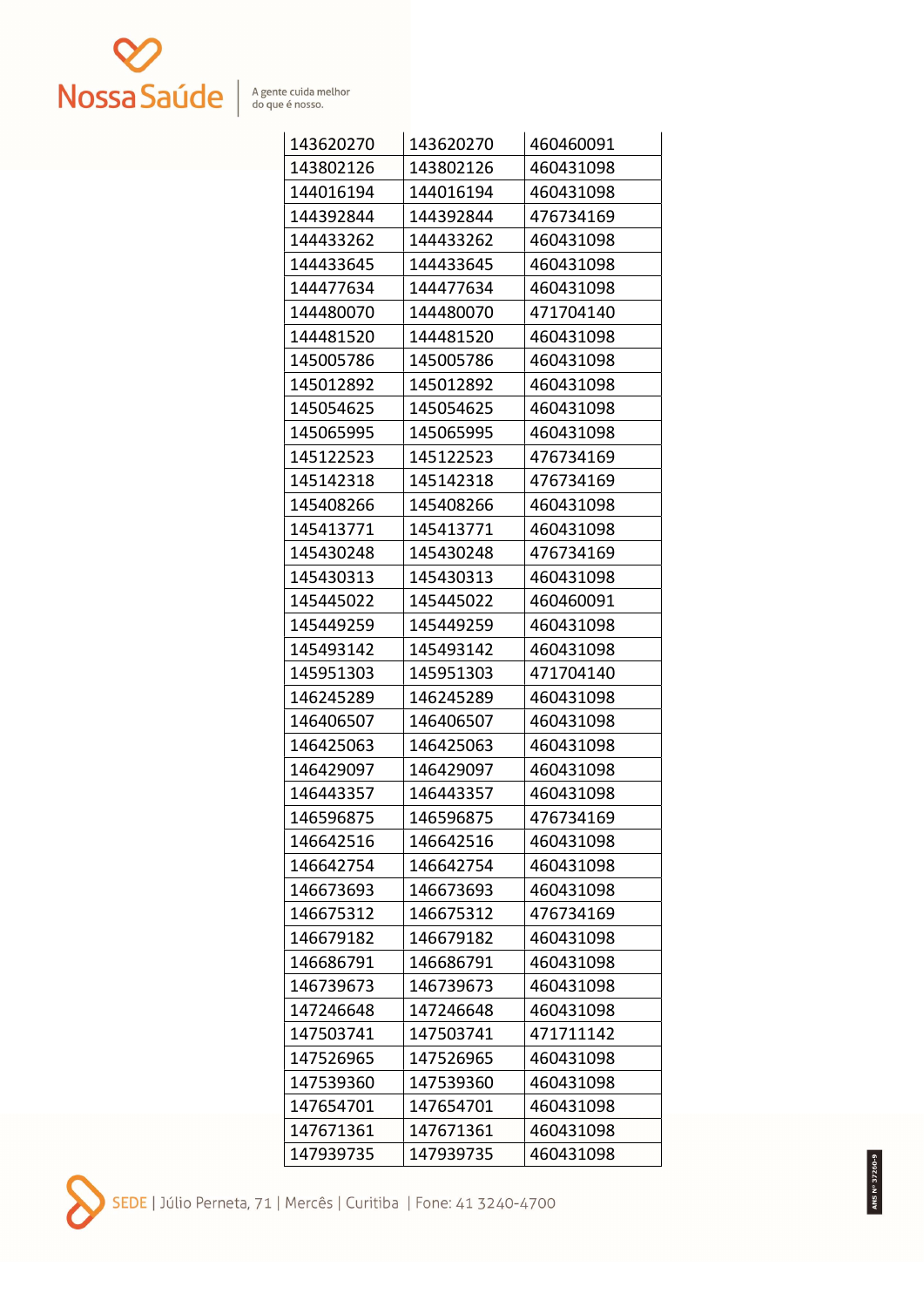

| 148104696 | 148104696 | 460431098 |
|-----------|-----------|-----------|
| 148105657 | 148105657 | 476734169 |
| 148668720 | 148668720 | 460431098 |
| 148691015 | 148691015 | 460431098 |
| 148872284 | 148872284 | 460431098 |
| 148874969 | 148874969 | 460431098 |
| 148875572 | 148875572 | 460431098 |
| 148892365 | 148892365 | 460460091 |
| 148894157 | 148894157 | 460431098 |
| 148894206 | 148894206 | 460431098 |
| 148895279 | 148895279 | 460431098 |
| 148908395 | 148908395 | 460431098 |
| 149601541 | 149601541 | 460431098 |
| 149616854 | 149616854 | 460431098 |
| 149692071 | 149692071 | 460431098 |
| 149695458 | 149695458 | 460431098 |
| 149704755 | 149704755 | 460431098 |
| 149709212 | 149709212 | 460431098 |
| 149853376 | 149853376 | 460431098 |
| 149874811 | 149874811 | 460431098 |
| 149885773 | 149885773 | 458193088 |
| 150383964 | 150383964 | 460431098 |
| 150601527 | 150601527 | 476734169 |
| 150754428 | 150754428 | 460431098 |
| 151146455 | 151146455 | 460431098 |
| 151146900 | 151146900 | 460431098 |
| 151148581 | 151148581 | 476734169 |
| 151149027 | 151149027 | 460460091 |
| 151149731 | 151149731 | 460431098 |
| 151154661 | 151154661 | 460431098 |
| 151230238 | 151230238 | 460431098 |
| 151303832 | 151303832 | 460431098 |
| 151314896 | 151314896 | 460431098 |
| 151316862 | 151316862 | 460431098 |
| 151343119 | 151343119 | 460431098 |
| 151346045 | 151346045 | 460431098 |
| 151425232 | 151425232 | 460431098 |
| 151428233 | 151428233 | 460431098 |
| 151431349 | 151431349 | 460431098 |
| 151848776 | 151848776 | 460431098 |
| 151865061 | 151865061 | 460431098 |
| 151912039 | 151912039 | 460431098 |
| 151917121 | 151917121 | 476734169 |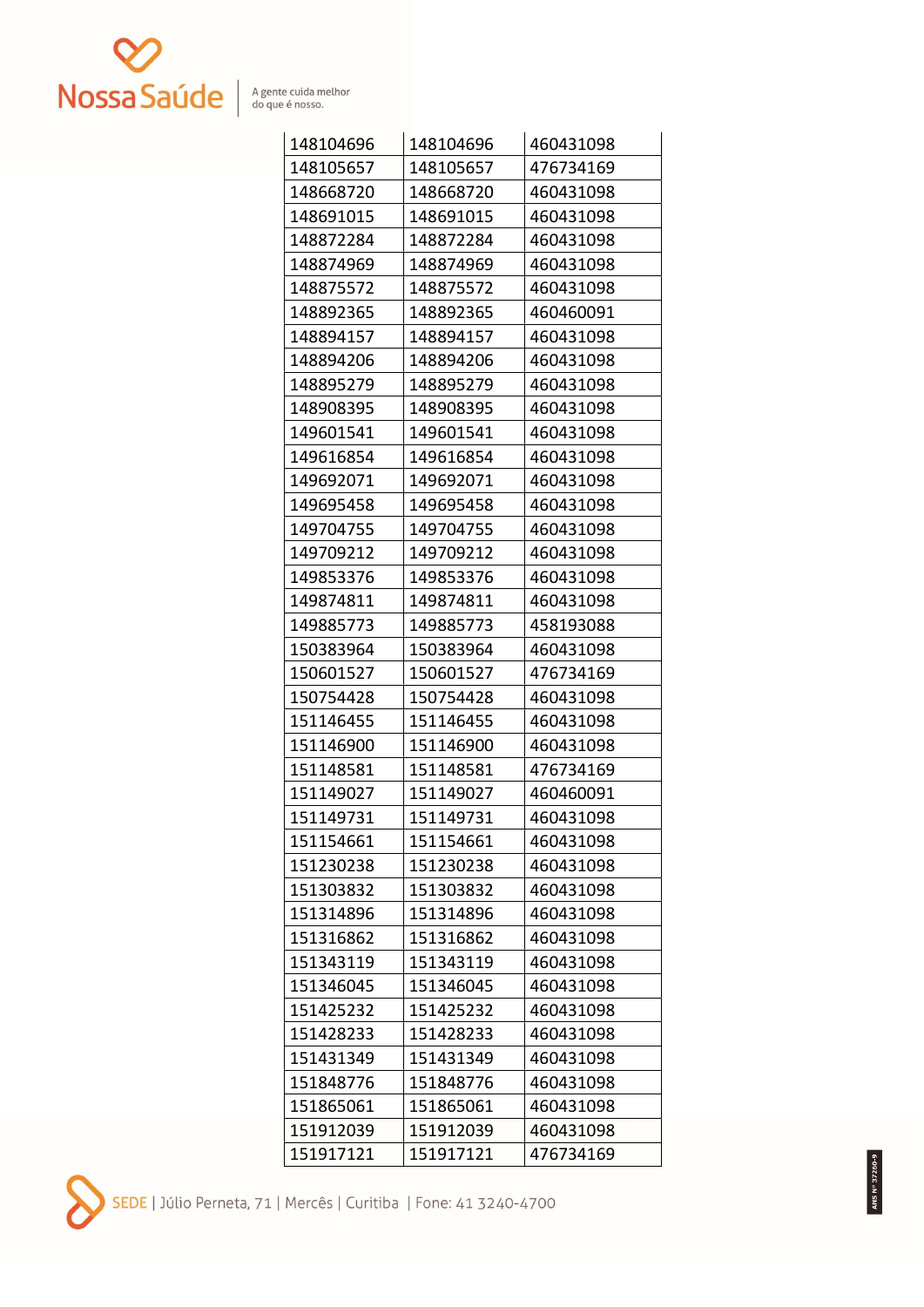

| 151995451 | 151995451 | 460431098 |
|-----------|-----------|-----------|
| 152072880 | 152072880 | 460431098 |
| 152079883 | 152079883 | 476734169 |
| 152095558 | 152095558 | 460431098 |
| 152107036 | 152107036 | 460431098 |
| 152107330 | 152107330 | 460431098 |
| 152731019 | 152731019 | 460431098 |
| 152767792 | 152767792 | 460431098 |
| 152792006 | 152792006 | 460431098 |
| 152887012 | 152887012 | 476734169 |
| 152890640 | 152890640 | 460431098 |
| 152893582 | 152893582 | 460460091 |
| 152916837 | 152916837 | 476734169 |
| 152933608 | 152933608 | 460431098 |
| 152946927 | 152946927 | 460431098 |
| 153046493 | 153046493 | 460431098 |
| 153064714 | 153064714 | 460431098 |
| 153072068 | 153072068 | 460431098 |
| 153080536 | 153080536 | 460431098 |
| 153423128 | 153423128 | 460431098 |
| 153570181 | 153570181 | 460431098 |
| 153937741 | 153937741 | 460431098 |
| 153943660 | 153943660 | 460431098 |
| 153996885 | 153996885 | 460431098 |
| 154035483 | 154035483 | 476734169 |
| 154041990 | 154041990 | 460431098 |
| 154043074 | 154043074 | 460431098 |
| 154062544 | 154062544 | 460431098 |
| 154107703 | 154107703 | 460431098 |
| 154109026 | 154109026 | 460431098 |
| 154112092 | 154112092 | 460431098 |
| 154131901 | 154131901 | 460431098 |
| 154237060 | 154237060 | 460460091 |
| 154243670 | 154243670 | 460431098 |
| 154305938 | 154305938 | 460431098 |
| 154313808 | 154313808 | 460431098 |
| 154314046 | 154314046 | 460431098 |
| 154394532 | 154394532 | 478837171 |
| 154397749 | 154397749 | 460431098 |
| 154400360 | 154400360 | 460431098 |
| 154418815 | 154418815 | 460431098 |
| 154423359 | 154423359 | 460431098 |
| 154430782 | 154430782 | 471704140 |

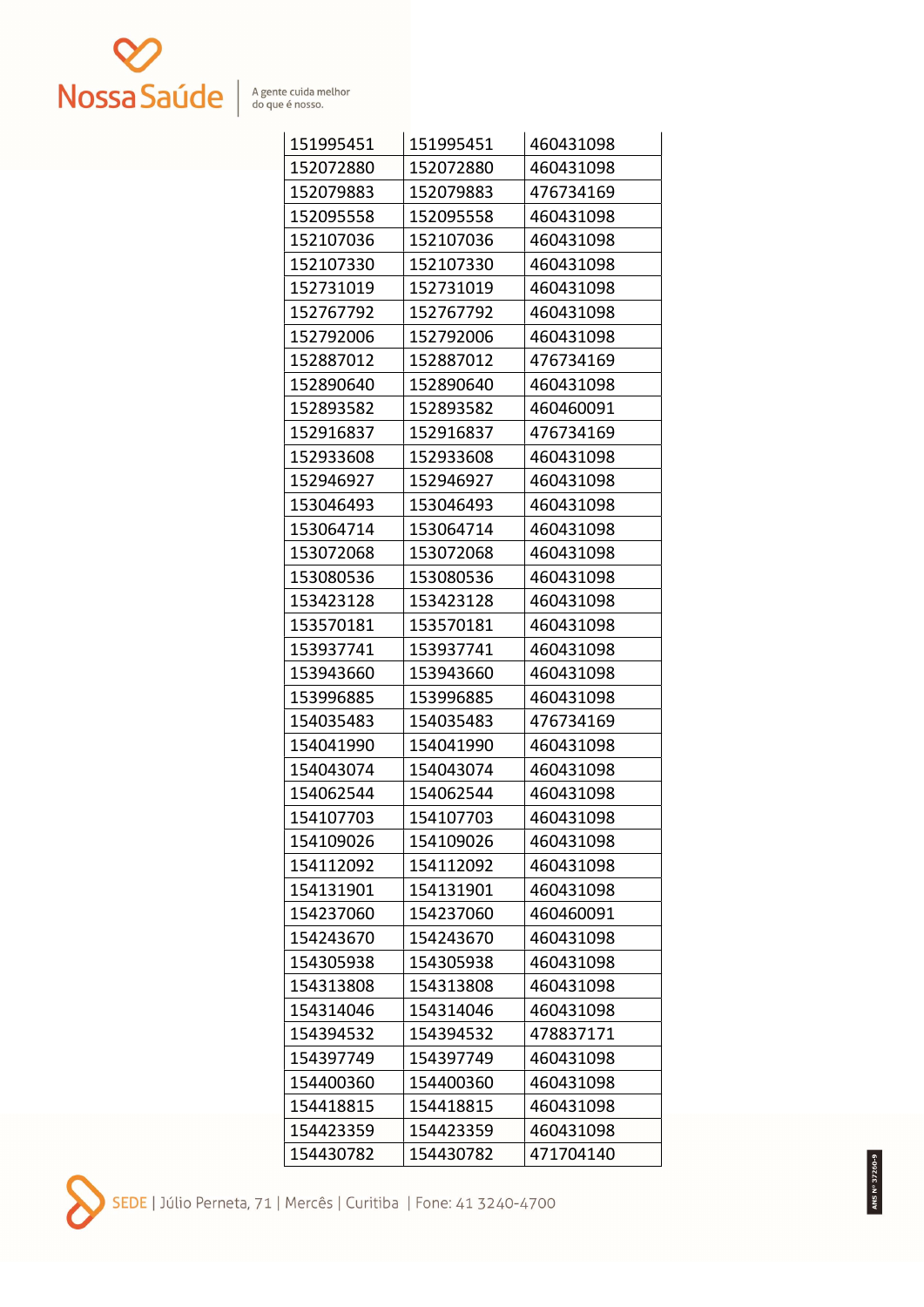

| 154431321 | 154431321 | 460431098 |
|-----------|-----------|-----------|
| 154431871 | 154431871 | 460431098 |
| 154433052 | 154433052 | 460431098 |
| 154478619 | 154478619 | 460431098 |
| 154511281 | 154511281 | 460431098 |
| 154517193 | 154517193 | 471711142 |
| 154519350 | 154519350 | 460431098 |
| 154528959 | 154528959 | 460431098 |
| 154539856 | 154539856 | 460431098 |
| 154753522 | 154753522 | 460431098 |
| 154871910 | 154871910 | 460431098 |
| 155155780 | 155155780 | 460431098 |
| 155203477 | 155203477 | 476734169 |
| 155563292 | 155563292 | 476734169 |
| 155567155 | 155567155 | 460431098 |
| 155567617 | 155567617 | 460431098 |
| 155752161 | 155752161 | 460431098 |
| 155753954 | 155753954 | 460431098 |
| 156238982 | 156238982 | 460431098 |
| 156239314 | 156239314 | 476734169 |
| 156301869 | 156301869 | 460460091 |
| 156324728 | 156324728 | 460460091 |
| 156364828 | 156364828 | 460431098 |
| 156366441 | 156366441 | 460431098 |
| 156372011 | 156372011 | 460431098 |
| 156419264 | 156419264 | 460431098 |
| 156420790 | 156420790 | 460431098 |
| 156425868 | 156425868 | 476734169 |
| 156835517 | 156835517 | 460431098 |
| 156836782 | 156836782 | 460431098 |
| 156854815 | 156854815 | 471711142 |
| 156899275 | 156899275 | 460431098 |
| 156899871 | 156899871 | 460431098 |
| 156917059 | 156917059 | 460431098 |
| 156919083 | 156919083 | 460431098 |
| 157186804 | 157186804 | 460431098 |
| 157218987 | 157218987 | 460431098 |
| 157222284 | 157222284 | 476734169 |
| 157243254 | 157243254 | 460431098 |
| 157326545 | 157326545 | 460431098 |
| 157354886 | 157354886 | 460431098 |
| 157365188 | 157365188 | 460431098 |
| 158051181 | 158051181 | 460431098 |

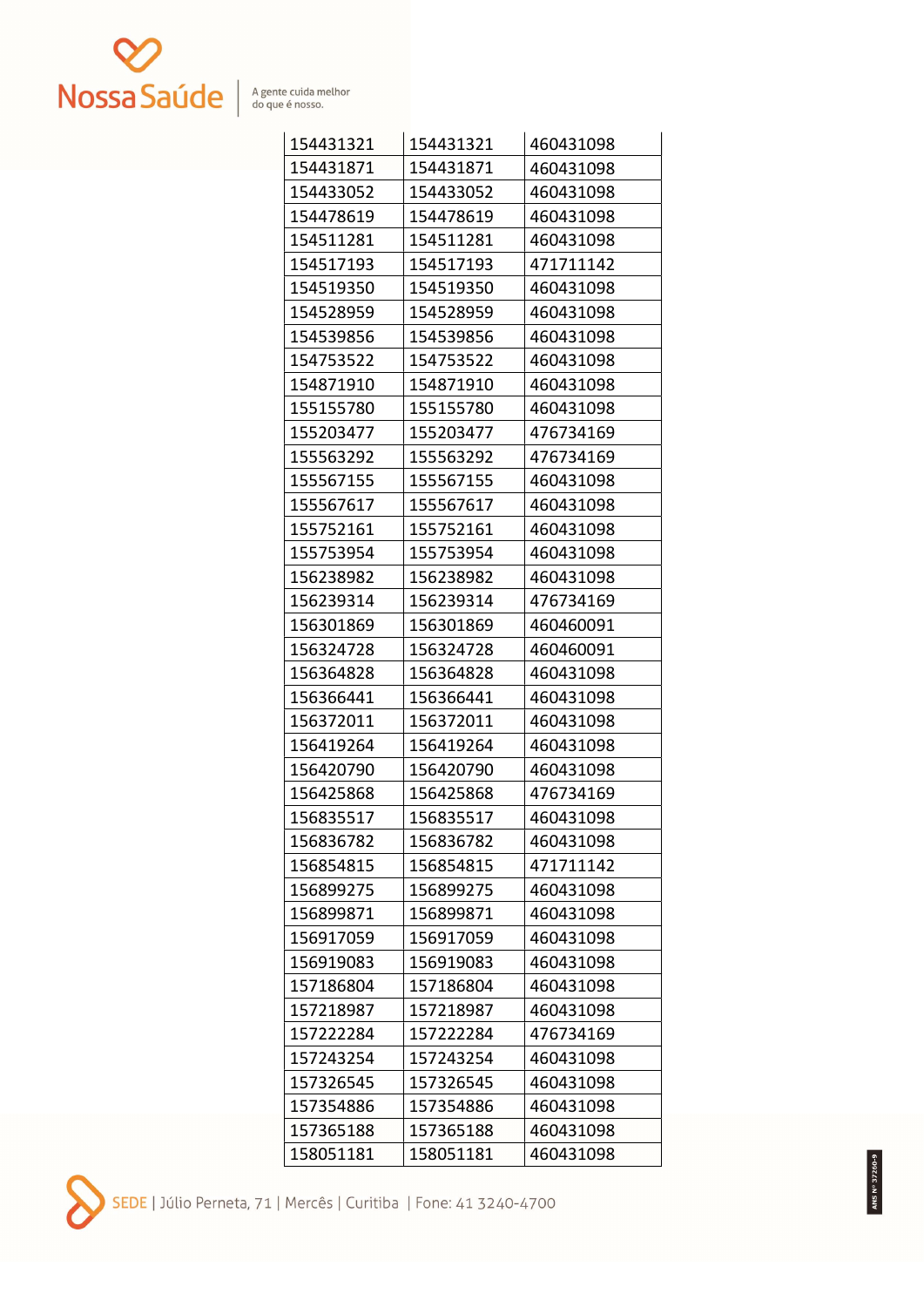

| 158138878 | 158138878 | 460431098 |
|-----------|-----------|-----------|
| 158190664 | 158190664 | 460431098 |
| 158195629 | 158195629 | 460460091 |
| 158251419 | 158251419 | 460431098 |
| 158253178 | 158253178 | 476734169 |
| 158588678 | 158588678 | 460431098 |
| 158595459 | 158595459 | 460431098 |
| 158596811 | 158596811 | 460431098 |
| 158617326 | 158617326 | 460431098 |
| 158852997 | 158852997 | 460431098 |
| 158935001 | 158935001 | 460431098 |
| 158945289 | 158945289 | 460431098 |
| 159059482 | 159059482 | 460431098 |
| 159060361 | 159060361 | 460431098 |
| 159073619 | 159073619 | 460431098 |
| 159353226 | 159353226 | 460431098 |
| 159354430 | 159354430 | 476734169 |
| 159356445 | 159356445 | 476734169 |
| 159371028 | 159371028 | 460431098 |
| 161132658 | 161132658 | 460431098 |
| 161314105 | 161314105 | 460431098 |
| 161363405 | 161363405 | 460431098 |
| 161413436 | 161413436 | 460431098 |
| 162388448 | 162388448 | 460431098 |
| 162389875 | 162389875 | 460431098 |
| 162391041 | 162391041 | 460431098 |
| 162399767 | 162399767 | 460460091 |
| 162477389 | 162477389 | 460431098 |
| 162498141 | 162498141 | 460431098 |
| 162538025 | 162538025 | 460431098 |
| 162544191 | 162544191 | 460431098 |
| 162589999 | 162589999 | 460431098 |
| 162636008 | 162636008 | 478837171 |
| 162680771 | 162680771 | 460431098 |
| 162688940 | 162688940 | 478837171 |
| 162695515 | 162695515 | 460431098 |
| 162696178 | 162696178 | 460431098 |
| 162719496 | 162719496 | 460431098 |
| 162732884 | 162732884 | 460431098 |
| 162975745 | 162975745 | 460431098 |
| 163288622 | 163288622 | 460431098 |
| 163296890 | 163296890 | 460431098 |
| 163298061 | 163298061 | 460431098 |

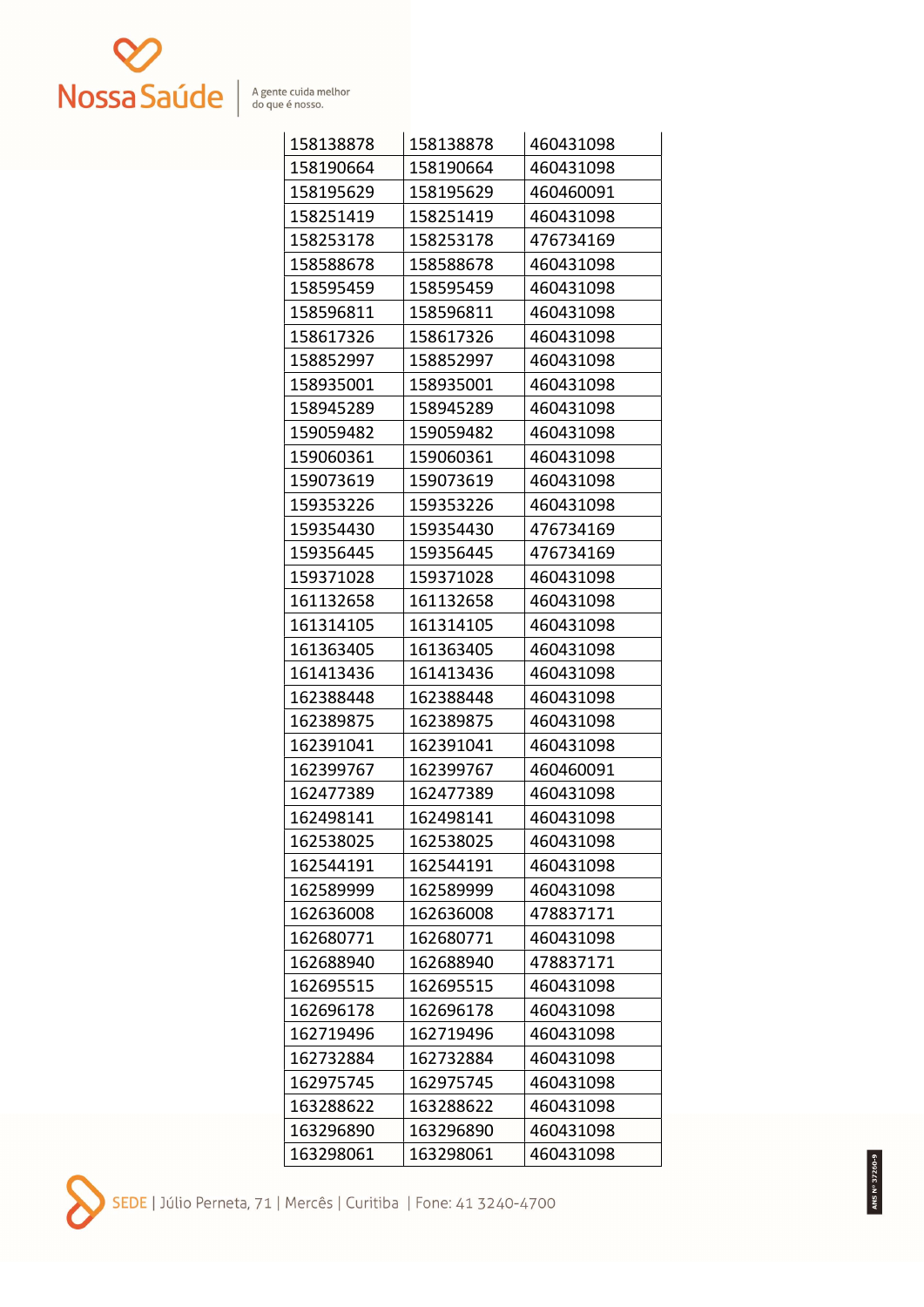

| 163813948 | 163813948 | 460431098 |
|-----------|-----------|-----------|
| 163844559 | 163844559 | 476734169 |
| 163853463 | 163853463 | 476734169 |
| 163979674 | 163979674 | 476734169 |
| 164074940 | 164074940 | 460431098 |
| 164078458 | 164078458 | 460431098 |
| 165628191 | 165628191 | 460431098 |
| 165691459 | 165691459 | 460431098 |
| 165715112 | 165715112 | 460460091 |
| 165757985 | 165757985 | 460460091 |
| 165762611 | 165762611 | 460431098 |
| 165774408 | 165774408 | 460460091 |
| 165775854 | 165775854 | 460431098 |
| 165829709 | 165829709 | 460431098 |
| 165830569 | 165830569 | 476734169 |
| 165832288 | 165832288 | 460431098 |
| 165832893 | 165832893 | 460431098 |
| 165870049 | 165870049 | 460431098 |
| 165870635 | 165870635 | 460431098 |
| 165894675 | 165894675 | 460431098 |
| 165914272 | 165914272 | 460431098 |
| 166002576 | 166002576 | 460431098 |
| 166098823 | 166098823 | 460431098 |
| 166099541 | 166099541 | 460431098 |
| 166099881 | 166099881 | 460431098 |
| 166177682 | 166177682 | 460431098 |
| 166177820 | 166177820 | 460431098 |
| 166179131 | 166179131 | 460431098 |
| 166182389 | 166182389 | 471711142 |
| 166416053 | 166416053 | 460431098 |
| 166422916 | 166422916 | 460431098 |
| 166499621 | 166499621 | 460431098 |
| 166536711 | 166536711 | 460460091 |
| 166544643 | 166544643 | 460431098 |
| 166547874 | 166547874 | 460431098 |
| 166549058 | 166549058 | 460431098 |
| 166564113 | 166564113 | 460431098 |
| 166592776 | 166592776 | 460431098 |
| 166834919 | 166834919 | 460431098 |
| 166835304 | 166835304 | 460431098 |
| 166835921 | 166835921 | 460431098 |
| 167008497 | 167008497 | 460431098 |
| 167009287 | 167009287 | 460431098 |

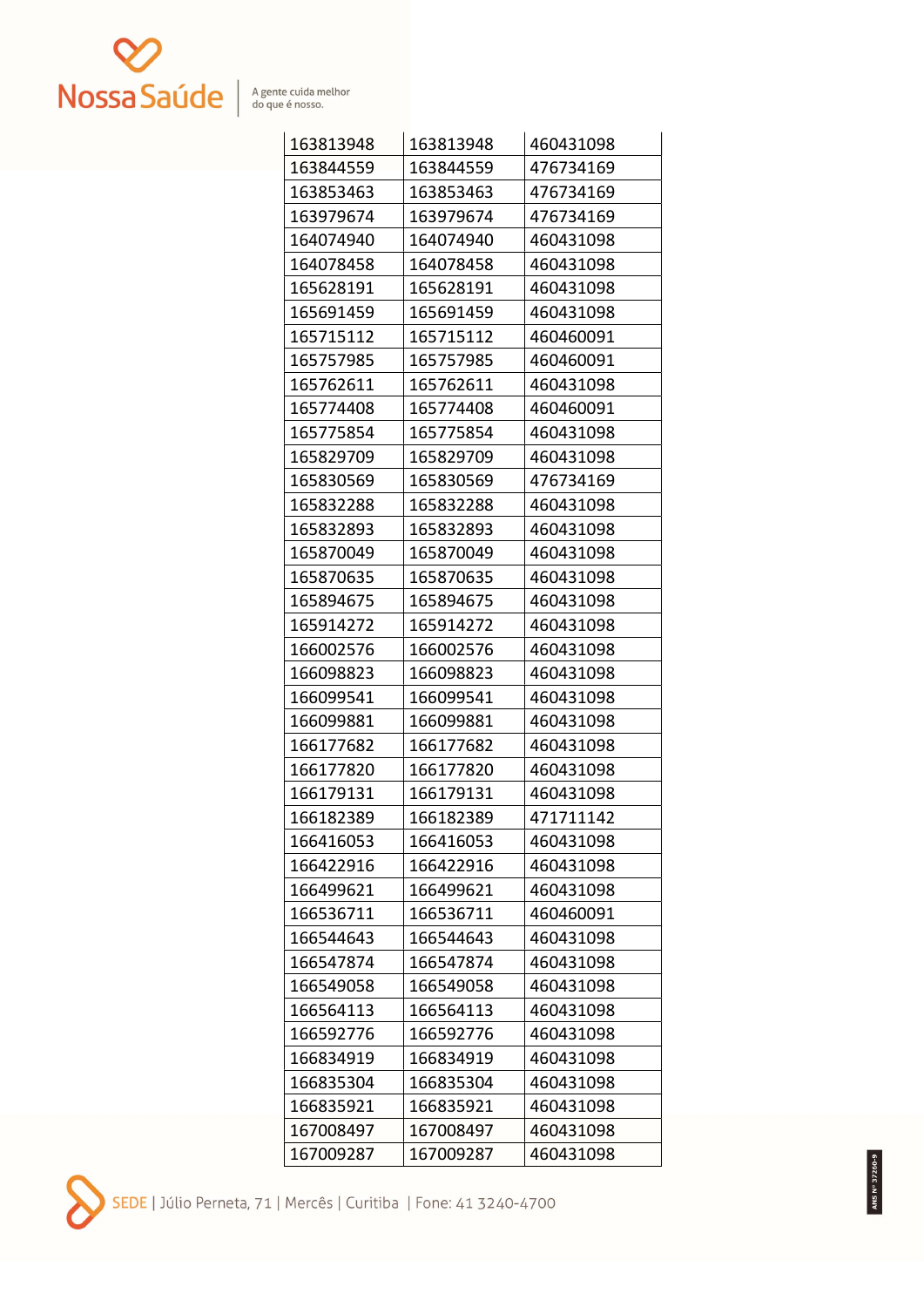

| 167212652 | 167212652 | 460431098 |
|-----------|-----------|-----------|
| 167225383 | 167225383 | 460431098 |
| 167226440 | 167226440 | 460431098 |
| 167227066 | 167227066 | 460431098 |
| 167280161 | 167280161 | 460431098 |
| 167280389 | 167280389 | 476734169 |
| 167346443 | 167346443 | 460431098 |
| 167346960 | 167346960 | 476734169 |
| 167349598 | 167349598 | 471704140 |
| 167383452 | 167383452 | 460431098 |
| 167405773 | 167405773 | 460460091 |
| 167427978 | 167427978 | 460431098 |
| 167432302 | 167432302 | 460431098 |
| 167530891 | 167530891 | 460431098 |
| 167603463 | 167603463 | 460431098 |
| 167616619 | 167616619 | 460431098 |
| 167617051 | 167617051 | 460431098 |
| 167628903 | 167628903 | 460431098 |
| 167696482 | 167696482 | 460431098 |
| 167702093 | 167702093 | 471711142 |
| 167704402 | 167704402 | 460431098 |
| 167759043 | 167759043 | 476734169 |
| 167769201 | 167769201 | 460431098 |
| 167770964 | 167770964 | 460431098 |
| 167826849 | 167826849 | 460431098 |
| 167852485 | 167852485 | 460431098 |
| 167856715 | 167856715 | 460431098 |
| 167858182 | 167858182 | 460460091 |
| 167873196 | 167873196 | 460431098 |
| 168029929 | 168029929 | 460431098 |
| 168043286 | 168043286 | 460460091 |
| 168073250 | 168073250 | 478837171 |
| 168077452 | 168077452 | 476734169 |
| 168077872 | 168077872 | 460431098 |
| 168241861 | 168241861 | 460431098 |
| 168248369 | 168248369 | 460431098 |
| 168252182 | 168252182 | 460431098 |
| 168275004 | 168275004 | 476734169 |
| 168818266 | 168818266 | 460431098 |
| 168818523 | 168818523 | 460431098 |
| 169297870 | 169297870 | 476734169 |
| 169531041 | 169531041 | 460431098 |
| 169781857 | 169781857 | 460431098 |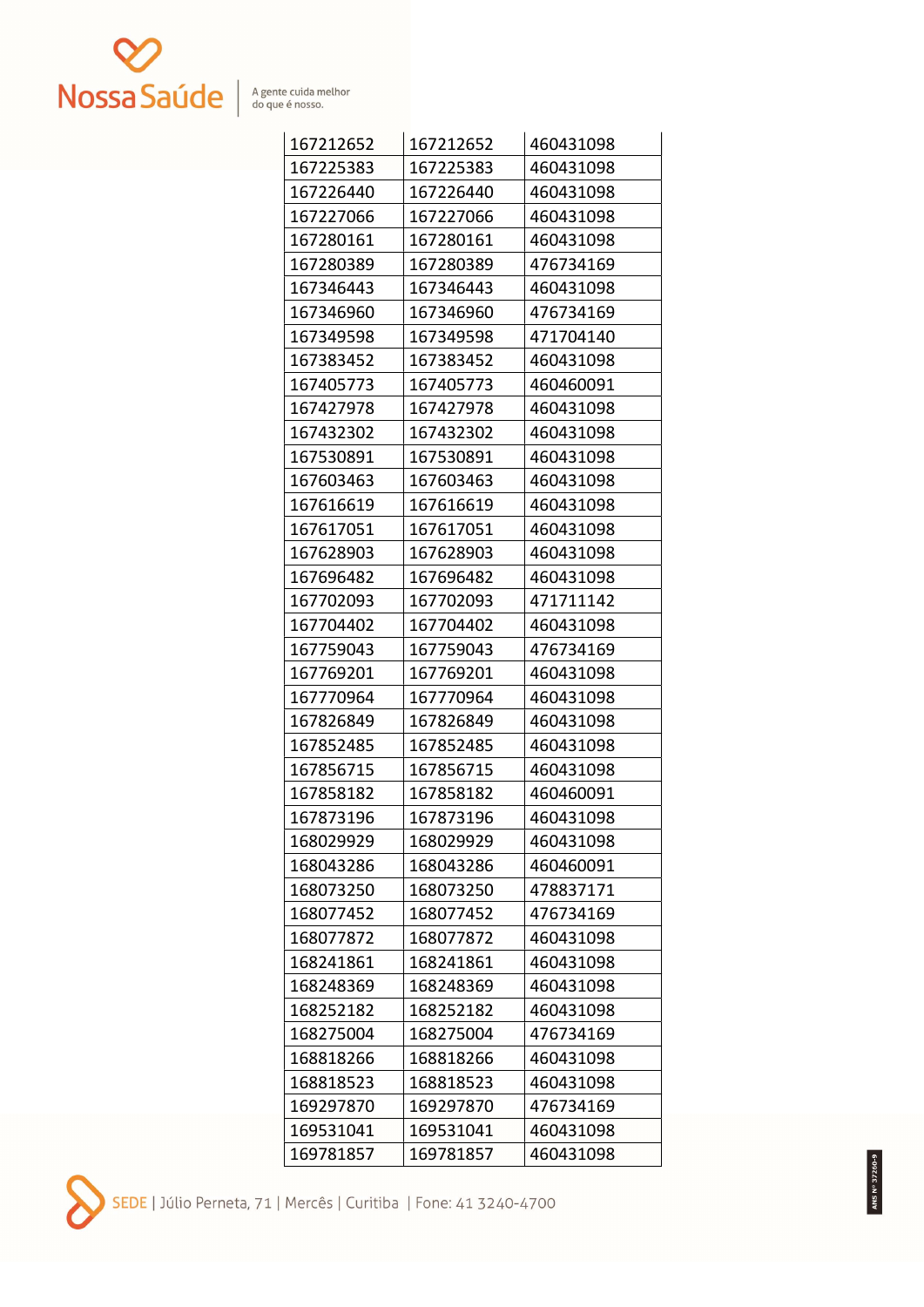

| 169809007 | 169809007 | 460431098 |
|-----------|-----------|-----------|
| 169815699 | 169815699 | 460431098 |
| 169847429 | 169847429 | 476734169 |
| 169849424 | 169849424 | 458193088 |
| 170098900 | 170098900 | 460431098 |
| 170099938 | 170099938 | 460431098 |
| 170137831 | 170137831 | 460431098 |
| 170188976 | 170188976 | 460431098 |
| 170213838 | 170213838 | 460431098 |
| 170269668 | 170269668 | 460431098 |
| 170270930 | 170270930 | 460431098 |
| 170273061 | 170273061 | 460431098 |
| 170753432 | 170753432 | 476734169 |
| 170755128 | 170755128 | 460431098 |
| 170758322 | 170758322 | 460431098 |
| 170759090 | 170759090 | 460431098 |
| 170804216 | 170804216 | 460431098 |
| 170882138 | 170882138 | 460431098 |
| 170887013 | 170887013 | 460431098 |
| 171124412 | 171124412 | 460431098 |
| 171125656 | 171125656 | 460431098 |
| 171161483 | 171161483 | 460431098 |
| 171212871 | 171212871 | 460431098 |
| 171229382 | 171229382 | 460431098 |
| 171232842 | 171232842 | 460460091 |
| 171243591 | 171243591 | 471704140 |
| 171255479 | 171255479 | 460431098 |
| 171283860 | 171283860 | 460431098 |
| 171294168 | 171294168 | 460431098 |
| 171299359 | 171299359 | 460431098 |
| 171340145 | 171340145 | 460431098 |
| 171554944 | 171554944 | 460431098 |
| 171741422 | 171741422 | 476734169 |
| 172023407 | 172023407 | 460431098 |
| 172805089 | 172805089 | 460431098 |
| 172806584 | 172806584 | 460431098 |
| 172816079 | 172816079 | 460431098 |
| 172901918 | 172901918 | 460460091 |
| 172910631 | 172910631 | 460431098 |
| 172912190 | 172912190 | 460431098 |
| 172916185 | 172916185 | 460431098 |
| 172988335 | 172988335 | 460431098 |
| 172989348 | 172989348 | 460431098 |

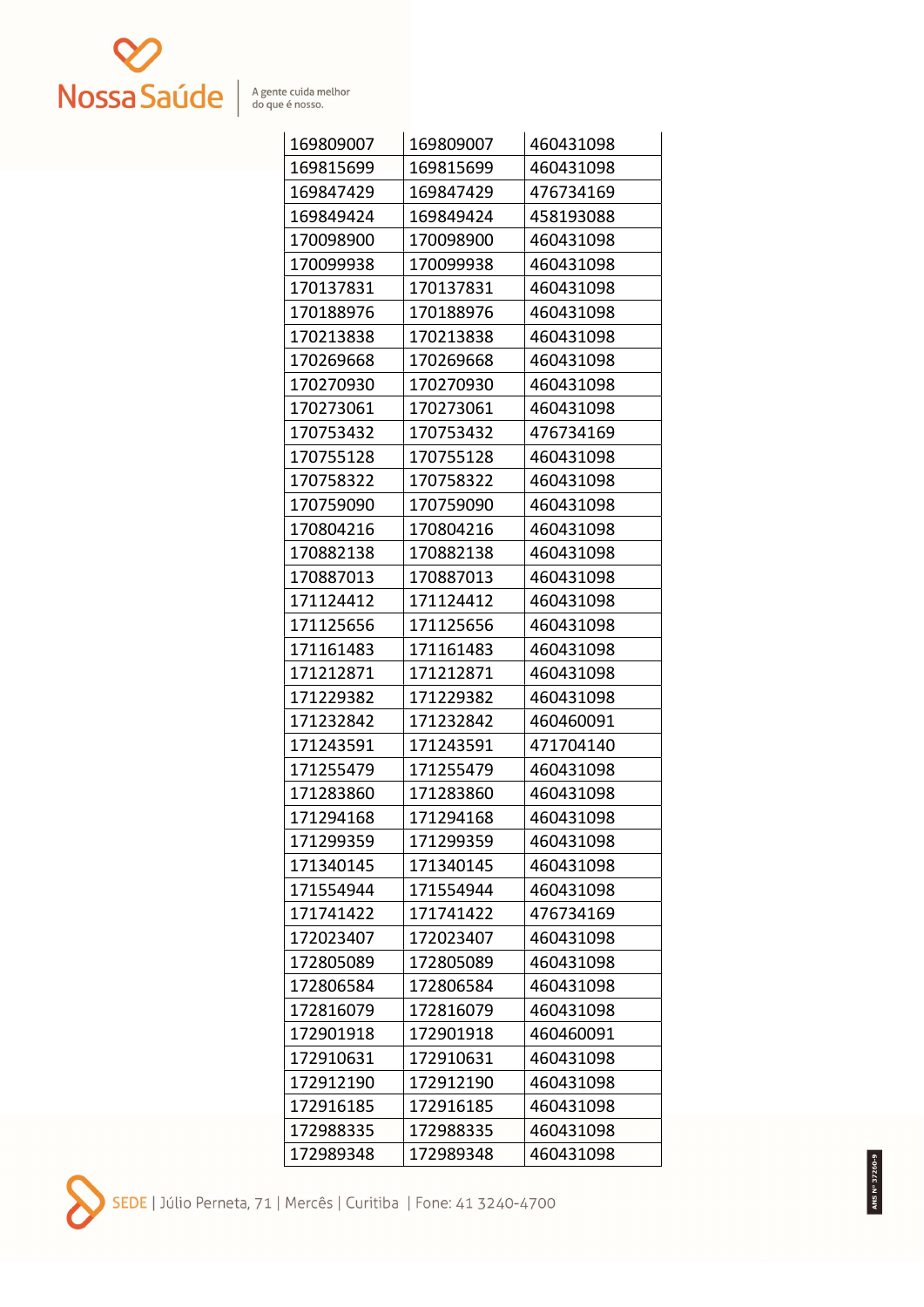

| 172990072 | 172990072 | 476734169 |
|-----------|-----------|-----------|
| 172990241 | 172990241 | 460431098 |
| 173096804 | 173096804 | 460431098 |
| 173100277 | 173100277 | 471703141 |
| 173117745 | 173117745 | 460431098 |
| 173118692 | 173118692 | 460431098 |
| 173135057 | 173135057 | 460431098 |
| 173181229 | 173181229 | 460431098 |
| 173181346 | 173181346 | 460431098 |
| 173181683 | 173181683 | 476734169 |
| 173449323 | 173449323 | 460431098 |
| 173518084 | 173518084 | 476734169 |
| 173622893 | 173622893 | 460431098 |
| 173642337 | 173642337 | 460431098 |
| 173665005 | 173665005 | 460460091 |
| 173702050 | 173702050 | 460431098 |
| 173713631 | 173713631 | 460431098 |
| 173720475 | 173720475 | 460431098 |
| 173800907 | 173800907 | 471704140 |
| 173820388 | 173820388 | 476734169 |
| 173827324 | 173827324 | 460431098 |
| 173979844 | 173979844 | 460431098 |
| 175180882 | 175180882 | 460431098 |
| 175212929 | 175212929 | 460431098 |
| 175216111 | 175216111 | 460431098 |
| 175221462 | 175221462 | 460431098 |
| 175223085 | 175223085 | 460431098 |
| 175236032 | 175236032 | 476734169 |
| 175244989 | 175244989 | 460431098 |
| 175256988 | 175256988 | 460431098 |
| 175265914 | 175265914 | 476734169 |
| 175303891 | 175303891 | 476734169 |
| 175304681 | 175304681 | 460431098 |
| 175305367 | 175305367 | 460431098 |
| 175313780 | 175313780 | 460431098 |
| 175317814 | 175317814 | 460431098 |
| 175325329 | 175325329 | 460431098 |
| 175325582 | 175325582 | 460431098 |
| 175365039 | 175365039 | 460431098 |
| 175371059 | 175371059 | 471704140 |
| 175371333 | 175371333 | 460431098 |
| 175404880 | 175404880 | 460431098 |
| 175427954 | 175427954 | 476734169 |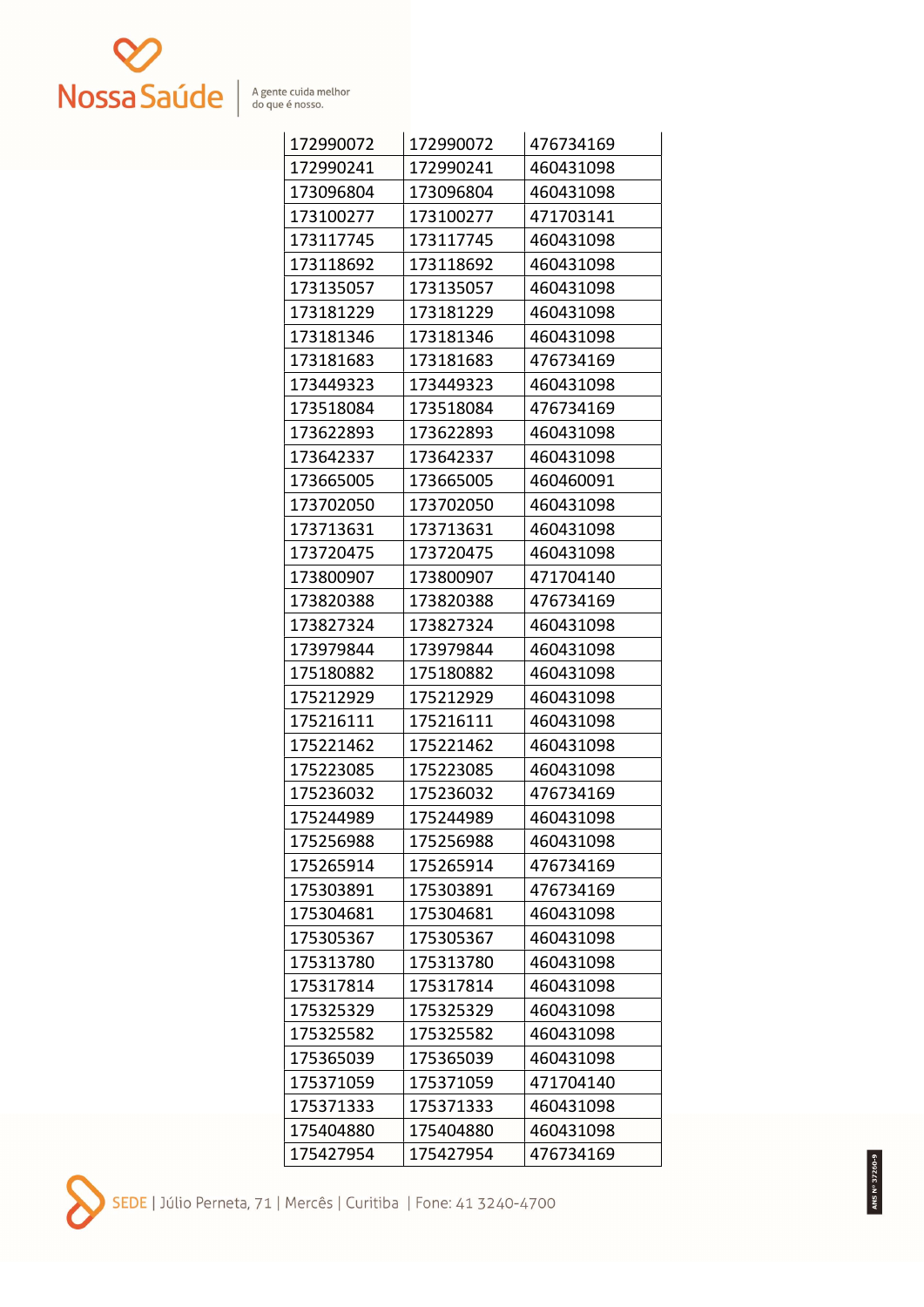

| 175454104 | 175454104 | 460431098 |
|-----------|-----------|-----------|
| 175455609 | 175455609 | 460431098 |
| 175456062 | 175456062 | 460431098 |
| 175456619 | 175456619 | 476734169 |
| 175457043 | 175457043 | 471704140 |
| 175457776 | 175457776 | 460431098 |
| 175840158 | 175840158 | 460431098 |
| 175842200 | 175842200 | 460431098 |
| 175849477 | 175849477 | 460431098 |
| 175907658 | 175907658 | 460431098 |
| 175969054 | 175969054 | 460431098 |
| 175984161 | 175984161 | 460431098 |
| 176026562 | 176026562 | 460431098 |
| 176030455 | 176030455 | 476734169 |
| 176037832 | 176037832 | 460431098 |
| 176107786 | 176107786 | 476734169 |
| 176109439 | 176109439 | 460431098 |
| 176114945 | 176114945 | 460431098 |
| 176206329 | 176206329 | 460431098 |
| 176207449 | 176207449 | 460431098 |
| 176208116 | 176208116 | 460431098 |
| 176215401 | 176215401 | 460431098 |
| 176246815 | 176246815 | 476734169 |
| 176249559 | 176249559 | 460431098 |
| 176289425 | 176289425 | 471704140 |
| 176393052 | 176393052 | 460431098 |
| 176750903 | 176750903 | 476734169 |
| 176753923 | 176753923 | 460431098 |
| 176762715 | 176762715 | 476734169 |
| 177432639 | 177432639 | 476734169 |
| 177437074 | 177437074 | 460431098 |
| 177449828 | 177449828 | 460431098 |
| 177461214 | 177461214 | 460431098 |
| 177461907 | 177461907 | 476734169 |
| 177492500 | 177492500 | 460431098 |
| 177505208 | 177505208 | 460431098 |
| 177510517 | 177510517 | 460431098 |
| 177615512 | 177615512 | 460431098 |
| 177618427 | 177618427 | 460431098 |
| 177620081 | 177620081 | 460431098 |
| 177628790 | 177628790 | 460431098 |
| 177634497 | 177634497 | 460431098 |
| 177637673 | 177637673 | 460431098 |

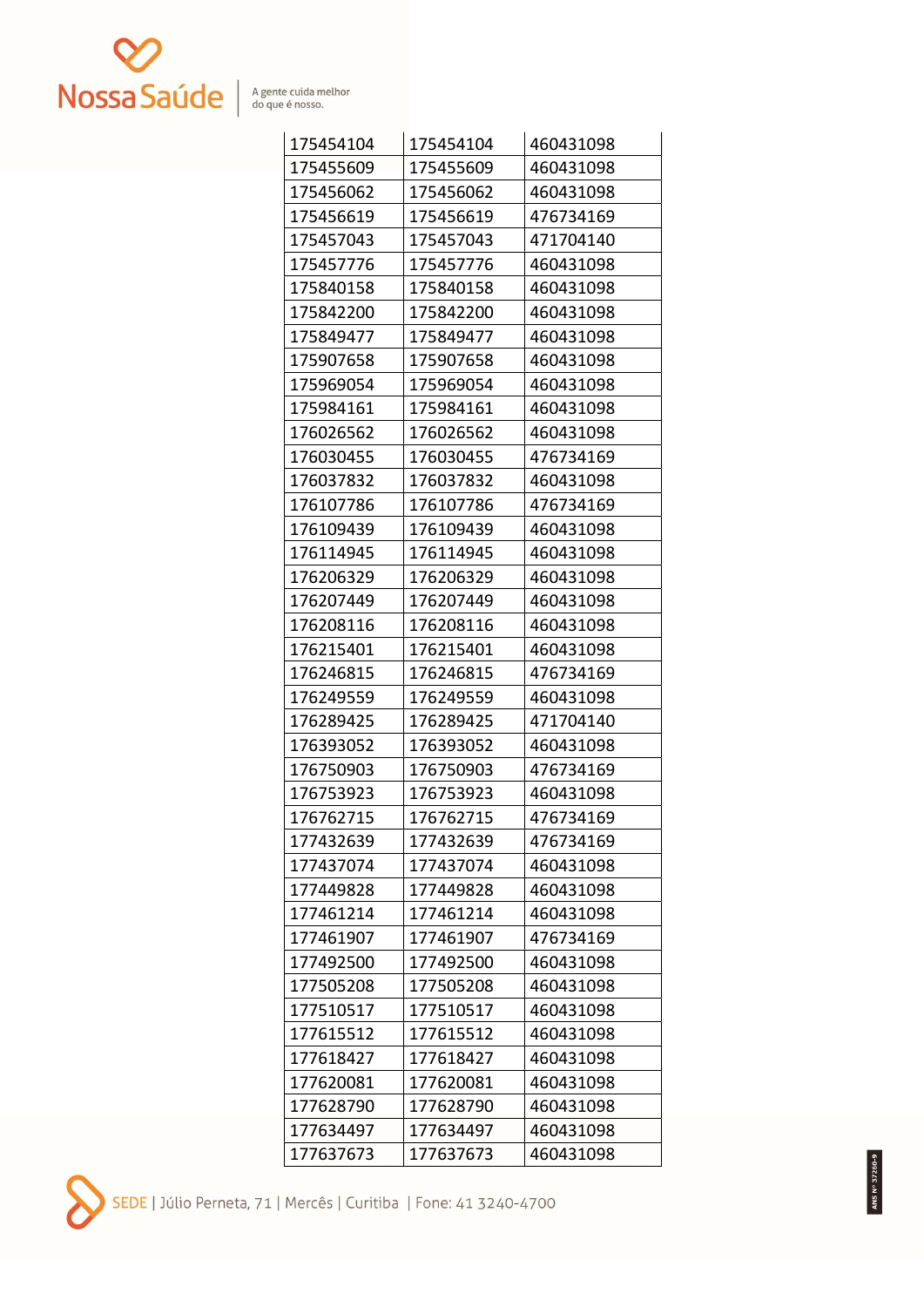

| 177640193 | 177640193 | 476734169 |
|-----------|-----------|-----------|
| 177641484 | 177641484 | 460431098 |
| 177641648 | 177641648 | 460431098 |
| 177642105 | 177642105 | 460431098 |
| 177642229 | 177642229 | 460431098 |
| 177922241 | 177922241 | 460431098 |
| 177922494 | 177922494 | 460431098 |
| 177922809 | 177922809 | 460431098 |
| 177998147 | 177998147 | 476734169 |
| 177999497 | 177999497 | 460431098 |
| 178002300 | 178002300 | 460431098 |
| 178014473 | 178014473 | 460431098 |
| 178017513 | 178017513 | 460431098 |
| 178041034 | 178041034 | 460431098 |
| 178166781 | 178166781 | 460431098 |
| 178223634 | 178223634 | 460431098 |
| 178225010 | 178225010 | 476734169 |
| 178238822 | 178238822 | 460431098 |
| 178243506 | 178243506 | 460431098 |
| 178263142 | 178263142 | 460431098 |
| 178268987 | 178268987 | 476734169 |
| 178276877 | 178276877 | 460431098 |
| 179775327 | 179775327 | 460431098 |
| 179778849 | 179778849 | 460431098 |
| 179781021 | 179781021 | 460431098 |
| 179781657 | 179781657 | 460460091 |
| 179804293 | 179804293 | 460431098 |
| 180037830 | 180037830 | 460431098 |
| 180369448 | 180369448 | 460431098 |
| 180371538 | 180371538 | 460431098 |
| 180377181 | 180377181 | 460460091 |
| 180472866 | 180472866 | 476734169 |
| 180475507 | 180475507 | 460431098 |
| 180479538 | 180479538 | 460431098 |
| 180532406 | 180532406 | 460431098 |
| 180533378 | 180533378 | 460431098 |
| 180534943 | 180534943 | 460431098 |
| 181088889 | 181088889 | 460431098 |
| 181114885 | 181114885 | 460431098 |
| 181115920 | 181115920 | 460431098 |
| 181116570 | 181116570 | 460431098 |
| 181117685 | 181117685 | 460431098 |
| 181123091 | 181123091 | 460431098 |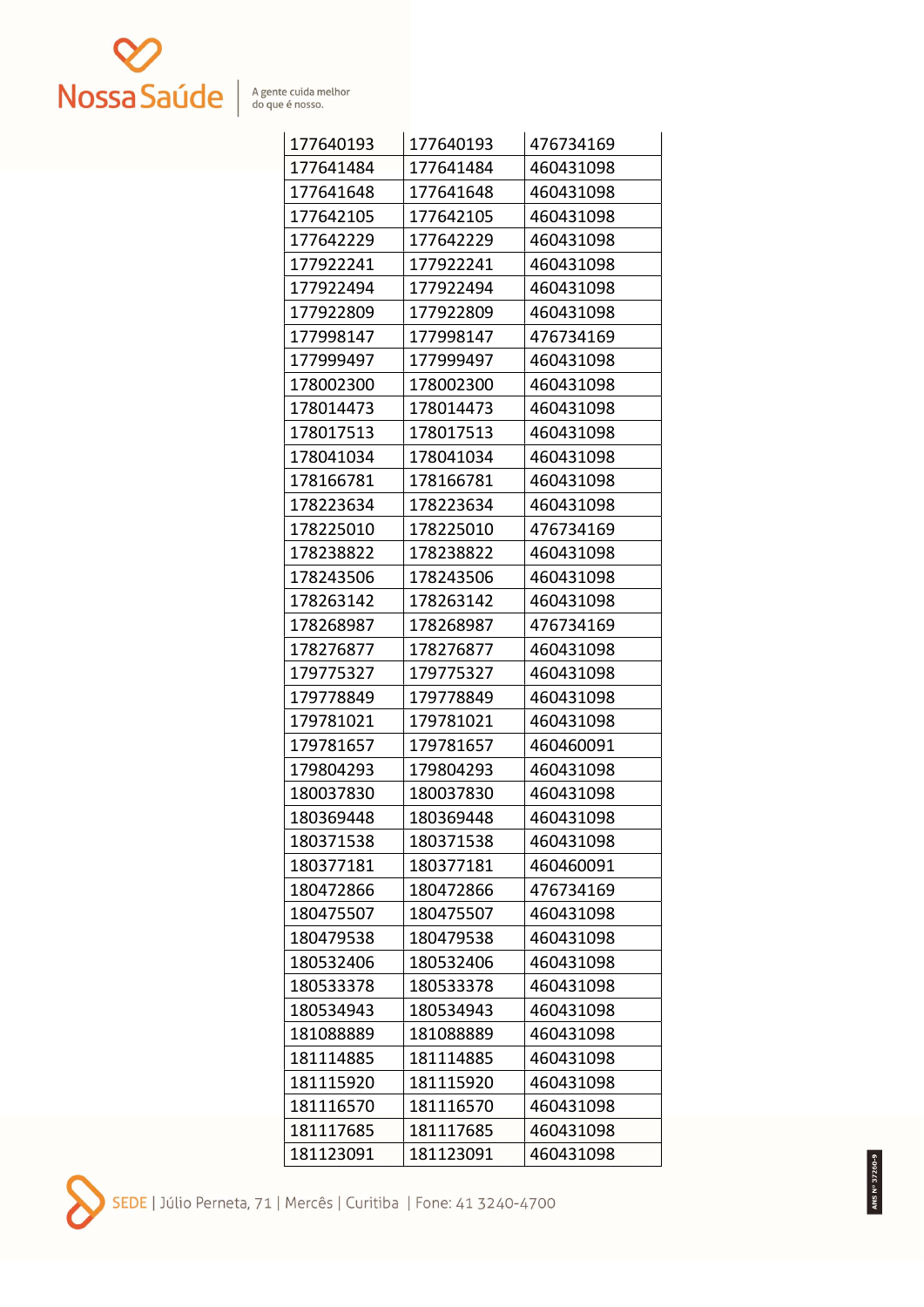

| 181126470 | 181126470 | 460431098 |
|-----------|-----------|-----------|
| 181127611 | 181127611 | 476734169 |
| 181176668 | 181176668 | 460431098 |
| 181194620 | 181194620 | 460431098 |
| 181214373 | 181214373 | 460431098 |
| 181424002 | 181424002 | 460431098 |
| 181426179 | 181426179 | 460431098 |
| 181494136 | 181494136 | 460431098 |
| 181530212 | 181530212 | 460431098 |
| 181530682 | 181530682 | 460431098 |
| 181540617 | 181540617 | 460431098 |
| 181542158 | 181542158 | 460431098 |
| 181551834 | 181551834 | 476734169 |
| 181554084 | 181554084 | 460431098 |
| 182757944 | 182757944 | 460431098 |
| 183255244 | 183255244 | 476734169 |
| 183297703 | 183297703 | 460431098 |
| 183328146 | 183328146 | 460431098 |
| 183337494 | 183337494 | 460431098 |
| 183339300 | 183339300 | 460431098 |
| 183369371 | 183369371 | 471711142 |
| 183370670 | 183370670 | 460431098 |
| 183416690 | 183416690 | 460431098 |
| 183471152 | 183471152 | 460431098 |
| 184036410 | 184036410 | 471704140 |
| 184089597 | 184089597 | 460431098 |
| 184100449 | 184100449 | 460431098 |
| 184374954 | 184374954 | 460431098 |
| 184374956 | 184374956 | 460431098 |
| 184761820 | 184761820 | 460431098 |
| 184780546 | 184780546 | 460431098 |
| 184887105 | 184887105 | 460431098 |
| 186413014 | 186413014 | 460431098 |
| 186443001 | 186443001 | 460431098 |
| 186446237 | 186446237 | 460431098 |
| 186527477 | 186527477 | 460431098 |
| 186625167 | 186625167 | 460431098 |
| 186628744 | 186628744 | 460431098 |
| 186629275 | 186629275 | 460431098 |
| 186635239 | 186635239 | 460431098 |
| 186645815 | 186645815 | 460431098 |
| 186980218 | 186980218 | 460431098 |
| 186982705 | 186982705 | 460431098 |

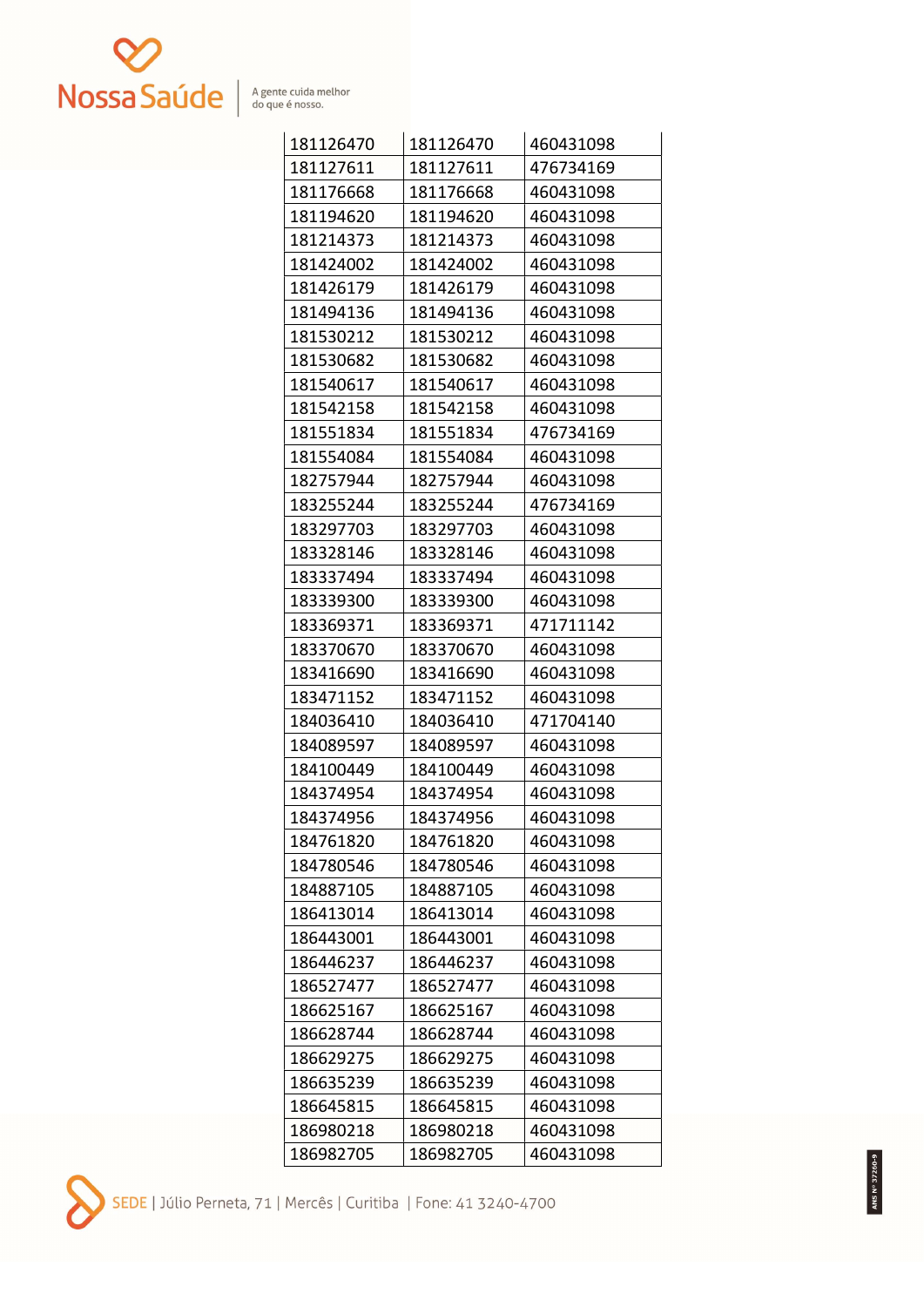

| 187012973 | 187012973 | 476734169 |
|-----------|-----------|-----------|
| 187149047 | 187149047 | 460431098 |
| 187643393 | 187643393 | 460431098 |
| 187646257 | 187646257 | 476734169 |
| 187647975 | 187647975 | 460431098 |
| 187651178 | 187651178 | 460431098 |
| 188115970 | 188115970 | 460431098 |
| 189086874 | 189086874 | 460431098 |
| 189147290 | 189147290 | 460431098 |
| 189179669 | 189179669 | 460431098 |
| 190162027 | 190162027 | 460431098 |
| 190176180 | 190176180 | 460431098 |
| 190182640 | 190182640 | 460431098 |
| 190269168 | 190269168 | 476734169 |
| 190285202 | 190285202 | 460431098 |
| 190329792 | 190329792 | 460431098 |
| 190335919 | 190335919 | 460431098 |
| 190361039 | 190361039 | 460431098 |
| 190362352 | 190362352 | 471704140 |
| 190364696 | 190364696 | 460431098 |
| 190367248 | 190367248 | 476734169 |
| 190386537 | 190386537 | 460431098 |
| 190387283 | 190387283 | 460431098 |
| 190387810 | 190387810 | 460431098 |
| 190391088 | 190391088 | 460431098 |
| 190442076 | 190442076 | 460431098 |
| 190457260 | 190457260 | 460431098 |
| 190759958 | 190759958 | 460431098 |
| 190761359 | 190761359 | 460431098 |
| 190764876 | 190764876 | 460431098 |
| 190768861 | 190768861 | 460431098 |
| 190782563 | 190782563 | 460431098 |
| 190805044 | 190805044 | 460431098 |
| 190810896 | 190810896 | 460431098 |
| 190823437 | 190823437 | 460431098 |
| 190825274 | 190825274 | 460431098 |
| 190871999 | 190871999 | 460431098 |
| 190886784 | 190886784 | 460431098 |
| 190910145 | 190910145 | 460431098 |
| 190919102 | 190919102 | 460431098 |
| 191579591 | 191579591 | 460431098 |
| 191582700 | 191582700 | 460431098 |
| 191629733 | 191629733 | 460431098 |

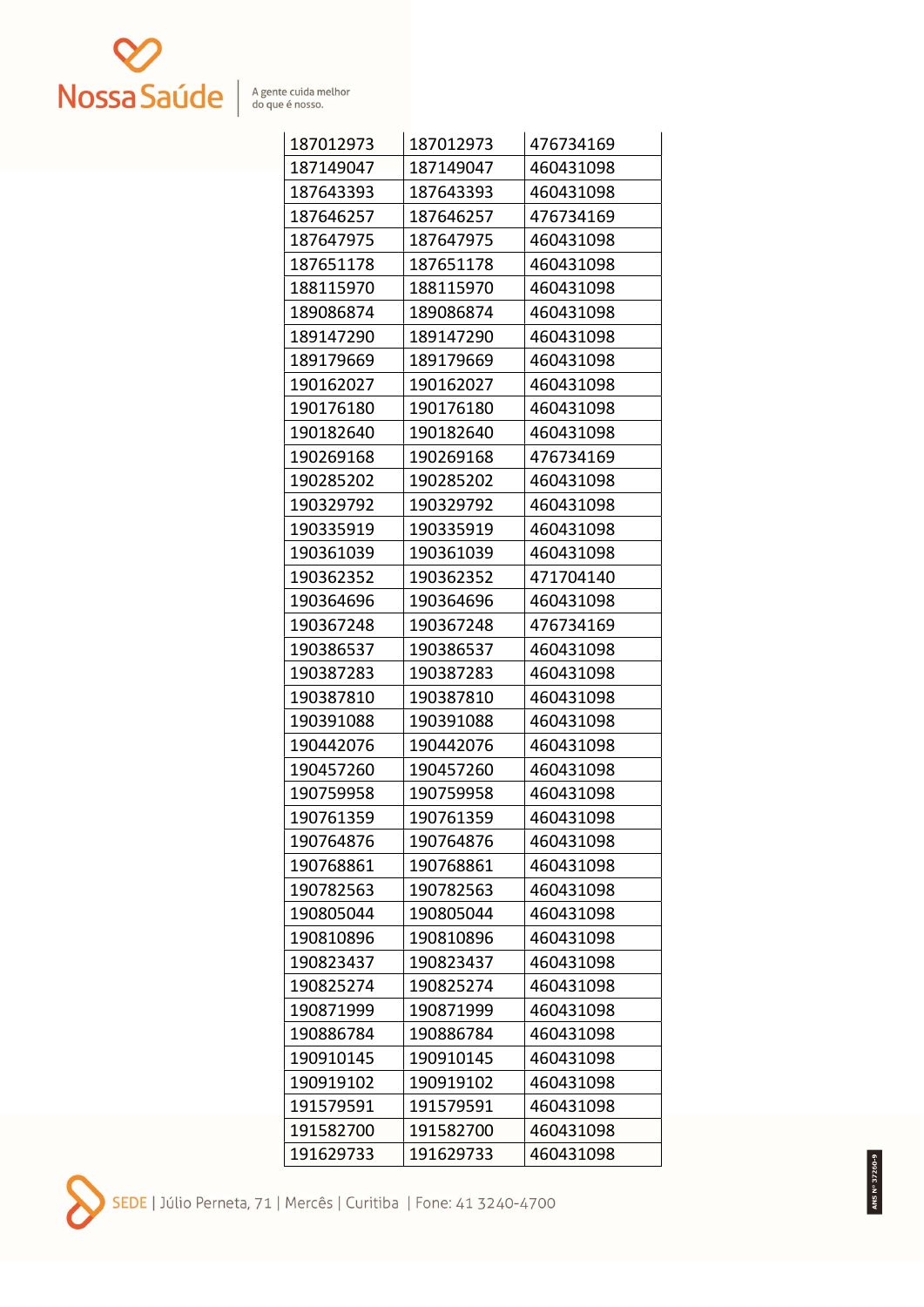

| 191847965 | 191847965 | 460431098 |
|-----------|-----------|-----------|
| 191848789 | 191848789 | 460431098 |
| 192372369 | 192372369 | 460431098 |
| 192602501 | 192602501 | 476734169 |
| 193552720 | 193552720 | 476734169 |
| 193571922 | 193571922 | 476734169 |
| 193751549 | 193751549 | 460431098 |
| 193751981 | 193751981 | 460431098 |
| 193843830 | 193843830 | 460431098 |
| 193846461 | 193846461 | 478837171 |
| 193908580 | 193908580 | 476734169 |
| 193911533 | 193911533 | 460431098 |
| 194313873 | 194313873 | 460431098 |
| 194328380 | 194328380 | 460431098 |
| 194425900 | 194425900 | 460431098 |
| 194434472 | 194434472 | 476734169 |
| 194536440 | 194536440 | 460431098 |
| 195047927 | 195047927 | 460431098 |
| 195056851 | 195056851 | 460431098 |
| 195347179 | 195347179 | 476734169 |
| 195483960 | 195483960 | 476734169 |
| 195493401 | 195493401 | 460460091 |
| 195636298 | 195636298 | 476734169 |
| 195673906 | 195673906 | 476734169 |
| 195680594 | 195680594 | 460431098 |
| 195686521 | 195686521 | 460431098 |
| 195745140 | 195745140 | 460431098 |
| 195801413 | 195801413 | 460431098 |
| 195946044 | 195946044 | 460431098 |
| 195948177 | 195948177 | 460431098 |
| 196018008 | 196018008 | 460431098 |
| 196039617 | 196039617 | 460431098 |
| 196117584 | 196117584 | 476734169 |
| 196119852 | 196119852 | 460431098 |
| 196148253 | 196148253 | 476734169 |
| 196150664 | 196150664 | 460431098 |
| 196151035 | 196151035 | 476734169 |
| 196165789 | 196165789 | 460431098 |
| 196378755 | 196378755 | 460431098 |
| 196404584 | 196404584 | 476734169 |
| 196410745 | 196410745 | 460431098 |
| 197215838 | 197215838 | 460431098 |
| 197350284 | 197350284 | 460431098 |

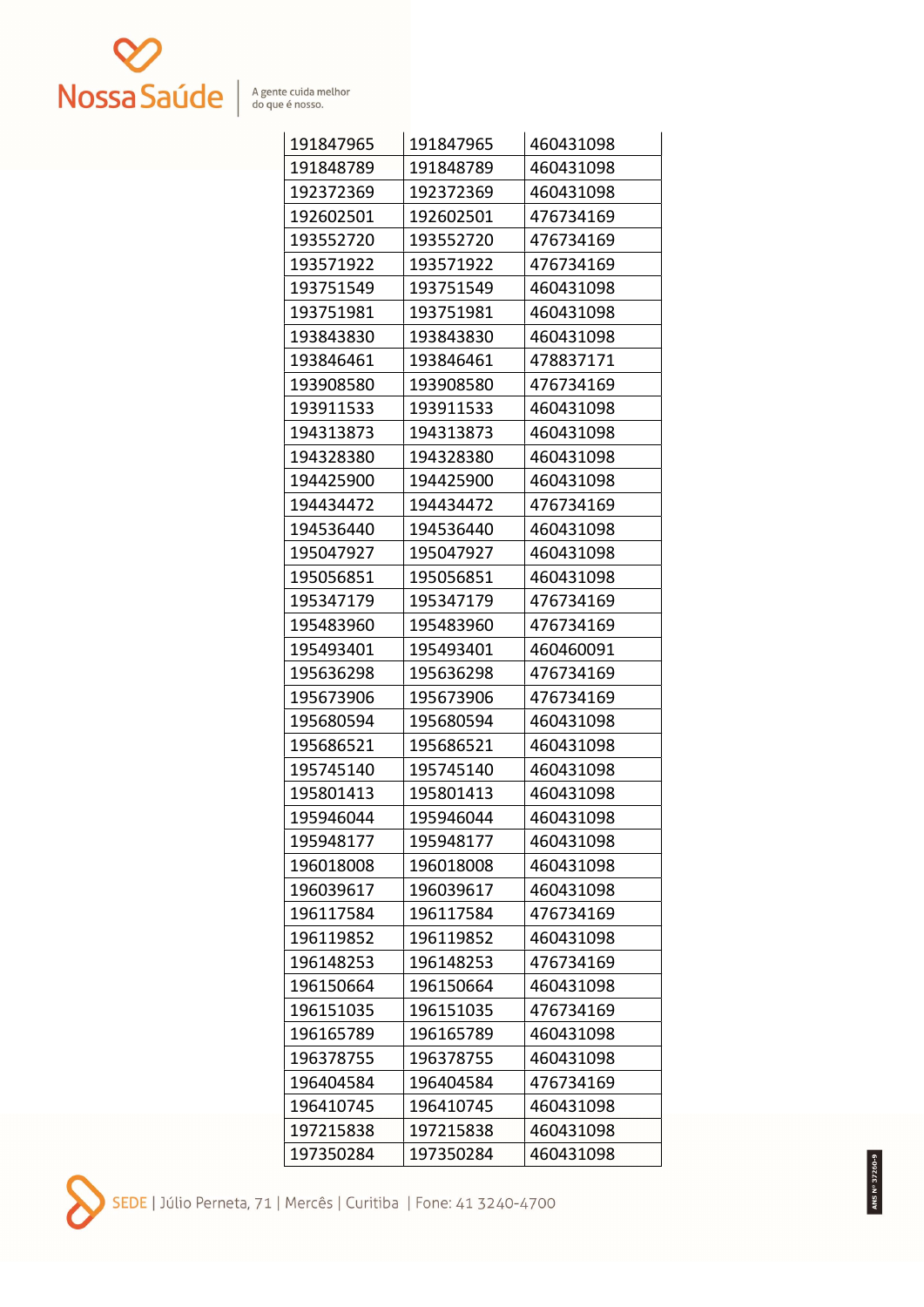

| 197732604 | 197732604 | 460431098 |
|-----------|-----------|-----------|
| 197733545 | 197733545 | 471711142 |
| 197767720 | 197767720 | 460431098 |
| 197788827 | 197788827 | 460431098 |
| 197853324 | 197853324 | 460431098 |
| 197863682 | 197863682 | 460431098 |
| 198045616 | 198045616 | 460431098 |
| 198133652 | 198133652 | 476734169 |
| 198170959 | 198170959 | 460431098 |
| 198174983 | 198174983 | 476734169 |
| 198192028 | 198192028 | 476734169 |
| 198195332 | 198195332 | 460431098 |
| 198196968 | 198196968 | 460431098 |
| 198206342 | 198206342 | 460431098 |
| 198257152 | 198257152 | 460431098 |
| 198346147 | 198346147 | 476734169 |
| 198440631 | 198440631 | 460431098 |
| 198452196 | 198452196 | 460431098 |
| 198461584 | 198461584 | 460431098 |
| 198472053 | 198472053 | 476734169 |
| 198503393 | 198503393 | 460431098 |
| 198504916 | 198504916 | 460431098 |
| 199342970 | 199342970 | 476734169 |
| 199946313 | 199946313 | 471711142 |
| 199947764 | 199947764 | 476734169 |
| 199960394 | 199960394 | 460431098 |
| 199978568 | 199978568 | 460431098 |
| 200081309 | 200081309 | 460431098 |
| 200369069 | 200369069 | 460431098 |
| 200374200 | 200374200 | 476734169 |
| 200405376 | 200405376 | 460431098 |
| 200461620 | 200461620 | 460431098 |
| 200504889 | 200504889 | 476734169 |
| 200679828 | 200679828 | 460431098 |
| 201898338 | 201898338 | 476734169 |
| 202063733 | 202063733 | 476734169 |
| 202070203 | 202070203 | 476734169 |
| 202077423 | 202077423 | 460431098 |
| 202106975 | 202106975 | 460431098 |
| 202221945 | 202221945 | 460431098 |
| 202312973 | 202312973 | 476734169 |
| 202360100 | 202360100 | 476734169 |
| 202457829 | 202457829 | 460431098 |

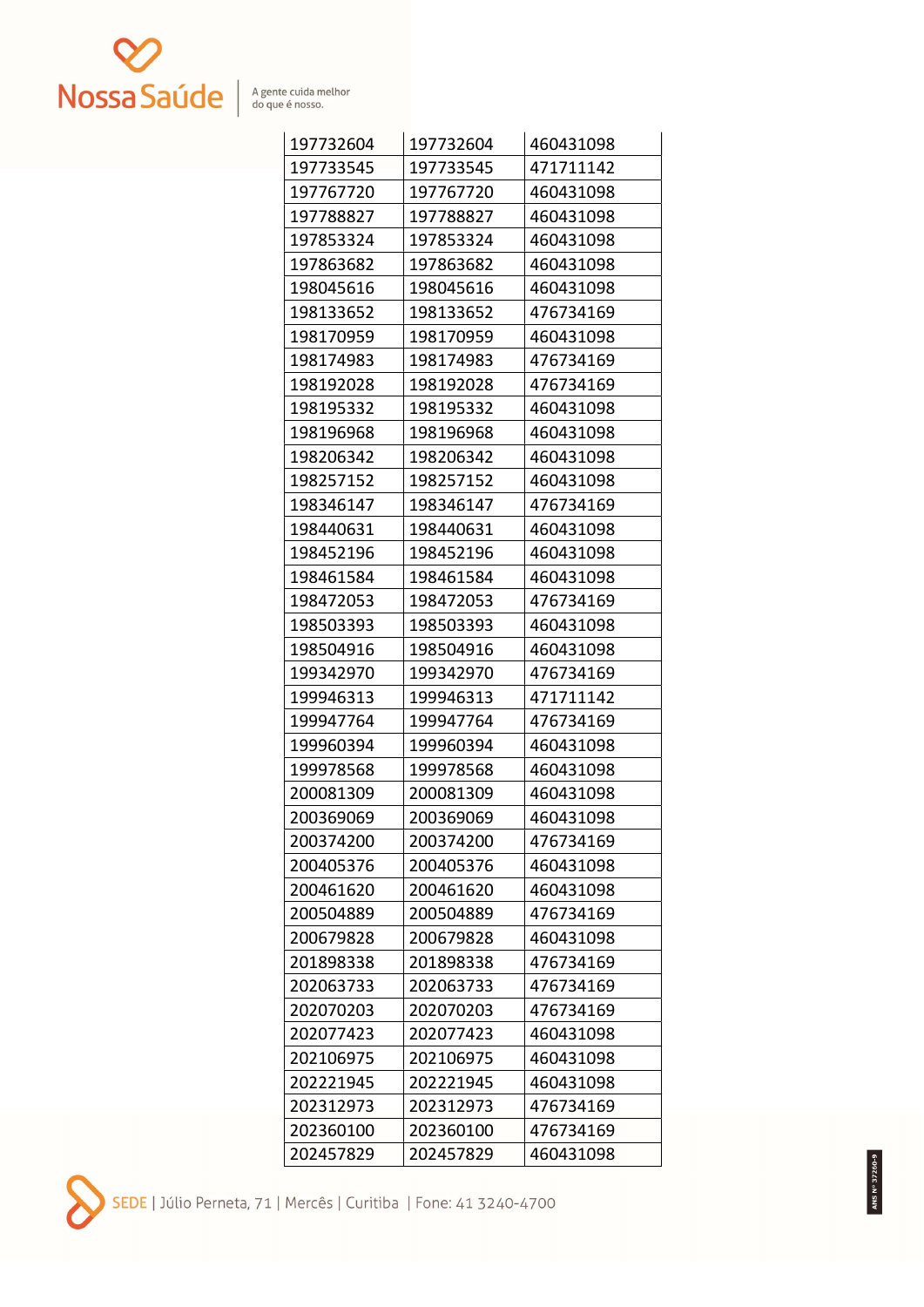

| 202615634 | 202615634 | 460431098 |
|-----------|-----------|-----------|
| 202633497 | 202633497 | 476734169 |
| 203462462 | 203462462 | 460431098 |
| 203991220 | 203991220 | 483719193 |
| 203993799 | 203993799 | 460431098 |
| 204295013 | 204295013 | 460431098 |
| 204388994 | 204388994 | 476734169 |
| 204453572 | 204453572 | 471711142 |
| 204573507 | 204573507 | 460431098 |
| 204578745 | 204578745 | 460431098 |
| 204611406 | 204611406 | 476734169 |
| 204615948 | 204615948 | 476734169 |
| 204665522 | 204665522 | 460431098 |
| 204858851 | 204858851 | 460431098 |
| 204882037 | 204882037 | 460431098 |
| 204883950 | 204883950 | 460431098 |
| 204884264 | 204884264 | 460431098 |
| 204930463 | 204930463 | 460431098 |
| 204937553 | 204937553 | 460431098 |
| 204941934 | 204941934 | 476734169 |
| 205014428 | 205014428 | 460431098 |
| 206519297 | 206519297 | 460431098 |
| 206783445 | 206783445 | 476734169 |
| 207031219 | 207031219 | 460431098 |
| 207093179 | 207093179 | 476734169 |
| 207176747 | 207176747 | 476734169 |
| 207215188 | 207215188 | 460431098 |
| 207230732 | 207230732 | 460431098 |
| 207232896 | 207232896 | 476734169 |
| 207262605 | 207262605 | 460431098 |
| 207464841 | 207464841 | 460431098 |
| 208045785 | 208045785 | 476734169 |
| 208164066 | 208164066 | 460431098 |
| 208685740 | 208685740 | 476734169 |
| 208742891 | 208742891 | 460431098 |
| 208926201 | 208926201 | 460431098 |
| 208941914 | 208941914 | 460431098 |
| 208955670 | 208955670 | 476734169 |
| 209013784 | 209013784 | 476734169 |
| 209026912 | 209026912 | 460431098 |
| 209040791 | 209040791 | 476734169 |
| 209042849 | 209042849 | 476734169 |
| 209184467 | 209184467 | 460431098 |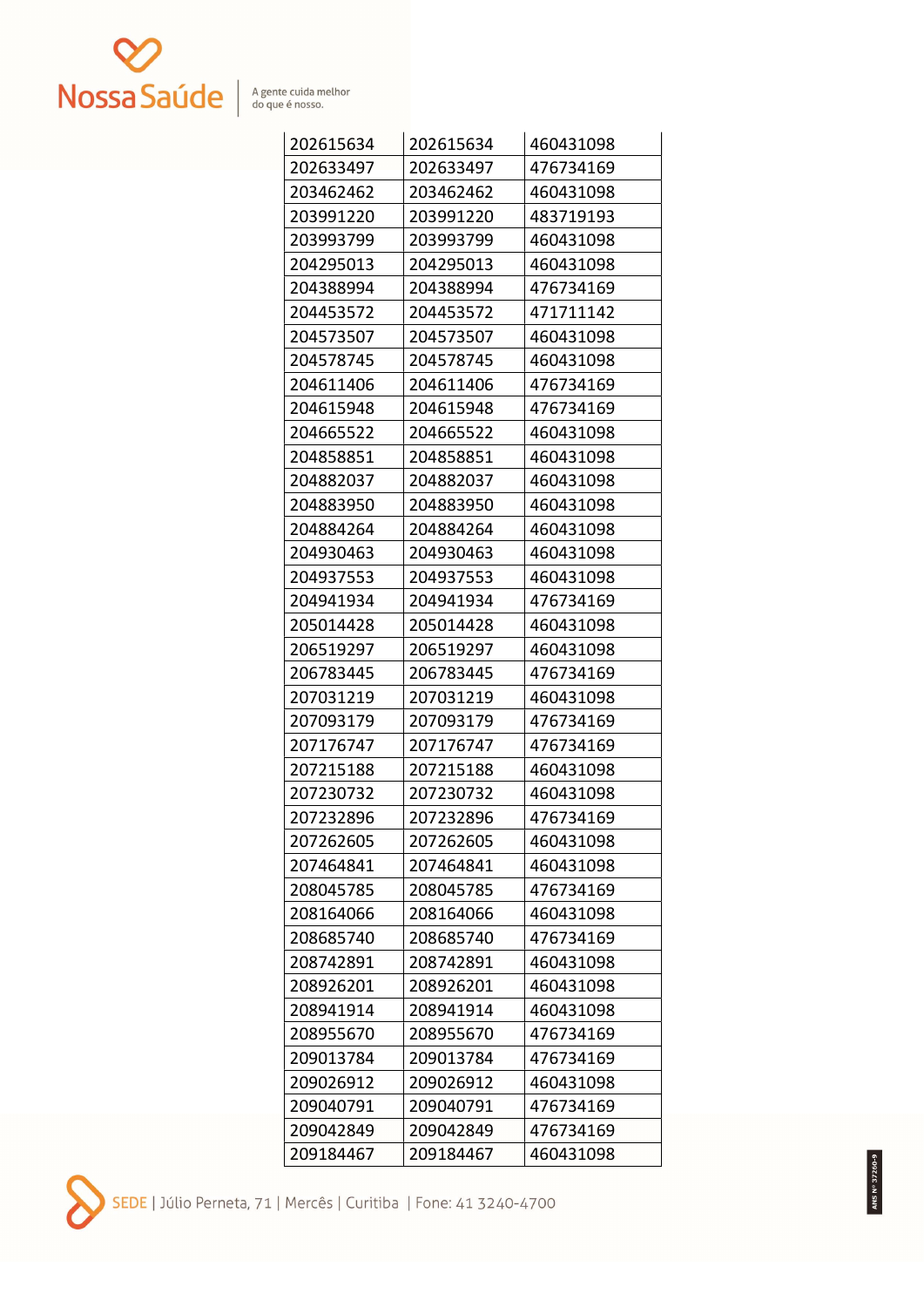

| 209193307 | 209193307 | 460431098 |
|-----------|-----------|-----------|
| 209478323 | 209478323 | 460431098 |
| 210187992 | 210187992 | 476734169 |
| 210467704 | 210467704 | 476734169 |
| 210715049 | 210715049 | 476734169 |
| 210720084 | 210720084 | 460431098 |
| 210748827 | 210748827 | 476734169 |
| 211013074 | 211013074 | 471711142 |
| 211026703 | 211026703 | 460431098 |
| 211030976 | 211030976 | 460431098 |
| 211045795 | 211045795 | 476734169 |
| 211382349 | 211382349 | 460431098 |
| 211391394 | 211391394 | 460431098 |
| 211392839 | 211392839 | 460431098 |
| 212684299 | 212684299 | 460431098 |
| 212716571 | 212716571 | 471711142 |
| 212783107 | 212783107 | 458193088 |
| 212848454 | 212848454 | 476734169 |
| 212859361 | 212859361 | 460431098 |
| 212954243 | 212954243 | 460431098 |
| 213511106 | 213511106 | 476734169 |
| 213518754 | 213518754 | 476734169 |
| 213736158 | 213736158 | 476734169 |
| 215234547 | 215234547 | 458193088 |
| 215234867 | 215234867 | 460431098 |
| 215239259 | 215239259 | 460431098 |
| 215324216 | 215324216 | 460431098 |
| 215397728 | 215397728 | 460431098 |
| 215435604 | 215435604 | 460460091 |
| 215466979 | 215466979 | 460431098 |
| 215637687 | 215637687 | 476734169 |
| 215641995 | 215641995 | 460431098 |
| 215691649 | 215691649 | 460460091 |
| 215705439 | 215705439 | 476734169 |
| 215713038 | 215713038 | 458193088 |
| 215723594 | 215723594 | 476734169 |
| 215802845 | 215802845 | 460431098 |
| 215805144 | 215805144 | 476734169 |
| 216005569 | 216005569 | 476734169 |
| 216017750 | 216017750 | 476734169 |
| 216024278 | 216024278 | 460431098 |
| 216050940 | 216050940 | 476734169 |
| 216092529 | 216092529 | 460431098 |

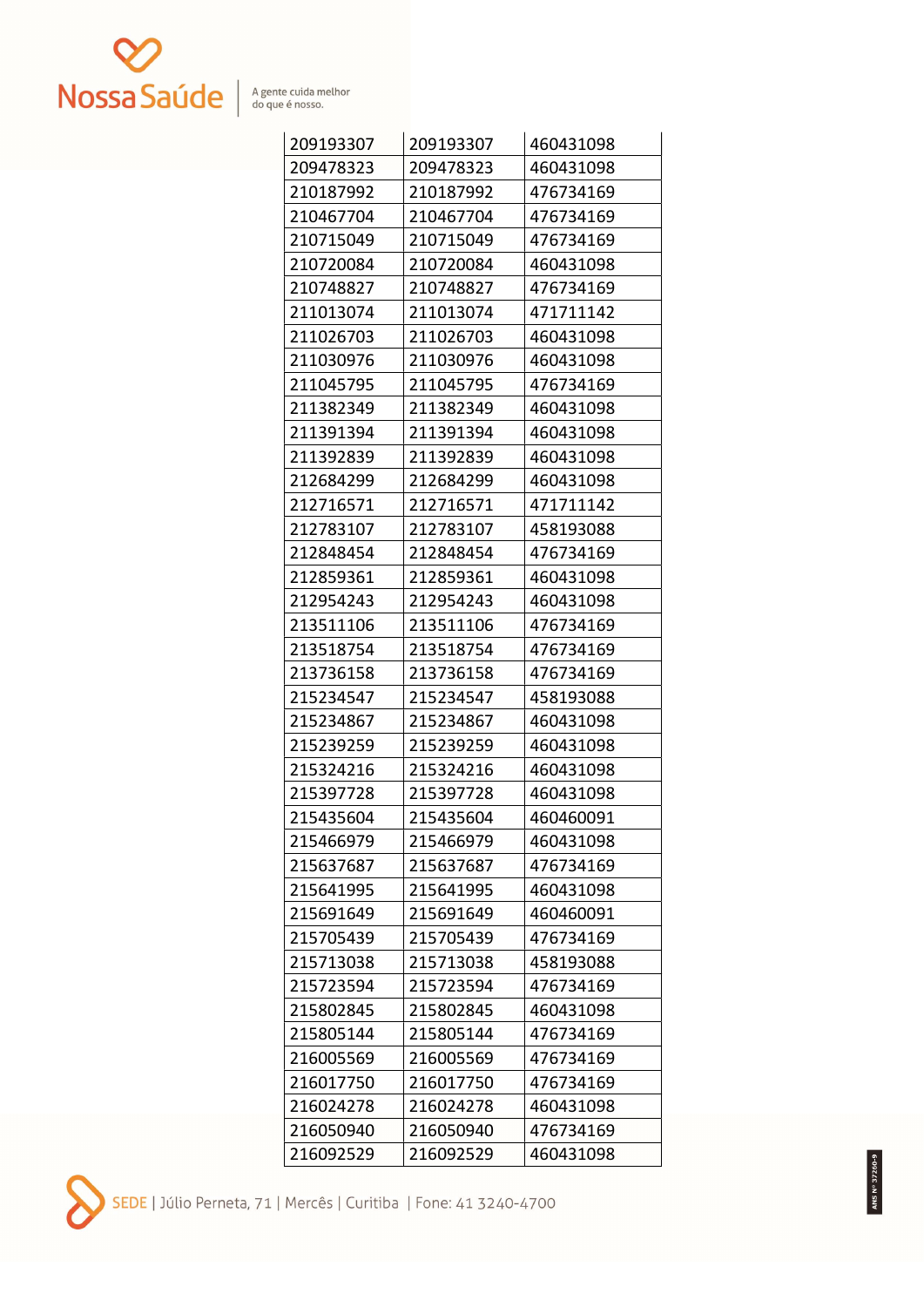

| 216157947 | 216157947 | 460431098 |
|-----------|-----------|-----------|
| 216591456 | 216591456 | 460431098 |
| 216916997 | 216916997 | 478837171 |
| 216947311 | 216947311 | 460460091 |
| 216976719 | 216976719 | 460431098 |
| 217050234 | 217050234 | 460431098 |
| 217126761 | 217126761 | 460431098 |
| 217129436 | 217129436 | 476734169 |
| 217600293 | 217600293 | 460431098 |
| 217600341 | 217600341 | 460431098 |
| 217601473 | 217601473 | 460431098 |
| 217608557 | 217608557 | 460431098 |
| 217618511 | 217618511 | 460431098 |
| 218347190 | 218347190 | 476734169 |
| 218349226 | 218349226 | 460460091 |
| 219604654 | 219604654 | 471704140 |
| 219607321 | 219607321 | 476734169 |
| 220143583 | 220143583 | 460431098 |
| 220154409 | 220154409 | 460431098 |
| 220198568 | 220198568 | 476734169 |
| 220213325 | 220213325 | 460431098 |
| 220214285 | 220214285 | 476734169 |
| 220220400 | 220220400 | 460431098 |
| 220230242 | 220230242 | 460431098 |
| 220236414 | 220236414 | 460431098 |
| 220890568 | 220890568 | 471711142 |
| 220895549 | 220895549 | 476734169 |
| 220904319 | 220904319 | 476734169 |
| 220916329 | 220916329 | 460431098 |
| 220928935 | 220928935 | 460431098 |
| 220932131 | 220932131 | 476734169 |
| 220942277 | 220942277 | 478837171 |
| 220971054 | 220971054 | 476734169 |
| 220978830 | 220978830 | 460431098 |
| 221103788 | 221103788 | 458193088 |
| 221106906 | 221106906 | 476734169 |
| 221110424 | 221110424 | 476734169 |
| 221119155 | 221119155 | 476734169 |
| 221140343 | 221140343 | 476734169 |
| 221141629 | 221141629 | 460460091 |
| 221152619 | 221152619 | 471711142 |
| 221216262 | 221216262 | 460431098 |
| 221241725 | 221241725 | 460431098 |

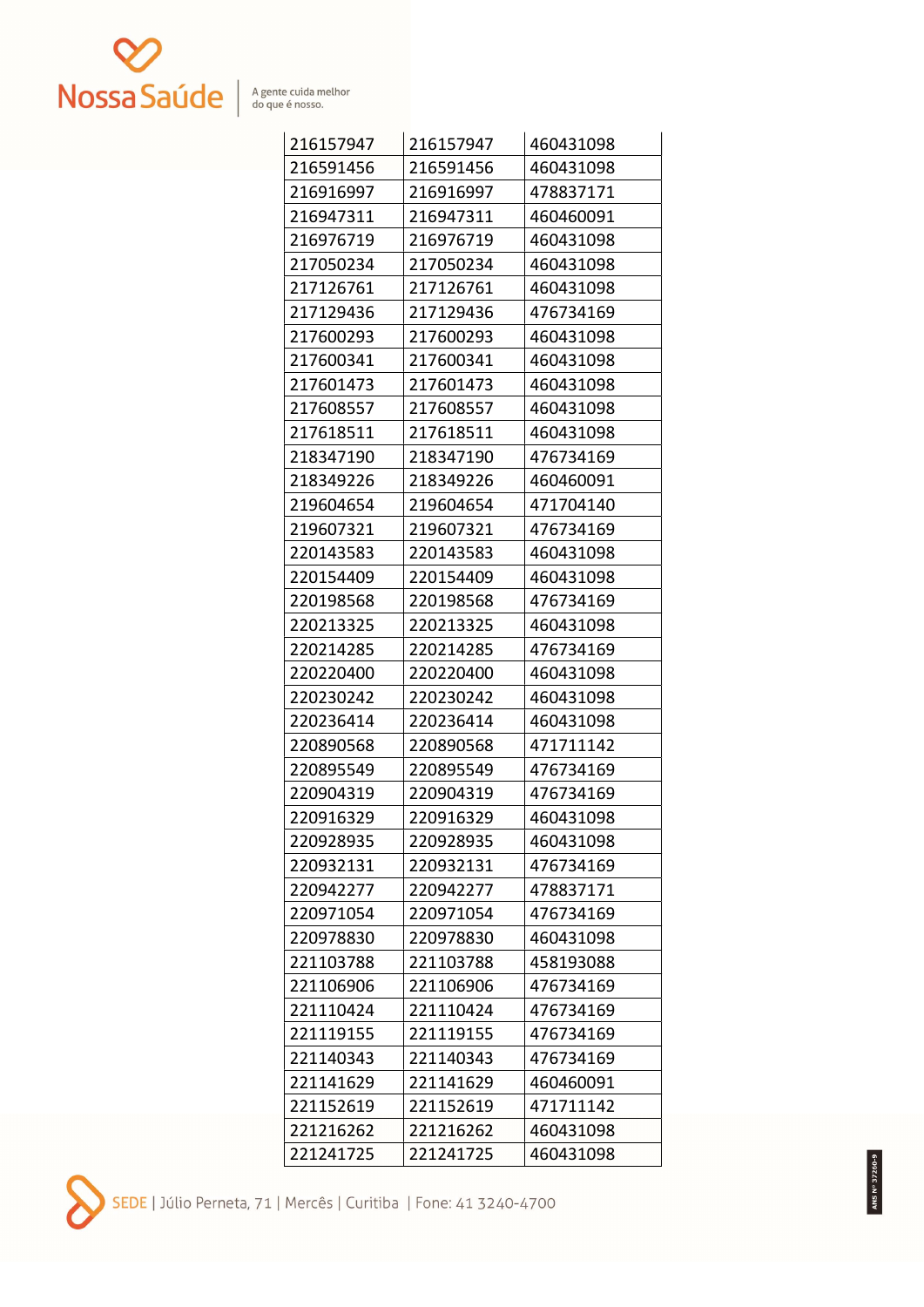

| 221291499 | 221291499 | 460431098 |
|-----------|-----------|-----------|
| 221341095 | 221341095 | 460431098 |
| 221350655 | 221350655 | 460431098 |
| 221350983 | 221350983 | 476734169 |
| 221351124 | 221351124 | 476734169 |
| 221364469 | 221364469 | 460431098 |
| 221387157 | 221387157 | 476734169 |
| 221390862 | 221390862 | 476734169 |
| 221413107 | 221413107 | 460431098 |
| 221417994 | 221417994 | 460431098 |
| 221418957 | 221418957 | 476734169 |
| 221422918 | 221422918 | 471711142 |
| 221441303 | 221441303 | 460431098 |
| 221445179 | 221445179 | 478837171 |
| 221448725 | 221448725 | 476734169 |
| 221449367 | 221449367 | 460460091 |
| 221454981 | 221454981 | 460431098 |
| 221455612 | 221455612 | 476734169 |
| 221465592 | 221465592 | 460460091 |
| 221487867 | 221487867 | 460431098 |
| 221487886 | 221487886 | 460431098 |
| 221488419 | 221488419 | 460431098 |
| 221492795 | 221492795 | 476734169 |
| 221493989 | 221493989 | 460431098 |
| 221494258 | 221494258 | 460431098 |
| 221506923 | 221506923 | 460431098 |
| 221676372 | 221676372 | 460460091 |
| 221682168 | 221682168 | 471711142 |
| 221937192 | 221937192 | 460431098 |
| 222384982 | 222384982 | 460431098 |
| 222401776 | 222401776 | 460431098 |
| 222406754 | 222406754 | 476734169 |
| 222408266 | 222408266 | 471711142 |
| 222411198 | 222411198 | 460431098 |
| 222448719 | 222448719 | 476734169 |
| 222459949 | 222459949 | 460431098 |
| 222505418 | 222505418 | 460431098 |
| 222507490 | 222507490 | 471711142 |
| 222538381 | 222538381 | 460431098 |
| 222540285 | 222540285 | 476734169 |
| 222549658 | 222549658 | 476734169 |
| 222800581 | 222800581 | 460431098 |
| 222804120 | 222804120 | 460431098 |

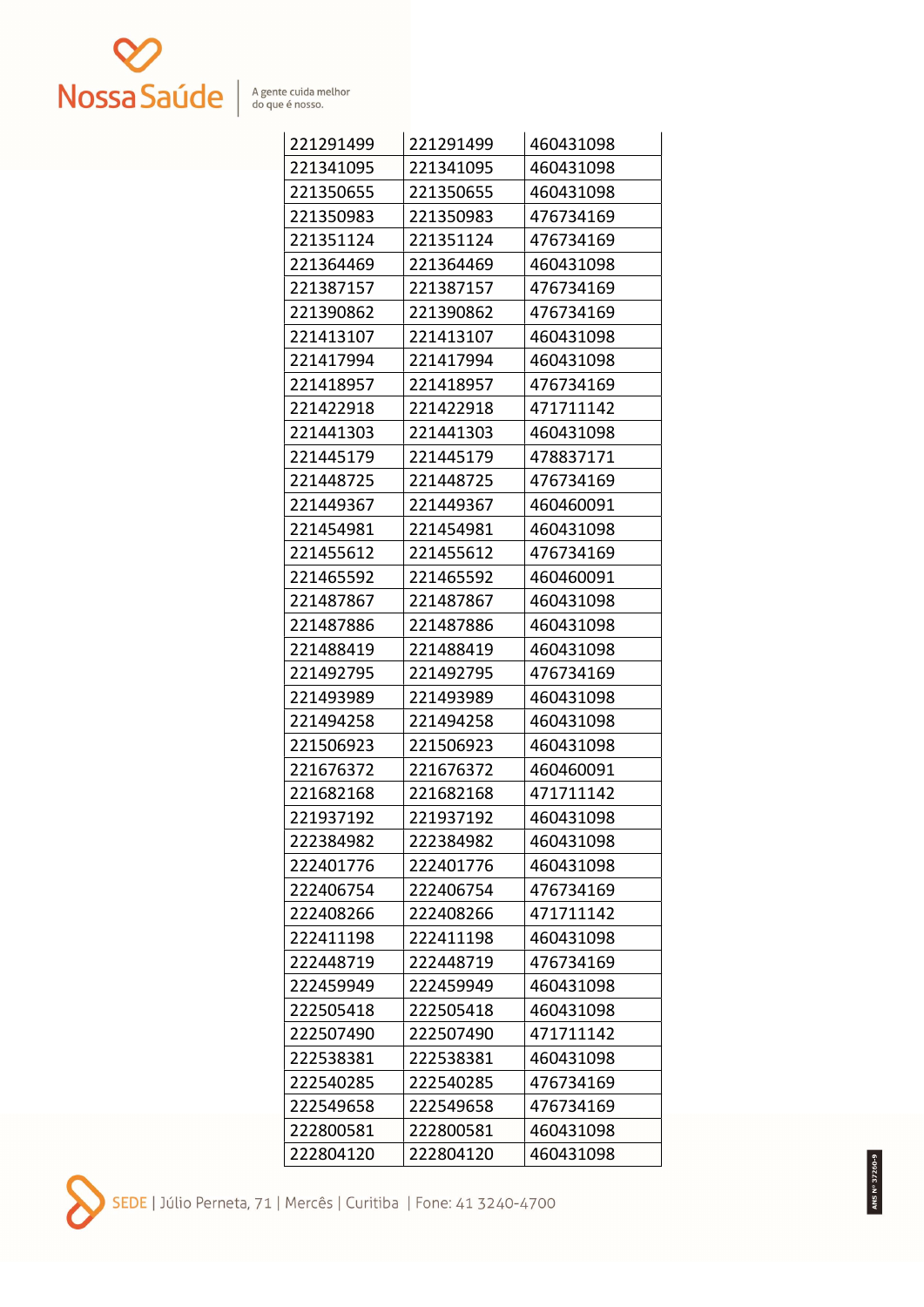

| 222804183 | 222804183 | 476734169 |
|-----------|-----------|-----------|
| 222852891 | 222852891 | 460431098 |
| 222866492 | 222866492 | 460431098 |
| 222893310 | 222893310 | 460431098 |
| 222915950 | 222915950 | 476734169 |
| 222921931 | 222921931 | 476734169 |
| 222929941 | 222929941 | 460431098 |
| 222931186 | 222931186 | 476734169 |
| 222932771 | 222932771 | 460431098 |
| 222933307 | 222933307 | 460431098 |
| 223264635 | 223264635 | 460431098 |
| 223272012 | 223272012 | 476734169 |
| 223279550 | 223279550 | 460431098 |
| 223281848 | 223281848 | 460431098 |
| 223288765 | 223288765 | 460431098 |
| 223297181 | 223297181 | 460431098 |
| 223317125 | 223317125 | 476734169 |
| 223326726 | 223326726 | 460431098 |
| 223326833 | 223326833 | 476734169 |
| 223334258 | 223334258 | 460431098 |
| 223343437 | 223343437 | 460460091 |
| 223350217 | 223350217 | 483719193 |
| 223355605 | 223355605 | 460431098 |
| 223368632 | 223368632 | 460431098 |
| 223371186 | 223371186 | 476734169 |
| 223371315 | 223371315 | 476734169 |
| 223414378 | 223414378 | 460431098 |
| 223478094 | 223478094 | 476734169 |
| 223623416 | 223623416 | 458193088 |
| 223656618 | 223656618 | 476734169 |
| 223658312 | 223658312 | 460431098 |
| 223666338 | 223666338 | 460431098 |
| 223683485 | 223683485 | 460431098 |
| 223764273 | 223764273 | 476734169 |
| 223768927 | 223768927 | 460431098 |
| 223778824 | 223778824 | 476734169 |
| 223786823 | 223786823 | 460431098 |
| 224280756 | 224280756 | 460431098 |
| 224280785 | 224280785 | 476734169 |
| 224500649 | 224500649 | 460431098 |
| 224500695 | 224500695 | 460431098 |
| 224679207 | 224679207 | 460431098 |
| 224679226 | 224679226 | 460431098 |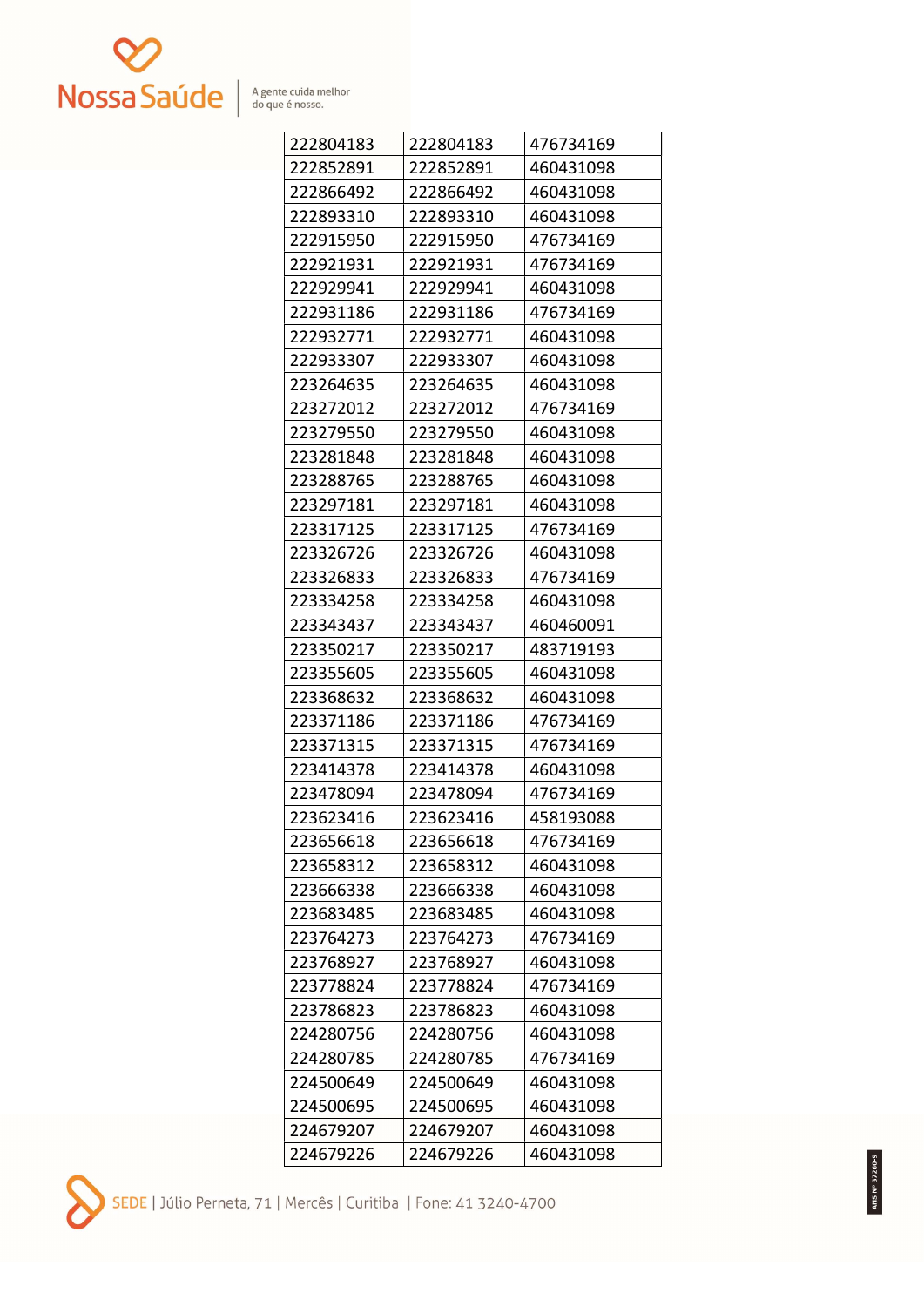

| 224688977 | 224688977 | 471711142 |
|-----------|-----------|-----------|
| 224704633 | 224704633 | 476734169 |
| 224711342 | 224711342 | 460431098 |
| 224768618 | 224768618 | 476734169 |
| 224804355 | 224804355 | 460431098 |
| 224809863 | 224809863 | 460431098 |
| 224816552 | 224816552 | 460431098 |
| 224822515 | 224822515 | 476734169 |
| 224876374 | 224876374 | 476734169 |
| 224880704 | 224880704 | 460431098 |
| 224941595 | 224941595 | 460431098 |
| 224969352 | 224969352 | 476734169 |
| 225014092 | 225014092 | 460431098 |
| 225014116 | 225014116 | 476734169 |
| 225014170 | 225014170 | 460431098 |
| 225031280 | 225031280 | 460431098 |
| 225134433 | 225134433 | 476734169 |
| 225189086 | 225189086 | 460431098 |
| 225248770 | 225248770 | 460431098 |
| 225248860 | 225248860 | 460431098 |
| 225314561 | 225314561 | 460460091 |
| 225325657 | 225325657 | 460431098 |
| 225490609 | 225490609 | 476734169 |
| 225496200 | 225496200 | 460431098 |
| 225518432 | 225518432 | 460431098 |
| 225566169 | 225566169 | 460431098 |
| 225570335 | 225570335 | 476734169 |
| 225610013 | 225610013 | 460431098 |
| 225627422 | 225627422 | 460431098 |
| 225656870 | 225656870 | 460431098 |
| 225661139 | 225661139 | 460431098 |
| 225663524 | 225663524 | 460431098 |
| 225667885 | 225667885 | 476734169 |
| 225698162 | 225698162 | 460431098 |
| 225698232 | 225698232 | 460431098 |
| 225763414 | 225763414 | 460460091 |
| 225797474 | 225797474 | 460431098 |
| 226395899 | 226395899 | 476734169 |
| 226395915 | 226395915 | 460431098 |
| 227245265 | 227245265 | 460431098 |
| 227245305 | 227245305 | 476734169 |
| 227245420 | 227245420 | 460431098 |
| 227245472 | 227245472 | 476734169 |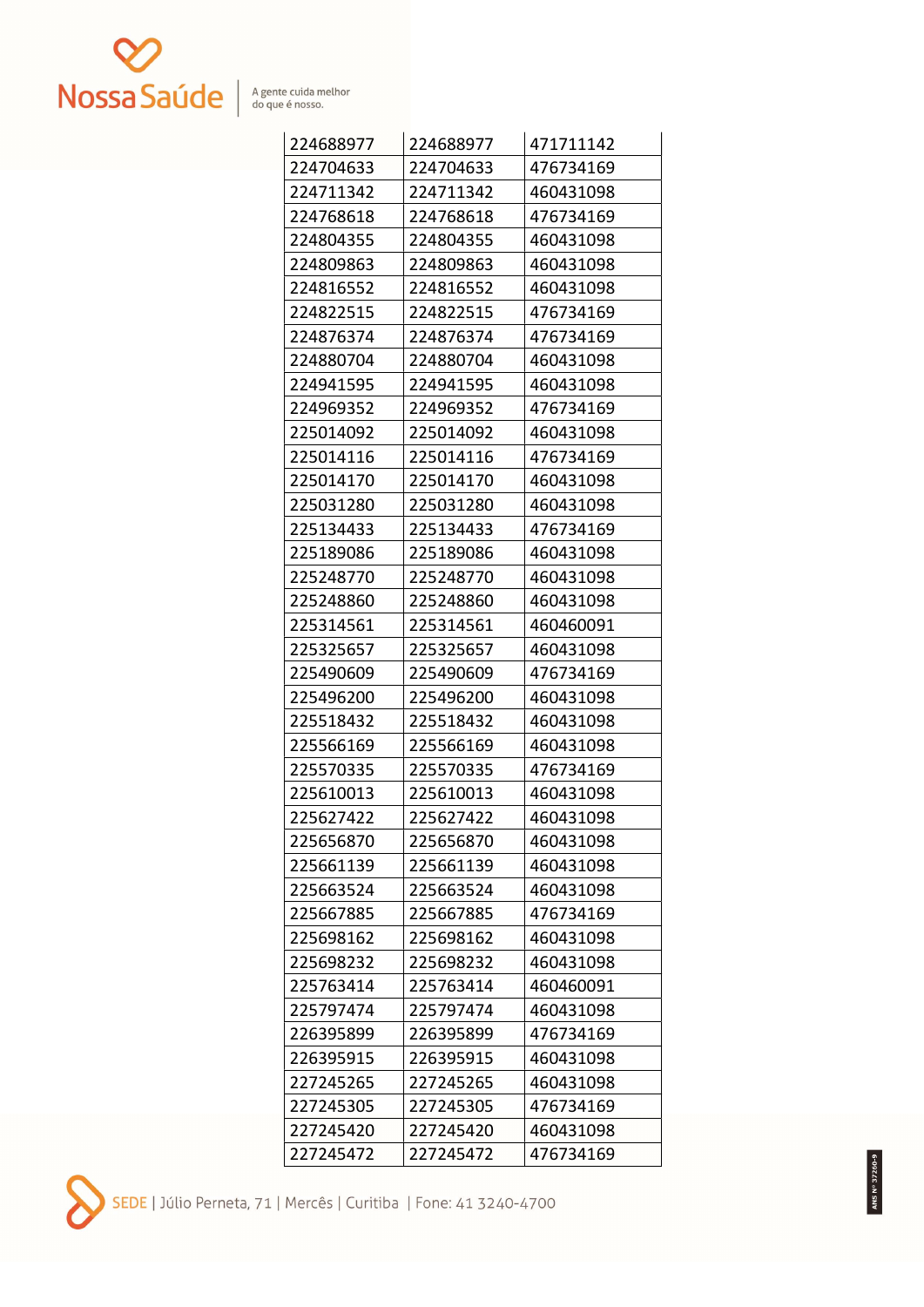

| 227319188 | 227319188 | 460431098 |
|-----------|-----------|-----------|
| 227326969 | 227326969 | 460431098 |
| 227493976 | 227493976 | 476734169 |
| 227495441 | 227495441 | 480269181 |
| 227554611 | 227554611 | 460431098 |
| 227565965 | 227565965 | 460431098 |
| 227764334 | 227764334 | 476734169 |
| 227764352 | 227764352 | 476734169 |
| 227764375 | 227764375 | 476734169 |
| 227835665 | 227835665 | 458193088 |
| 227843936 | 227843936 | 460431098 |
| 227844003 | 227844003 | 460431098 |
| 227860982 | 227860982 | 460431098 |
| 227861031 | 227861031 | 478837171 |
| 227861114 | 227861114 | 460431098 |
| 227861185 | 227861185 | 476734169 |
| 227861255 | 227861255 | 476734169 |
| 227878851 | 227878851 | 476734169 |
| 227898762 | 227898762 | 460431098 |
| 227982646 | 227982646 | 476734169 |
| 227982669 | 227982669 | 460431098 |
| 227982704 | 227982704 | 460431098 |
| 227992967 | 227992967 | 476734169 |
| 227994209 | 227994209 | 460431098 |
| 228016210 | 228016210 | 460431098 |
| 228036620 | 228036620 | 460431098 |
| 228053494 | 228053494 | 460431098 |
| 228067837 | 228067837 | 476734169 |
| 228156196 | 228156196 | 460431098 |
| 228156246 | 228156246 | 476734169 |
| 228156403 | 228156403 | 476734169 |
| 228212173 | 228212173 | 460431098 |
| 228241542 | 228241542 | 460431098 |
| 228268136 | 228268136 | 460431098 |
| 228268179 | 228268179 | 460431098 |
| 228282240 | 228282240 | 460431098 |
| 228289923 | 228289923 | 460431098 |
| 228332094 | 228332094 | 460431098 |
| 228332142 | 228332142 | 476734169 |
| 228395571 | 228395571 | 460431098 |
| 228844710 | 228844710 | 460431098 |
| 229090511 | 229090511 | 478837171 |
| 229090529 | 229090529 | 476734169 |

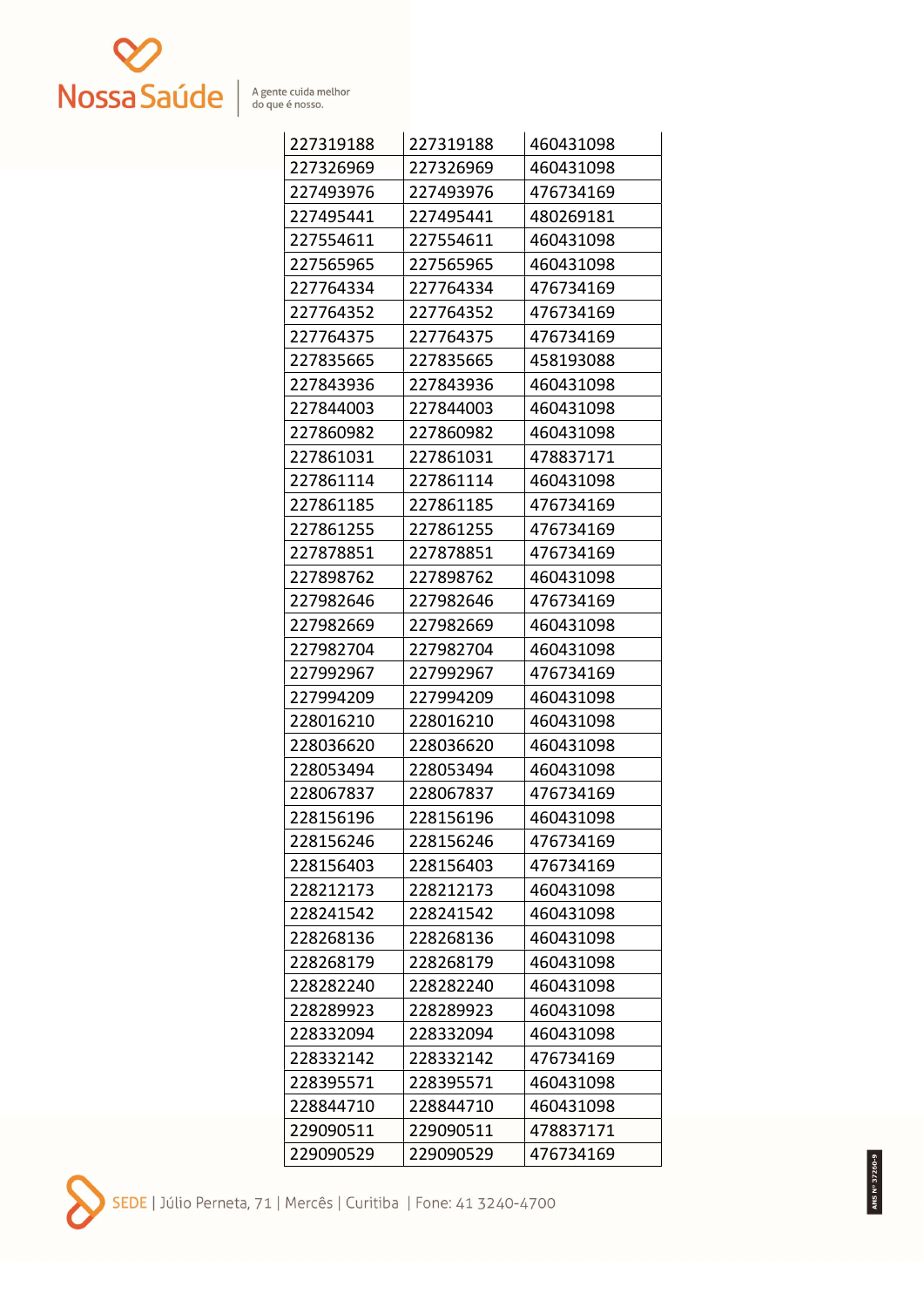

| 229090584 | 229090584 | 476734169 |
|-----------|-----------|-----------|
| 229584799 | 229584799 | 476734169 |
| 229584877 | 229584877 | 476734169 |
| 229726615 | 229726615 | 476734169 |
| 229726712 | 229726712 | 476734169 |
| 229768075 | 229768075 | 476734169 |
| 229768212 | 229768212 | 476734169 |
| 229768400 | 229768400 | 460431098 |
| 229817577 | 229817577 | 476734169 |
| 229896909 | 229896909 | 460431098 |
| 229945481 | 229945481 | 476734169 |
| 229964845 | 229964845 | 460431098 |
| 229981334 | 229981334 | 476734169 |
| 229991294 | 229991294 | 476734169 |
| 229992806 | 229992806 | 476734169 |
| 229993293 | 229993293 | 460431098 |
| 230003635 | 230003635 | 476734169 |
| 230012980 | 230012980 | 460431098 |
| 230037986 | 230037986 | 460431098 |
| 230038032 | 230038032 | 476734169 |
| 230063229 | 230063229 | 460431098 |
| 230072503 | 230072503 | 460431098 |
| 230101292 | 230101292 | 460431098 |
| 230101316 | 230101316 | 476734169 |
| 230136791 | 230136791 | 460460091 |
| 230246207 | 230246207 | 460431098 |
| 230246224 | 230246224 | 478837171 |
| 230246240 | 230246240 | 476734169 |
| 230288488 | 230288488 | 476734169 |
| 230319638 | 230319638 | 476734169 |
| 230320463 | 230320463 | 460431098 |
| 230374176 | 230374176 | 476734169 |
| 230439277 | 230439277 | 460431098 |
| 230439984 | 230439984 | 460431098 |
| 230440258 | 230440258 | 460431098 |
| 230440454 | 230440454 | 460431098 |
| 230479496 | 230479496 | 460431098 |
| 230490582 | 230490582 | 476734169 |
| 230490654 | 230490654 | 476734169 |
| 230528666 | 230528666 | 476734169 |
| 230560890 | 230560890 | 476734169 |
| 230561085 | 230561085 | 460460091 |
| 230561118 | 230561118 | 460431098 |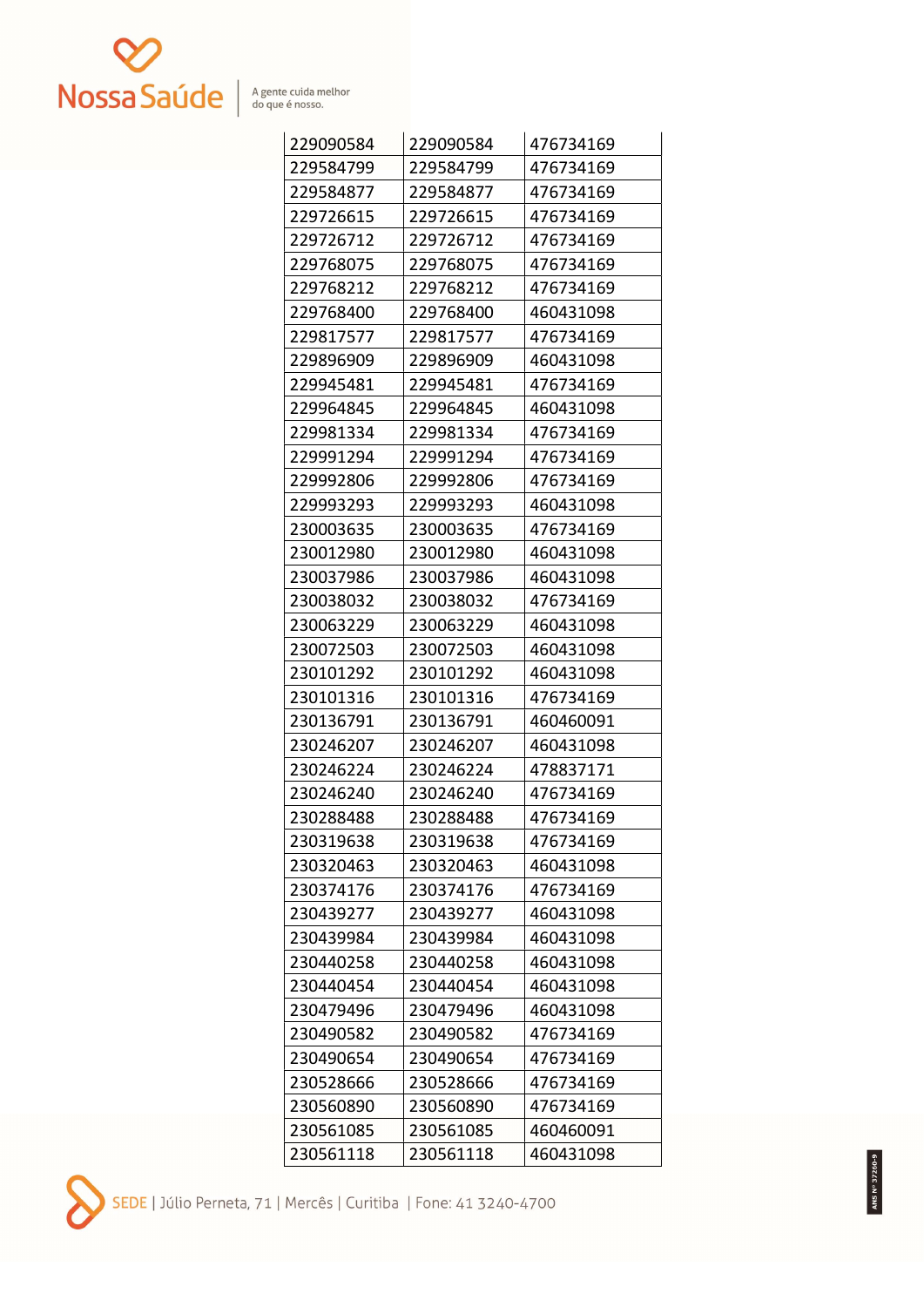

| 230614494 | 230614494 | 460431098 |
|-----------|-----------|-----------|
| 230614548 | 230614548 | 460431098 |
| 230631726 | 230631726 | 476734169 |
| 230678091 | 230678091 | 476734169 |
| 230753489 | 230753489 | 476734169 |
| 230753820 | 230753820 | 460431098 |
| 230753995 | 230753995 | 460431098 |
| 230806365 | 230806365 | 460431098 |
| 230811215 | 230811215 | 476734169 |
| 230882356 | 230882356 | 460431098 |
| 230882547 | 230882547 | 476734169 |
| 230882887 | 230882887 | 460431098 |
| 230882949 | 230882949 | 460431098 |
| 230883004 | 230883004 | 476734169 |
| 230949251 | 230949251 | 460460091 |
| 230967631 | 230967631 | 460431098 |
| 230967732 | 230967732 | 460431098 |
| 230968166 | 230968166 | 476734169 |
| 230968339 | 230968339 | 476734169 |
| 230968469 | 230968469 | 460431098 |
| 230973511 | 230973511 | 476734169 |
| 230974437 | 230974437 | 476734169 |
| 230986736 | 230986736 | 476734169 |
| 231011538 | 231011538 | 476734169 |
| 231011584 | 231011584 | 476734169 |
| 231011601 | 231011601 | 476734169 |
| 231011616 | 231011616 | 471711142 |
| 231593716 | 231593716 | 460460091 |
| 231593783 | 231593783 | 476734169 |
| 231593817 | 231593817 | 476734169 |
| 231593845 | 231593845 | 460460091 |
| 231593866 | 231593866 | 476734169 |
| 231593886 | 231593886 | 476734169 |
| 231593921 | 231593921 | 460431098 |
| 231594024 | 231594024 | 476734169 |
| 231594587 | 231594587 | 476734169 |
| 231600174 | 231600174 | 476734169 |
| 231604294 | 231604294 | 476734169 |
| 231656239 | 231656239 | 476734169 |
| 231656463 | 231656463 | 460431098 |
| 231657076 | 231657076 | 460431098 |
| 231658359 | 231658359 | 460460091 |
| 231719647 | 231719647 | 476734169 |

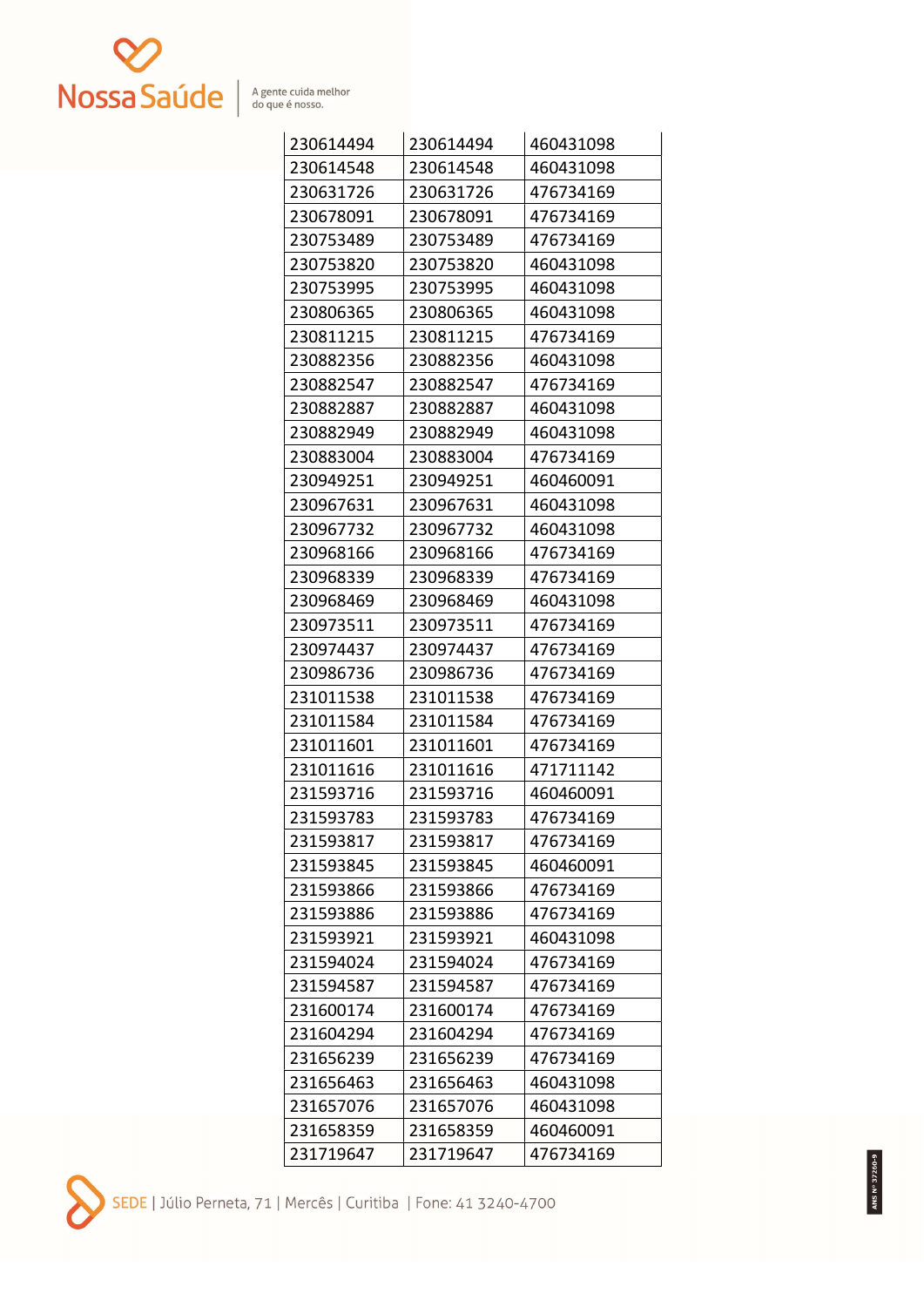

| 231719875 | 231719875 | 486022205 |
|-----------|-----------|-----------|
| 231750956 | 231750956 | 460431098 |
| 231751313 | 231751313 | 460431098 |
| 231753021 | 231753021 | 486022205 |
| 231828641 | 231828641 | 460431098 |
| 231830947 | 231830947 | 476734169 |
| 231831244 | 231831244 | 460431098 |
| 231876435 | 231876435 | 460431098 |
| 231877842 | 231877842 | 476734169 |
| 231879681 | 231879681 | 460431098 |
| 231971468 | 231971468 | 471711142 |
| 231972508 | 231972508 | 460431098 |
| 231972593 | 231972593 | 460431098 |
| 231973073 | 231973073 | 476734169 |
| 231973123 | 231973123 | 460431098 |
| 231973174 | 231973174 | 460431098 |
| 232038487 | 232038487 | 460431098 |
| 232038526 | 232038526 | 476734169 |
| 232038545 | 232038545 | 476734169 |
| 232038598 | 232038598 | 460431098 |
| 232038657 | 232038657 | 460431098 |
| 232039160 | 232039160 | 460431098 |
| 232166331 | 232166331 | 460431098 |
| 232194487 | 232194487 | 476734169 |
| 232197481 | 232197481 | 476734169 |
| 232240218 | 232240218 | 460431098 |
| 232249191 | 232249191 | 476734169 |
| 232249447 | 232249447 | 460431098 |
| 232254863 | 232254863 | 460431098 |
| 232256137 | 232256137 | 476734169 |
| 232269623 | 232269623 | 460431098 |
| 232281110 | 232281110 | 471711142 |
| 232281482 | 232281482 | 460431098 |
| 232282131 | 232282131 | 460431098 |
| 232291843 | 232291843 | 460431098 |
| 232304873 | 232304873 | 471711142 |
| 232357035 | 232357035 | 460460091 |
| 232357381 | 232357381 | 476734169 |
| 232374442 | 232374442 | 460431098 |
| 232385575 | 232385575 | 460431098 |
| 232387422 | 232387422 | 476734169 |
| 232395440 | 232395440 | 460431098 |
| 232422257 | 232422257 | 460431098 |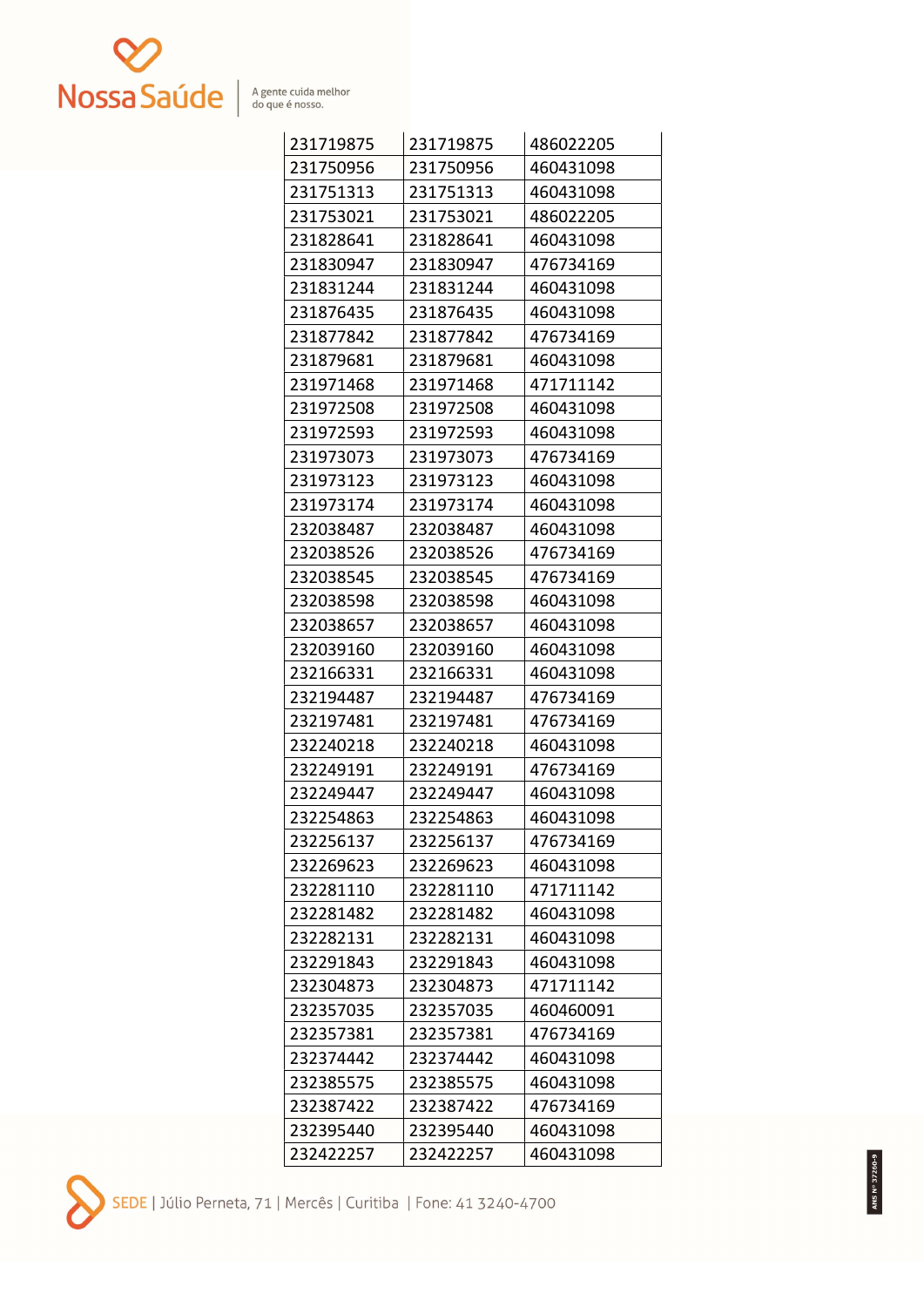

| 232438421 | 232438421 | 476734169 |
|-----------|-----------|-----------|
| 232440627 | 232440627 | 476734169 |
| 232473292 | 232473292 | 476734169 |
| 232478151 | 232478151 | 460431098 |
| 232535824 | 232535824 | 476734169 |
| 232536020 | 232536020 | 476734169 |
| 232546329 | 232546329 | 460431098 |
| 232597373 | 232597373 | 476734169 |
| 232597692 | 232597692 | 460431098 |
| 232599670 | 232599670 | 478837171 |
| 232599802 | 232599802 | 460431098 |
| 232599947 | 232599947 | 476734169 |
| 232601634 | 232601634 | 460431098 |
| 232602686 | 232602686 | 476734169 |
| 232635066 | 232635066 | 460431098 |
| 232636012 | 232636012 | 460431098 |
| 232684688 | 232684688 | 486022205 |
| 232704924 | 232704924 | 476734169 |
| 232726496 | 232726496 | 460431098 |
| 232850445 | 232850445 | 476734169 |
| 232856387 | 232856387 | 460431098 |
| 232929363 | 232929363 | 476734169 |
| 232929531 | 232929531 | 476734169 |
| 232930299 | 232930299 | 460431098 |
| 232931884 | 232931884 | 460431098 |
| 233025465 | 233025465 | 460431098 |
| 233102290 | 233102290 | 460431098 |
| 233107841 | 233107841 | 460431098 |
| 233115511 | 233115511 | 476734169 |
| 233120579 | 233120579 | 460431098 |
| 233136661 | 233136661 | 460431098 |
| 233137218 | 233137218 | 476734169 |
| 233138435 | 233138435 | 476734169 |
| 233186311 | 233186311 | 460431098 |
| 233226667 | 233226667 | 476734169 |
| 233240448 | 233240448 | 476734169 |
| 233340867 | 233340867 | 476734169 |
| 233353204 | 233353204 | 460431098 |
| 233412326 | 233412326 | 460431098 |
| 233421028 | 233421028 | 460431098 |
| 233433918 | 233433918 | 476734169 |
| 233564303 | 233564303 | 476734169 |
| 233804624 | 233804624 | 460431098 |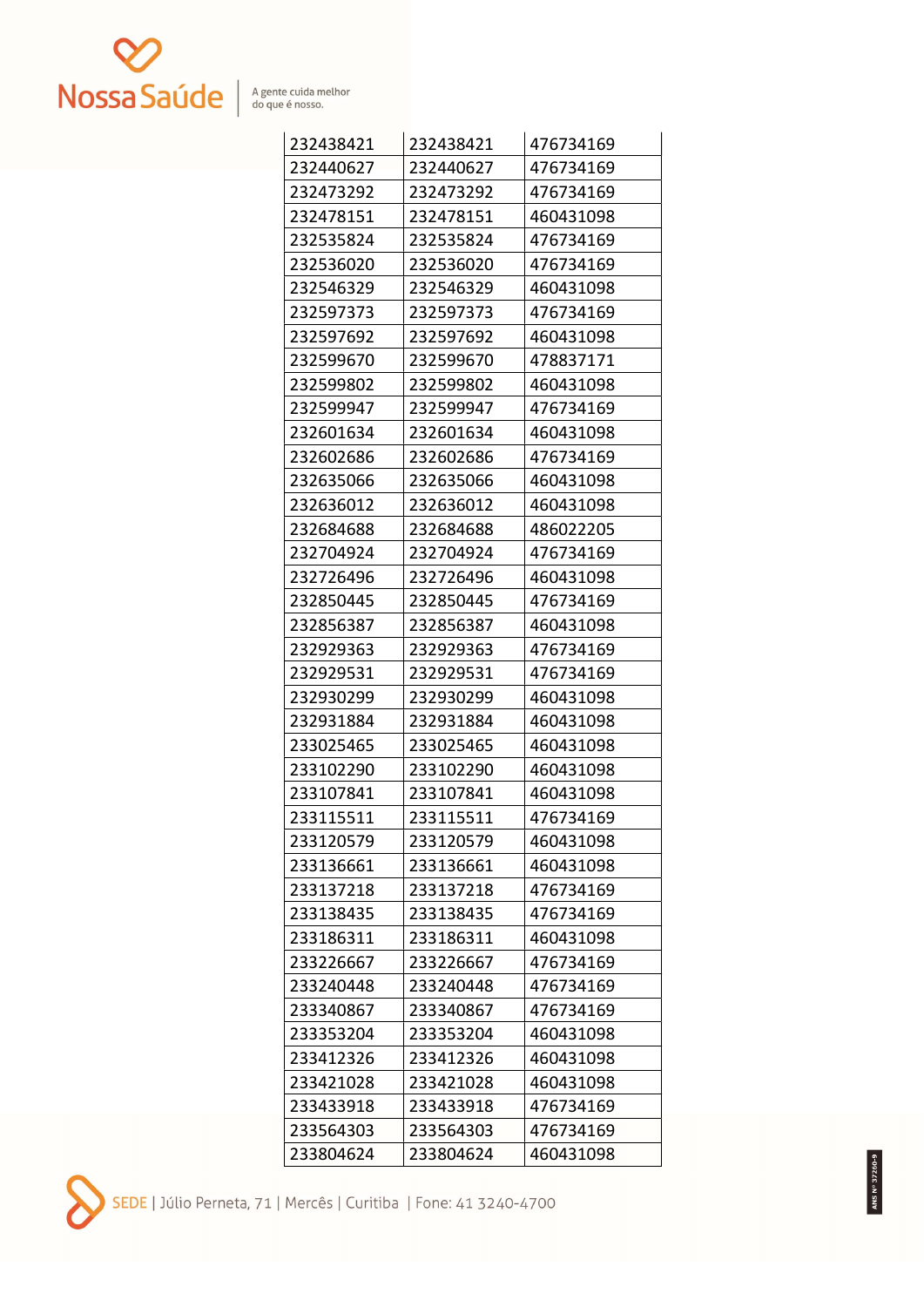

| 233841122 | 233841122 | 476734169 |
|-----------|-----------|-----------|
| 233888384 | 233888384 | 460431098 |
| 233891938 | 233891938 | 460431098 |
| 233985799 | 233985799 | 476734169 |
| 234103033 | 234103033 | 460431098 |
| 234111248 | 234111248 | 460431098 |
| 234116474 | 234116474 | 458193088 |
| 234124281 | 234124281 | 460431098 |
| 234157445 | 234157445 | 460431098 |
| 234158041 | 234158041 | 476734169 |
| 234160324 | 234160324 | 460431098 |
| 234183239 | 234183239 | 460431098 |
| 234183896 | 234183896 | 460431098 |
| 234310299 | 234310299 | 460431098 |
| 234310862 | 234310862 | 476734169 |
| 234311543 | 234311543 | 476734169 |
| 234401628 | 234401628 | 460431098 |
| 234468438 | 234468438 | 460431098 |
| 234469702 | 234469702 | 486022205 |
| 234471510 | 234471510 | 476734169 |
| 234495685 | 234495685 | 460431098 |
| 234523516 | 234523516 | 476734169 |
| 234525336 | 234525336 | 476734169 |
| 234620488 | 234620488 | 460431098 |
| 234680141 | 234680141 | 476734169 |
| 234681600 | 234681600 | 486022205 |
| 234713698 | 234713698 | 476734169 |
| 234716215 | 234716215 | 476734169 |
| 234724133 | 234724133 | 460431098 |
| 234760990 | 234760990 | 476734169 |
| 234813145 | 234813145 | 460431098 |
| 234813868 | 234813868 | 460431098 |
| 234820695 | 234820695 | 476734169 |
| 234831949 | 234831949 | 476734169 |
| 234866424 | 234866424 | 471711142 |
| 234867020 | 234867020 | 460431098 |
| 234910267 | 234910267 | 476734169 |
| 234911686 | 234911686 | 460431098 |
| 234913567 | 234913567 | 476734169 |
| 234935812 | 234935812 | 478837171 |
| 234949559 | 234949559 | 476734169 |
| 234980816 | 234980816 | 460431098 |
| 234981847 | 234981847 | 478837171 |

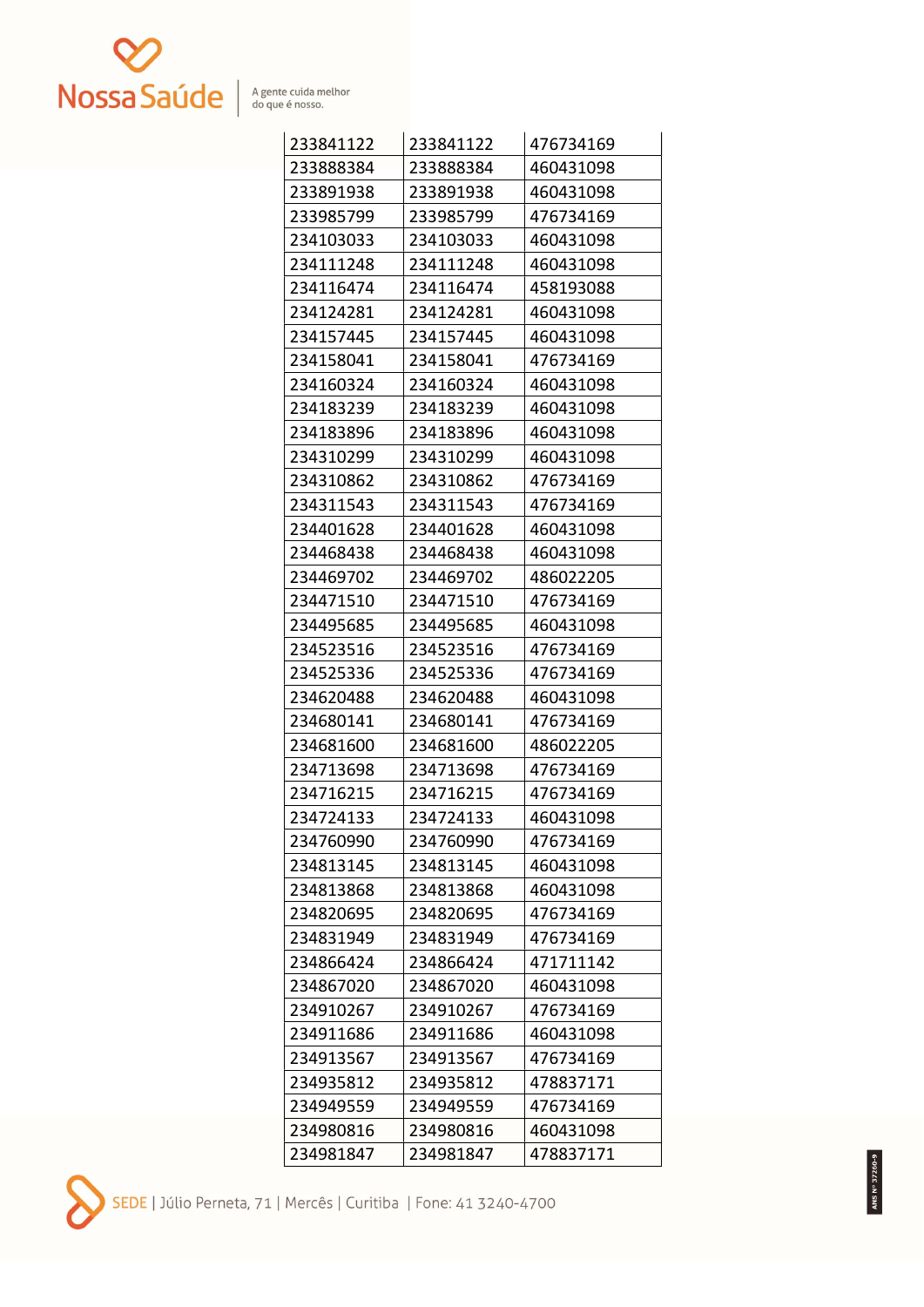

| 234999838 | 234999838 | 460431098 |
|-----------|-----------|-----------|
| 235003205 | 235003205 | 476734169 |
| 235007373 | 235007373 | 460431098 |
| 235040103 | 235040103 | 460431098 |
| 235040533 | 235040533 | 460431098 |
| 235092164 | 235092164 | 476734169 |
| 235113731 | 235113731 | 460431098 |
| 235137352 | 235137352 | 460431098 |
| 235180828 | 235180828 | 476734169 |
| 235237163 | 235237163 | 476734169 |
| 235240280 | 235240280 | 476734169 |
| 235242787 | 235242787 | 460431098 |
| 235266265 | 235266265 | 476734169 |
| 235273644 | 235273644 | 476734169 |
| 235290658 | 235290658 | 460431098 |
| 235437475 | 235437475 | 476734169 |
| 235440850 | 235440850 | 476734169 |
| 235468085 | 235468085 | 476734169 |
| 235499506 | 235499506 | 476734169 |
| 235507839 | 235507839 | 460431098 |
| 235689430 | 235689430 | 460431098 |
| 235690706 | 235690706 | 460431098 |
| 235712631 | 235712631 | 460431098 |
| 235997611 | 235997611 | 460460091 |
| 236022120 | 236022120 | 478837171 |
| 236023634 | 236023634 | 476734169 |
| 236030024 | 236030024 | 476734169 |
| 236076097 | 236076097 | 476734169 |
| 236077474 | 236077474 | 476734169 |
| 236087411 | 236087411 | 460431098 |
| 236097715 | 236097715 | 460431098 |
| 236256730 | 236256730 | 476734169 |
| 236287783 | 236287783 | 460431098 |
| 236315986 | 236315986 | 460431098 |
| 236323530 | 236323530 | 476734169 |
| 236540764 | 236540764 | 460431098 |
| 236575955 | 236575955 | 460431098 |
| 236585281 | 236585281 | 476734169 |
| 236586844 | 236586844 | 460431098 |
| 236885222 | 236885222 | 460460091 |
| 236904154 | 236904154 | 460431098 |
| 236905389 | 236905389 | 460431098 |
| 236905630 | 236905630 | 476734169 |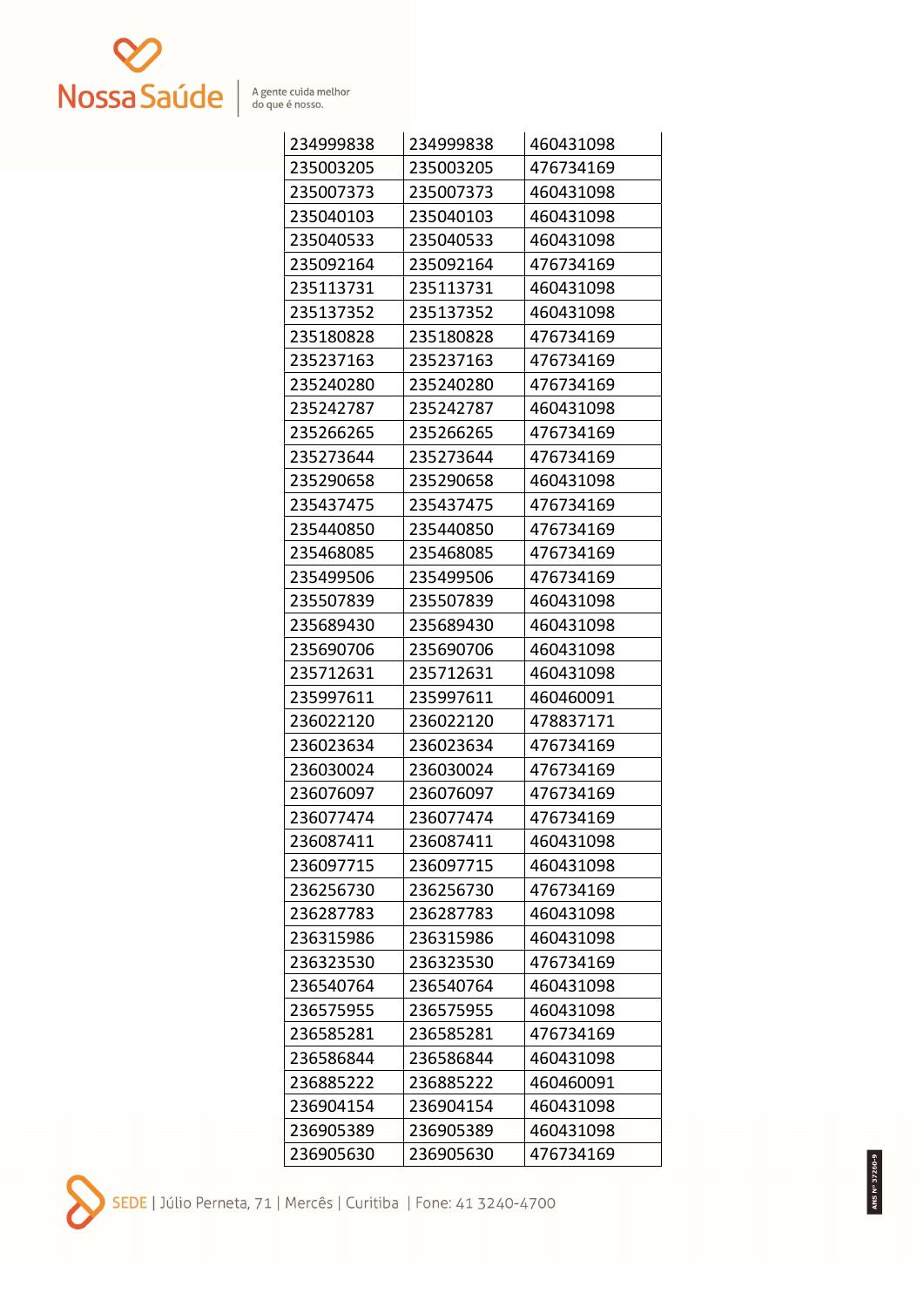

| 236910298 | 236910298 | 476734169 |
|-----------|-----------|-----------|
| 236919497 | 236919497 | 460431098 |
| 236920370 | 236920370 | 460431098 |
| 236923210 | 236923210 | 476734169 |
| 236936533 | 236936533 | 476734169 |
| 236950793 | 236950793 | 460460091 |
| 236974539 | 236974539 | 460431098 |
| 236987805 | 236987805 | 476734169 |
| 236989390 | 236989390 | 460431098 |
| 237348495 | 237348495 | 486022205 |
| 237354650 | 237354650 | 471711142 |
| 237527876 | 237527876 | 460431098 |
| 237529350 | 237529350 | 460431098 |
| 237529772 | 237529772 | 460460091 |
| 237559218 | 237559218 | 478837171 |
| 237638450 | 237638450 | 476734169 |
| 237639253 | 237639253 | 460431098 |
| 237656018 | 237656018 | 476734169 |
| 237659473 | 237659473 | 460431098 |
| 237671138 | 237671138 | 460431098 |
| 237672690 | 237672690 | 476734169 |
| 237688389 | 237688389 | 476734169 |
| 237725604 | 237725604 | 460431098 |
| 237725663 | 237725663 | 460431098 |
| 237730057 | 237730057 | 460431098 |
| 237750775 | 237750775 | 476734169 |
| 237786761 | 237786761 | 486022205 |
| 237803942 | 237803942 | 476734169 |
| 237878597 | 237878597 | 460431098 |
| 238219837 | 238219837 | 460431098 |
| 238290221 | 238290221 | 460431098 |
| 238307021 | 238307021 | 460431098 |
| 238323316 | 238323316 | 460431098 |
| 238324684 | 238324684 | 460431098 |
| 238328332 | 238328332 | 476734169 |
| 238394943 | 238394943 | 460431098 |
| 238396084 | 238396084 | 460431098 |
| 238424758 | 238424758 | 460431098 |
| 238645714 | 238645714 | 478837171 |
| 238655335 | 238655335 | 460431098 |
| 239471968 | 239471968 | 460431098 |
| 239512590 | 239512590 | 476734169 |
| 239513584 | 239513584 | 460431098 |

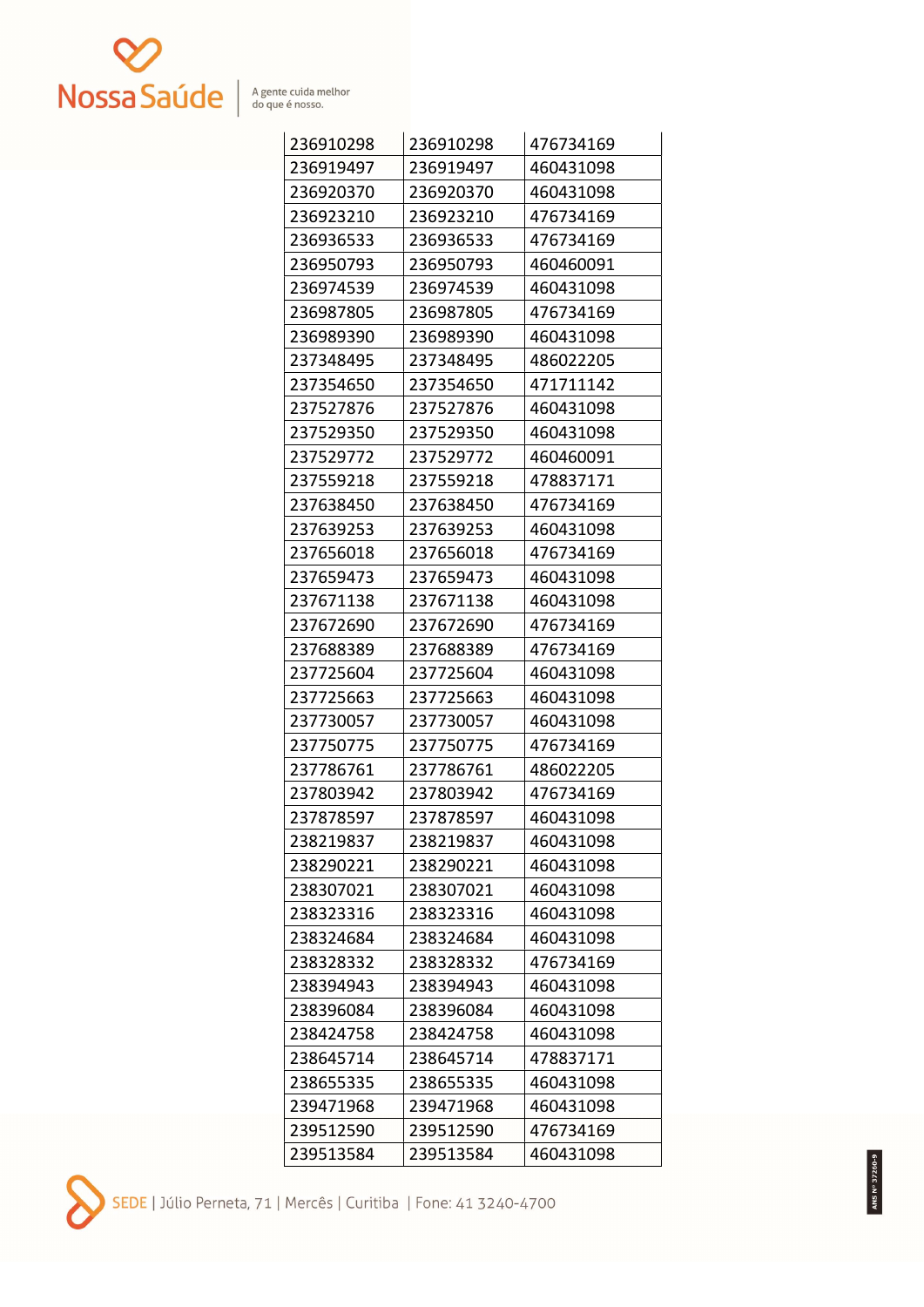

| 239545794 | 239545794 | 460431098 |
|-----------|-----------|-----------|
| 239548232 | 239548232 | 460431098 |
| 239557043 | 239557043 | 476734169 |
| 239618645 | 239618645 | 460431098 |
| 239661579 | 239661579 | 471711142 |
| 239678938 | 239678938 | 476734169 |
| 239680112 | 239680112 | 476734169 |
| 239734336 | 239734336 | 476734169 |
| 239740441 | 239740441 | 460431098 |
| 239748203 | 239748203 | 460431098 |
| 239770891 | 239770891 | 460431098 |
| 239771875 | 239771875 | 486022205 |
| 239773523 | 239773523 | 476734169 |
| 239777497 | 239777497 | 476734169 |
| 239861256 | 239861256 | 460431098 |
| 239886192 | 239886192 | 476734169 |
| 239926652 | 239926652 | 476734169 |
| 239929127 | 239929127 | 478837171 |
| 239953939 | 239953939 | 460431098 |
| 239956416 | 239956416 | 460431098 |
| 239994541 | 239994541 | 476734169 |
| 240008657 | 240008657 | 476734169 |
| 240009748 | 240009748 | 476734169 |
| 240045055 | 240045055 | 476734169 |
| 240061170 | 240061170 | 460431098 |
| 240087174 | 240087174 | 476734169 |
| 240136374 | 240136374 | 476734169 |
| 240151261 | 240151261 | 476734169 |
| 240196514 | 240196514 | 460431098 |
| 240200707 | 240200707 | 460431098 |
| 240226195 | 240226195 | 460431098 |
| 240373856 | 240373856 | 460431098 |
| 240380241 | 240380241 | 476734169 |
| 240397431 | 240397431 | 460460091 |
| 240402854 | 240402854 | 476734169 |
| 240406555 | 240406555 | 476734169 |
| 240408737 | 240408737 | 460431098 |
| 240431818 | 240431818 | 460431098 |
| 240442275 | 240442275 | 460431098 |
| 240442859 | 240442859 | 476734169 |
| 240509216 | 240509216 | 476734169 |
| 240510891 | 240510891 | 460431098 |
| 240513641 | 240513641 | 476734169 |

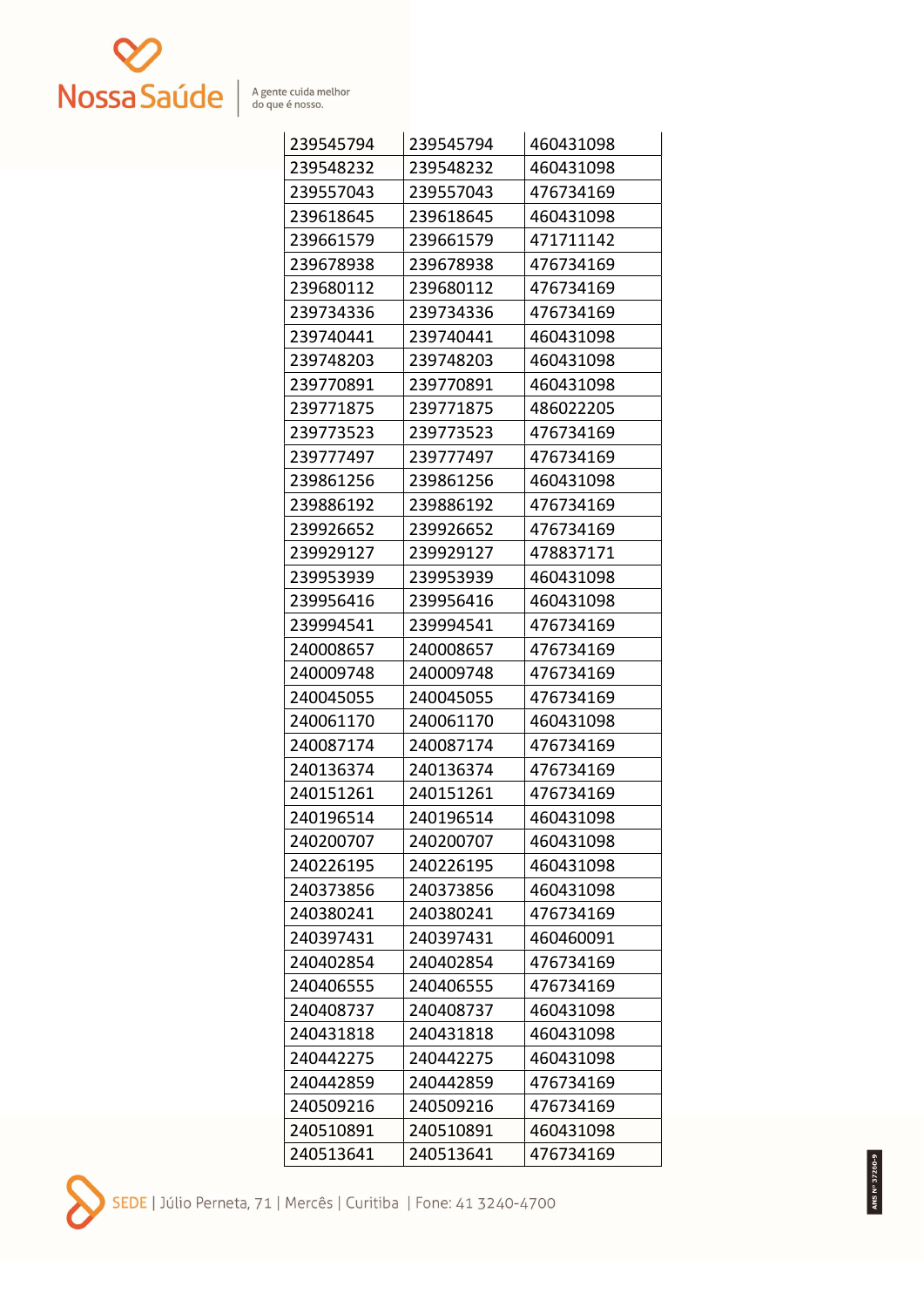

| 240515344 | 240515344 | 476734169 |
|-----------|-----------|-----------|
| 240521283 | 240521283 | 460431098 |
| 240527927 | 240527927 | 476734169 |
| 240571272 | 240571272 | 460431098 |
| 240572226 | 240572226 | 471703141 |
| 240586875 | 240586875 | 476734169 |
| 240594060 | 240594060 | 460460091 |
| 240612227 | 240612227 | 460431098 |
| 240629890 | 240629890 | 460431098 |
| 240640006 | 240640006 | 476734169 |
| 240668304 | 240668304 | 476734169 |
| 240711801 | 240711801 | 460431098 |
| 240775299 | 240775299 | 460431098 |
| 240838406 | 240838406 | 460431098 |
| 240886933 | 240886933 | 460431098 |
| 240889581 | 240889581 | 476734169 |
| 241052405 | 241052405 | 476734169 |
| 241358998 | 241358998 | 460431098 |
| 241519139 | 241519139 | 476734169 |
| 241519714 | 241519714 | 460431098 |
| 241547032 | 241547032 | 460431098 |
| 241572574 | 241572574 | 476734169 |
| 241572914 | 241572914 | 460431098 |
| 241578326 | 241578326 | 460431098 |
| 241591913 | 241591913 | 460431098 |
| 241596206 | 241596206 | 460431098 |
| 241603779 | 241603779 | 476734169 |
| 241615699 | 241615699 | 476734169 |
| 241624428 | 241624428 | 460431098 |
| 241652798 | 241652798 | 460431098 |
| 241667691 | 241667691 | 460431098 |
| 241720879 | 241720879 | 476734169 |
| 241731214 | 241731214 | 476734169 |
| 241841128 | 241841128 | 460431098 |
| 241865774 | 241865774 | 476734169 |
| 241881696 | 241881696 | 460431098 |
| 241930552 | 241930552 | 476734169 |
| 241933895 | 241933895 | 476734169 |
| 241935331 | 241935331 | 476734169 |
| 241941933 | 241941933 | 460431098 |
| 241945848 | 241945848 | 460431098 |
| 242242814 | 242242814 | 486022205 |
| 242245177 | 242245177 | 460431098 |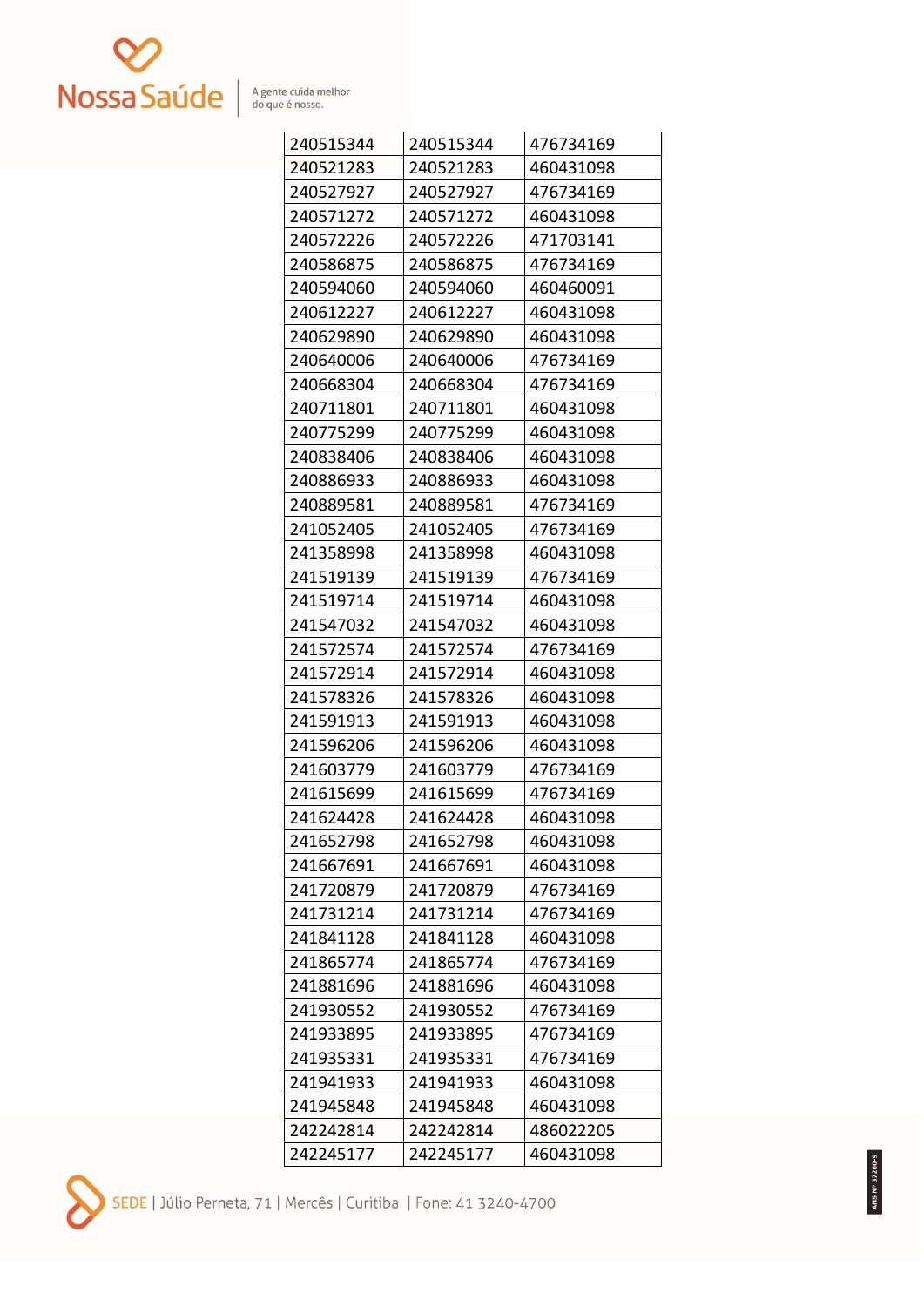

| 242325402 | 242325402 | 476734169 |
|-----------|-----------|-----------|
| 242358991 | 242358991 | 460431098 |
| 242669448 | 242669448 | 460431098 |
| 242749010 | 242749010 | 460431098 |
| 242749430 | 242749430 | 460431098 |
| 242784549 | 242784549 | 476734169 |
| 242785946 | 242785946 | 460431098 |
| 242829436 | 242829436 | 460431098 |
| 242841698 | 242841698 | 460431098 |
| 242857303 | 242857303 | 460431098 |
| 242864878 | 242864878 | 478837171 |
| 242865723 | 242865723 | 460431098 |
| 242903247 | 242903247 | 460431098 |
| 242910438 | 242910438 | 460431098 |
| 242914650 | 242914650 | 471704140 |
| 242922672 | 242922672 | 460431098 |
| 242931272 | 242931272 | 471704140 |
| 242975945 | 242975945 | 460431098 |
| 243046927 | 243046927 | 476734169 |
| 243070585 | 243070585 | 476734169 |
| 243094283 | 243094283 | 460431098 |
| 243103906 | 243103906 | 460431098 |
| 243123785 | 243123785 | 460431098 |
| 243126844 | 243126844 | 476734169 |
| 243150669 | 243150669 | 460431098 |
| 243178156 | 243178156 | 460460091 |
| 243179205 | 243179205 | 460431098 |
| 243194236 | 243194236 | 476734169 |
| 243199637 | 243199637 | 476734169 |
| 243200900 | 243200900 | 460431098 |
| 243203556 | 243203556 | 476734169 |
| 243205321 | 243205321 | 460431098 |
| 243307959 | 243307959 | 478837171 |
| 243327807 | 243327807 | 471711142 |
| 243329232 | 243329232 | 476734169 |
| 243352309 | 243352309 | 476734169 |
| 243405742 | 243405742 | 460431098 |
| 243422779 | 243422779 | 476734169 |
| 243423094 | 243423094 | 476734169 |
| 243436836 | 243436836 | 460431098 |
| 243464717 | 243464717 | 476734169 |
| 243543530 | 243543530 | 476734169 |
| 243546944 | 243546944 | 476734169 |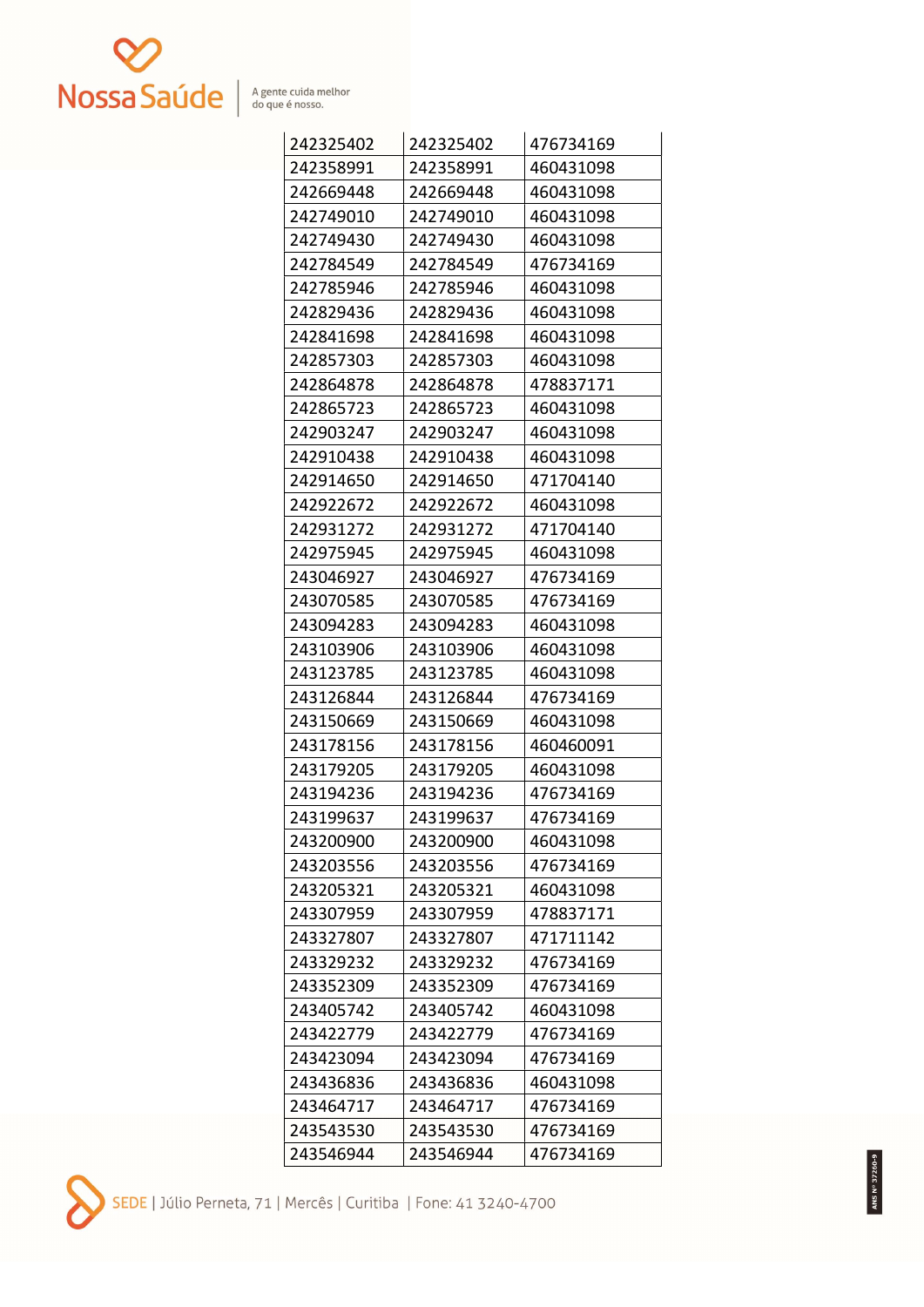

| 243575037 | 243575037 | 460431098 |
|-----------|-----------|-----------|
| 243577319 | 243577319 | 460431098 |
| 243597792 | 243597792 | 476734169 |
| 243609189 | 243609189 | 476734169 |
| 243660441 | 243660441 | 476734169 |
| 243706624 | 243706624 | 486022205 |
| 243733548 | 243733548 | 476734169 |
| 243736106 | 243736106 | 460431098 |
| 243764659 | 243764659 | 460431098 |
| 243765482 | 243765482 | 460431098 |
| 243832754 | 243832754 | 460431098 |
| 243932818 | 243932818 | 476734169 |
| 243934140 | 243934140 | 460431098 |
| 244029746 | 244029746 | 460431098 |
| 244030234 | 244030234 | 460431098 |
| 244359255 | 244359255 | 460431098 |
| 244359663 | 244359663 | 476734169 |
| 244376823 | 244376823 | 460431098 |
| 244385115 | 244385115 | 460431098 |
| 244479303 | 244479303 | 486022205 |
| 244519036 | 244519036 | 460431098 |
| 244526333 | 244526333 | 486022205 |
| 244551578 | 244551578 | 476734169 |
| 244691355 | 244691355 | 460431098 |
| 244780958 | 244780958 | 460460091 |
| 244786475 | 244786475 | 476734169 |
| 244881641 | 244881641 | 460431098 |
| 244901793 | 244901793 | 460431098 |
| 244933080 | 244933080 | 460431098 |
| 244961545 | 244961545 | 460431098 |
| 244990325 | 244990325 | 476734169 |
| 244991370 | 244991370 | 476734169 |
| 245030127 | 245030127 | 476734169 |
| 245060162 | 245060162 | 460431098 |
| 245067633 | 245067633 | 460431098 |
| 245074776 | 245074776 | 476734169 |
| 245096411 | 245096411 | 460431098 |
| 245098976 | 245098976 | 460431098 |
| 245127375 | 245127375 | 460431098 |
| 245169866 | 245169866 | 476734169 |
| 245180942 | 245180942 | 460431098 |
| 245259435 | 245259435 | 460431098 |
| 245314723 | 245314723 | 460431098 |